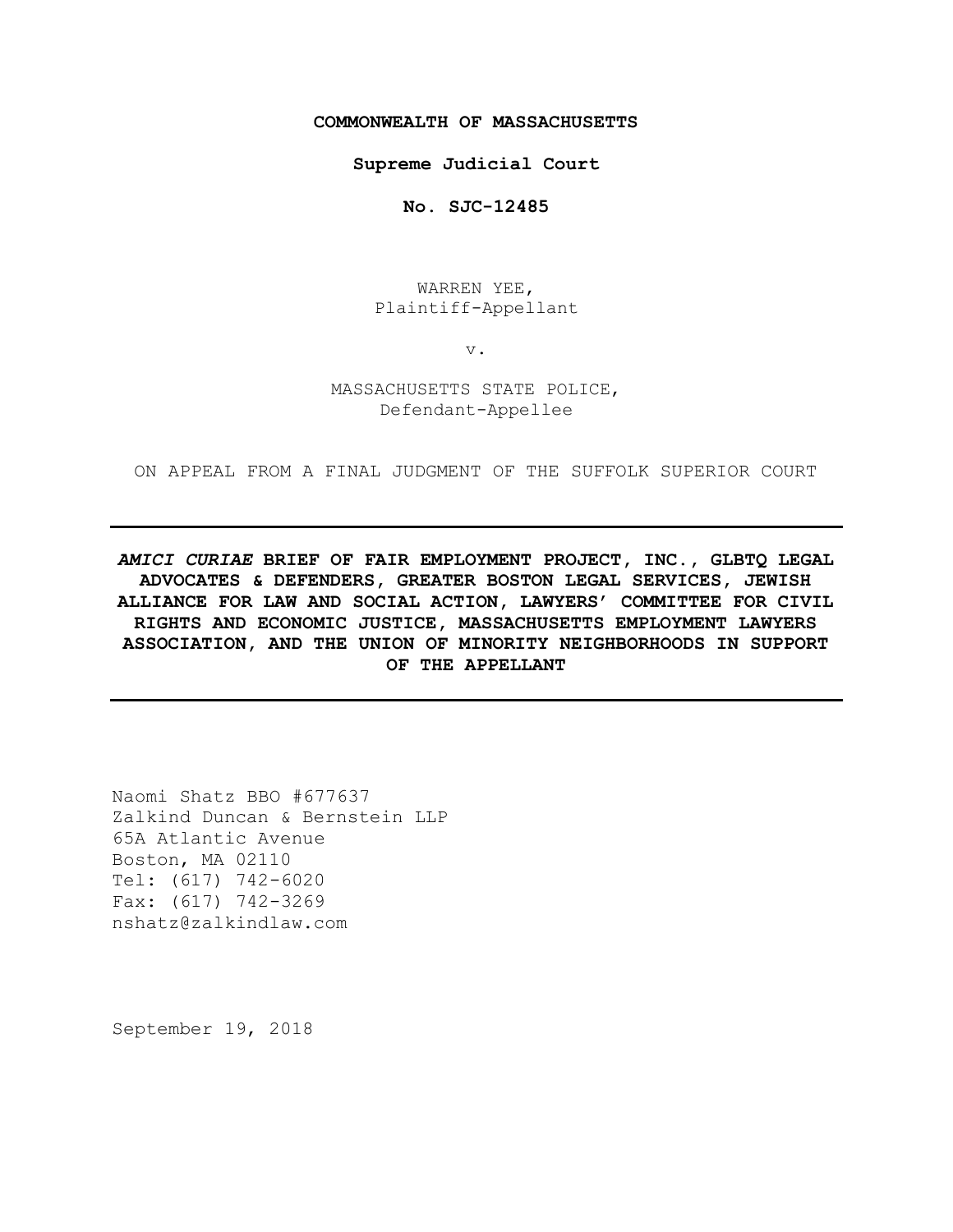# **Table of Contents**

| TABLE OF AUTHORITIESiii                                                                                                                                                                                                                                                                                         |  |  |  |  |  |  |  |  |  |  |  |  |
|-----------------------------------------------------------------------------------------------------------------------------------------------------------------------------------------------------------------------------------------------------------------------------------------------------------------|--|--|--|--|--|--|--|--|--|--|--|--|
|                                                                                                                                                                                                                                                                                                                 |  |  |  |  |  |  |  |  |  |  |  |  |
| INTEREST OF AMICI CURIAE1                                                                                                                                                                                                                                                                                       |  |  |  |  |  |  |  |  |  |  |  |  |
|                                                                                                                                                                                                                                                                                                                 |  |  |  |  |  |  |  |  |  |  |  |  |
|                                                                                                                                                                                                                                                                                                                 |  |  |  |  |  |  |  |  |  |  |  |  |
|                                                                                                                                                                                                                                                                                                                 |  |  |  |  |  |  |  |  |  |  |  |  |
|                                                                                                                                                                                                                                                                                                                 |  |  |  |  |  |  |  |  |  |  |  |  |
| $I$ .<br>BECAUSE CHAPTER 151B IS A BROAD REMEDIAL<br>STATUTE THAT AIMS TO ELIMINATE ALL<br>DISCRIMINATORY BARRIERS TO FULL PARTICIPATION<br>IN THE WORKPLACE, ANY ACTION THAT<br>DISADVANTAGES AN EMPLOYEE WITH RESPECT TO<br>TERMS, CONDITIONS, OR PRIVILEGES OF THEIR<br>EMPLOYMENT IS AN "ADVERSE EMPLOYMENT |  |  |  |  |  |  |  |  |  |  |  |  |
| "ADVERSE ACTIONS" IN EMPLOYMENT DISCRIMINATION<br>II.<br>CASES EXTEND WELL BEYOND COMPENSATION, HIRING,<br>FIRING, AND PROMOTIONAL DECISIONS14<br>A. Massachusetts and Federal Cases                                                                                                                            |  |  |  |  |  |  |  |  |  |  |  |  |
| Illustrate the Breadth of Actions that<br>Can Impact Terms, Conditions, and<br>Privileges of Employment16                                                                                                                                                                                                       |  |  |  |  |  |  |  |  |  |  |  |  |
| B. MacCormack, As Relied Upon by the Lower<br>Court, Does Not Set Forth the Adverse<br>Action Standard Governing Unlawful<br>Discrimination under G.L. c. 151B20                                                                                                                                                |  |  |  |  |  |  |  |  |  |  |  |  |
| III. THE DEPRIVATION OF OPPORTUNITIES TO EARN A<br>HIGHER SALARY THROUGH OVERTIME WORK IS<br>INDISPUTABLY THE TYPE OF DISCRIMINATION<br>CHAPTER 151B IS MEANT TO ERADICATE23                                                                                                                                    |  |  |  |  |  |  |  |  |  |  |  |  |
| A. Lost Opportunities for Additional Pay<br>Constitute Adverse Actions24                                                                                                                                                                                                                                        |  |  |  |  |  |  |  |  |  |  |  |  |
| IV. THE LOWER COURT MISAPPLIED THE SUMMARY                                                                                                                                                                                                                                                                      |  |  |  |  |  |  |  |  |  |  |  |  |

JUDGMENT STANDARD TO THE FACTS BEFORE IT.....28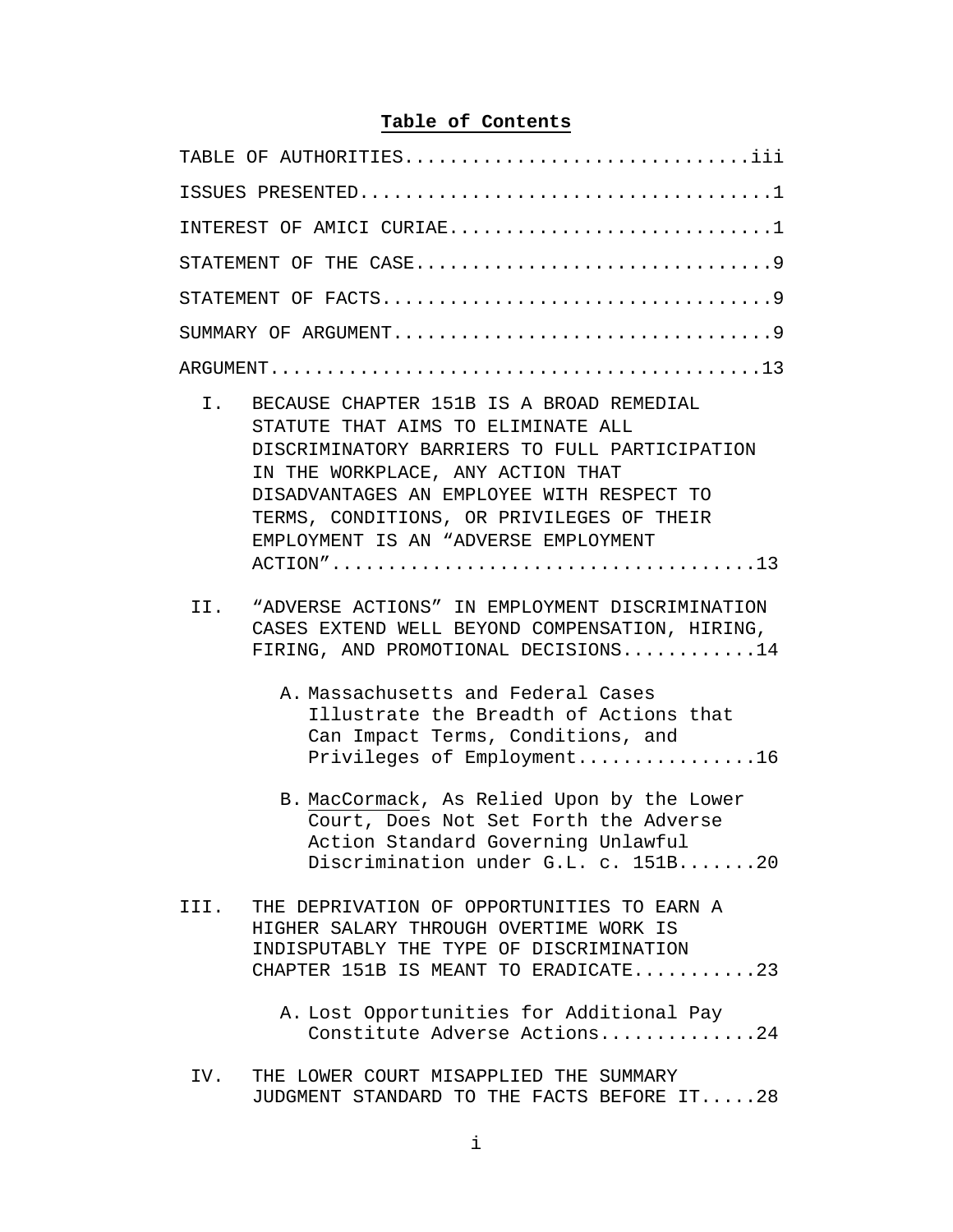| A. Defendant Took an Employment Action<br>Every Time it Denied Plaintiff's<br>Request for Transfer in Favor of a<br>White Candidate31                                                                           |  |
|-----------------------------------------------------------------------------------------------------------------------------------------------------------------------------------------------------------------|--|
| B. The Lower Court Resolved Disputed Facts<br>Regarding the Materiality of the Adverse<br>Impact on Plaintiff's Employment Against<br>the Plaintiff, in Violation of the<br>Summary Judgment Standard33         |  |
| C. The Lower Court Erroneously Disregarded<br>Comparator Evidence And, Even Then,<br>Failed to Recognize Such Evidence<br>Is Not Required34                                                                     |  |
| D. Plaintiff Presented Evidence<br>Demonstrating Defendant's Justification<br>for Refusing to Transfer Him<br>Was Pretextual36                                                                                  |  |
| 1. The Evidence Put Forth at Summary<br>Judgement Demonstrated that<br>Plaintiff was More Qualified for<br>the Position than the Younger White<br>Man the State Police Chose38                                  |  |
| 2. The Complete Subjectivity of the<br>Hiring Process Supports an<br>Inference of Discrimination39                                                                                                              |  |
| 3. The State Police's General<br>Practices Concerning Employment of<br>Minorities and Disproportionate<br>Employment of White Men over Other<br>Demographics, Gives Rise to an<br>Inference of Discrimination40 |  |
|                                                                                                                                                                                                                 |  |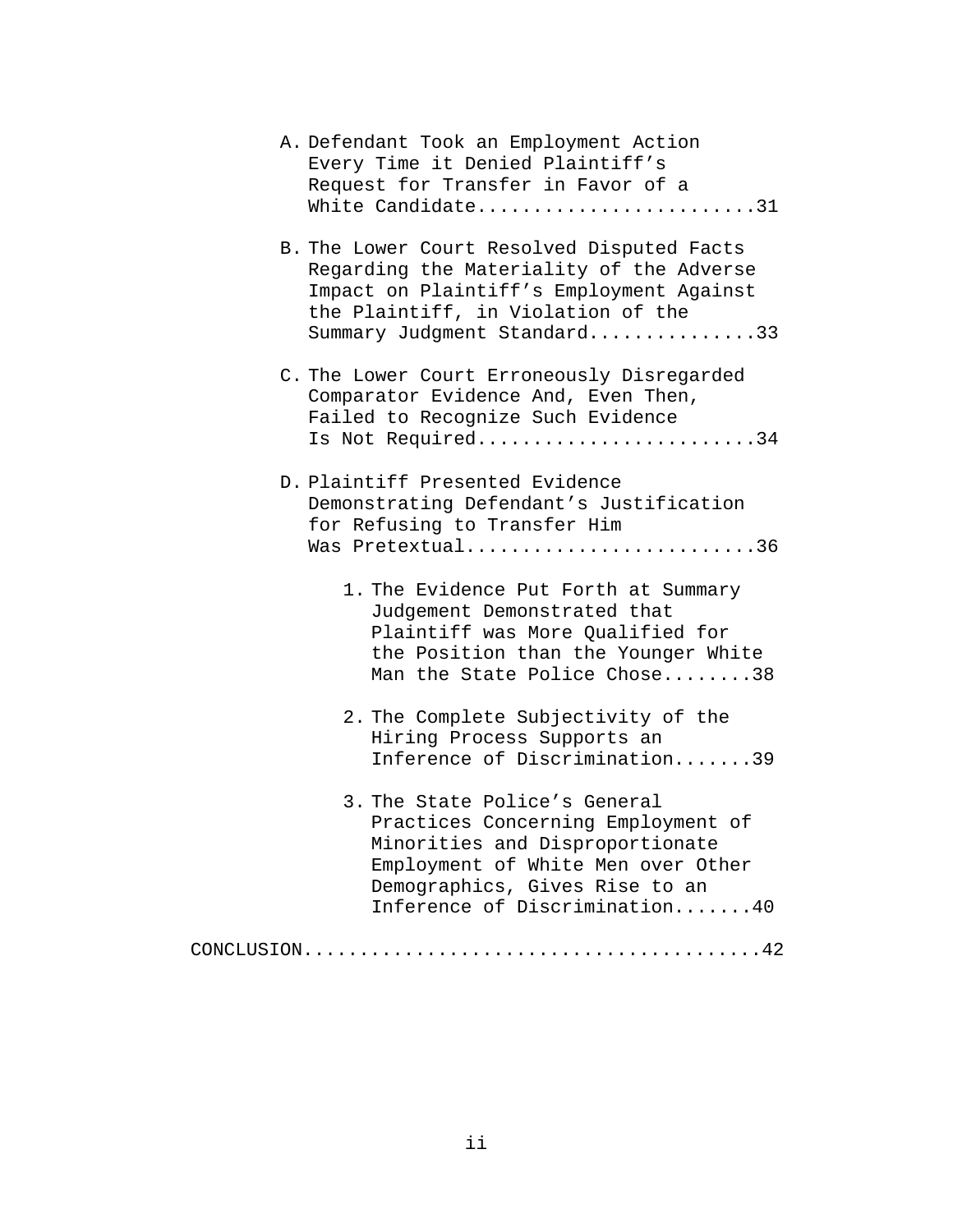### **Cases**

| Alexander v. Casino Queen, Inc., 739 F.3d 972 (7th     |    |
|--------------------------------------------------------|----|
|                                                        |    |
| Ash v. Tyson Foods, Inc., 546 U.S. 454 (2006)          | 39 |
| Beyer v. Cty. of Nassau, 524 F.3d 160 (2d Cir. 2008)   |    |
|                                                        | 24 |
| Bray v. Cmty. Newspaper Co., 67 Mass. App. Ct. 42      |    |
|                                                        |    |
| Burlington N. & Santa Fe Ry. Co. v. White, 548 U.S. 53 |    |
|                                                        |    |
| Burns v. Johnson, 829 F.3d 1 (1st Cir. 2016) 19        |    |
| City of Salem v. Massachusetts Comm'n Against          |    |
| Discrimination, 44 Mass. App. Ct. 627 (1998)  39       |    |
| Coll.-Town, Div. of Interco, Inc. v. Massachusetts     |    |
| Comm'n Against Discrimination, 400 Mass. 156 (1987) 13 |    |
| Cuddyer v. Stop & Shop Supermarket Co., 434 Mass. 521  |    |
|                                                        |    |
| Depianti v. Jan-Pro Franchising Int'l, Inc., 465 Mass. |    |
|                                                        |    |
| DeRoche v. Massachusetts Comm'n Against                |    |
| Discrimination, $447$ Mass. 1 $(2006)$ 39              |    |
| Flagg v. AliMed, Inc., 466 Mass. 23 (2013) 13, 23      |    |
| King v. City of Boston, 71 Mass. App. Ct. 460 (2008)   |    |
|                                                        |    |
| Knight v. Avon Prod., Inc., 438 Mass. 413 (2003)       | 35 |
| Lewis v. City of Chicago Police Dep't, 590 F.3d 427    |    |
|                                                        |    |
| MacCormack v. Boston Edison Co., 423 Mass. 652 (1996)  |    |
| 20, 21, 22                                             |    |
| Massachusetts Comm'n Against Discrimination & Annette  |    |
| Whitehead-Pleaux, v. Shriners Hosp. for Children,      |    |
| Nos. 04-BEM-01593, 06-BEM-01307, 2014 WL 4165630       |    |
|                                                        |    |
| Massachusetts Comm'n Against Discrimination & Ismael   |    |
| Ramirez-Soto v. Univ. of Massachusetts Boston, No.     |    |
| 04-BEM-01916, 2009 WL 2208512 (MCAD July 17, 2009)     | 18 |
| Massachusetts Comm'n Against Discrimination & Maureen  |    |
| Kearney v. Massachusetts Dep't of State Police, No.    |    |
| 03-BEM-01040, 2008 WL 5385816 (MCAD Dec. 17, 2008)     | 18 |
| Massachusetts Elec. Co. v. Massachusetts Comm'n        |    |
| Against Discrimination, 375 Mass. 160 (1978)           | 27 |
| McKenzie v. Brigham & Women's Hosp., 405 Mass. 432     |    |
|                                                        | 41 |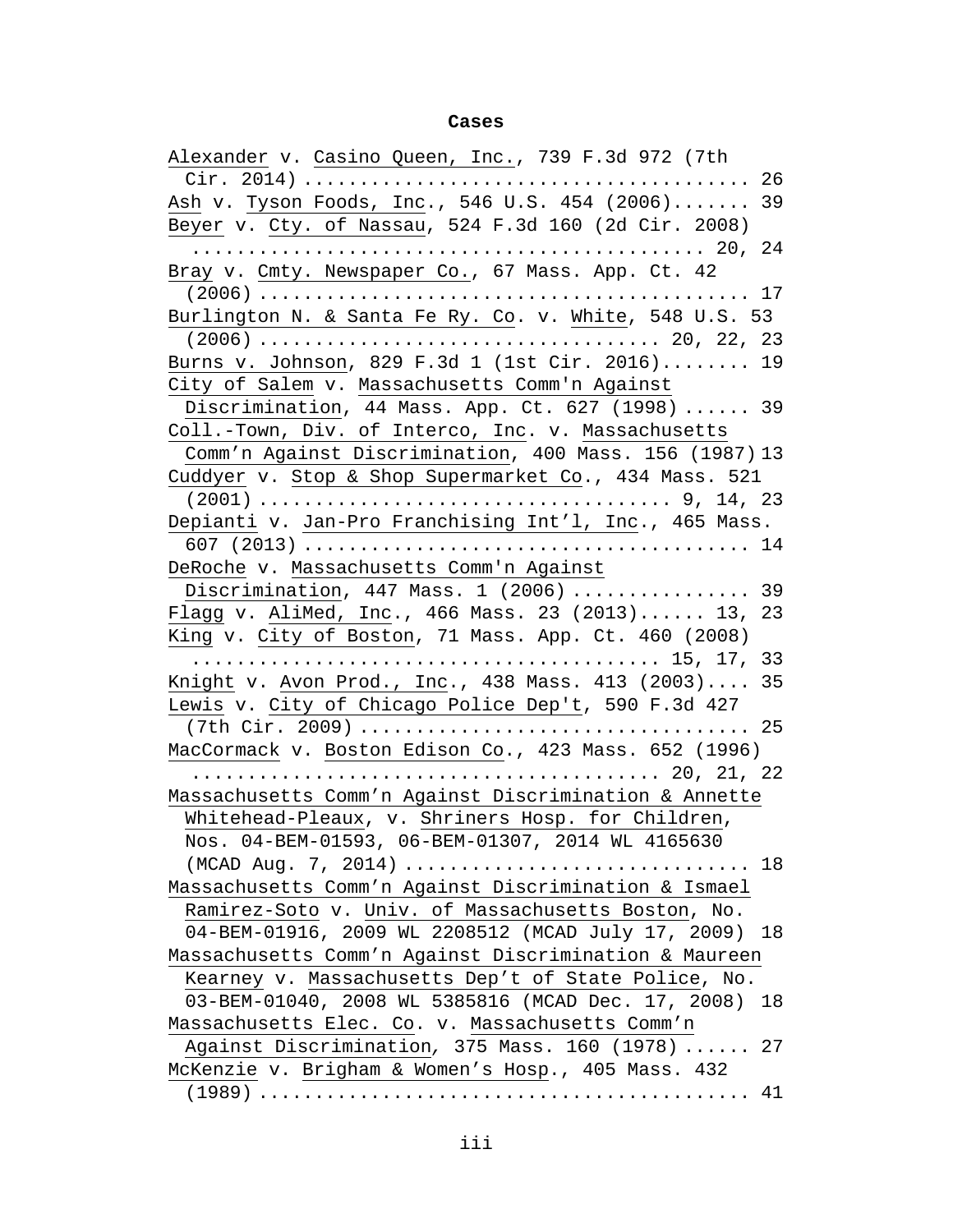| Piercy v. Maketa, 480 F.3d 1192 (10th Cir. 2007) 19   |  |
|-------------------------------------------------------|--|
| Psy-Ed Corp. v. Klein, 459 Mass. 697 (2011) 22, 23    |  |
| Reynaga v. Sun Studs, Inc., 27 F. App'x 740 (9th Cir. |  |
|                                                       |  |
| Rios-Colon v. Toledo-Davila, 641 F.3d 1 (1st Cir.     |  |
|                                                       |  |
| Sims v. D.C., 33 F. Supp. 3d 1 (D.D.C. 2014) 24       |  |
| Smith Coll v. Massachusetts Comm'n Against            |  |
| Discrimination, 376 Mass. 221 (1978)  40, 41          |  |
| Trustees of Health & Hosps. of City of Boston, Inc.,  |  |
| 449 Mass. 675 (2007)  16, 17, 30, 35                  |  |
| Verdrager v. Mintz, Levin, Cohn, Ferris, Glovsky &    |  |
| Popeo, P.C., 474 Mass. 382 (2016)  12, 28, 30, 41     |  |

### **Statutes**

### **Other Authorities**

Nestor Ramos, *Behind the Blue Wall: Claims of Bias in the State Police Force*, Boston Globe, Mar. 27, 2017, https://www.bostonglobe.com/metro/2017/03/12/behindblue-wall-women-and-minority-troopers-clash-withstate-policeculture/Q2bs8R8142mSuftfnJL6eK/story.html ......... 44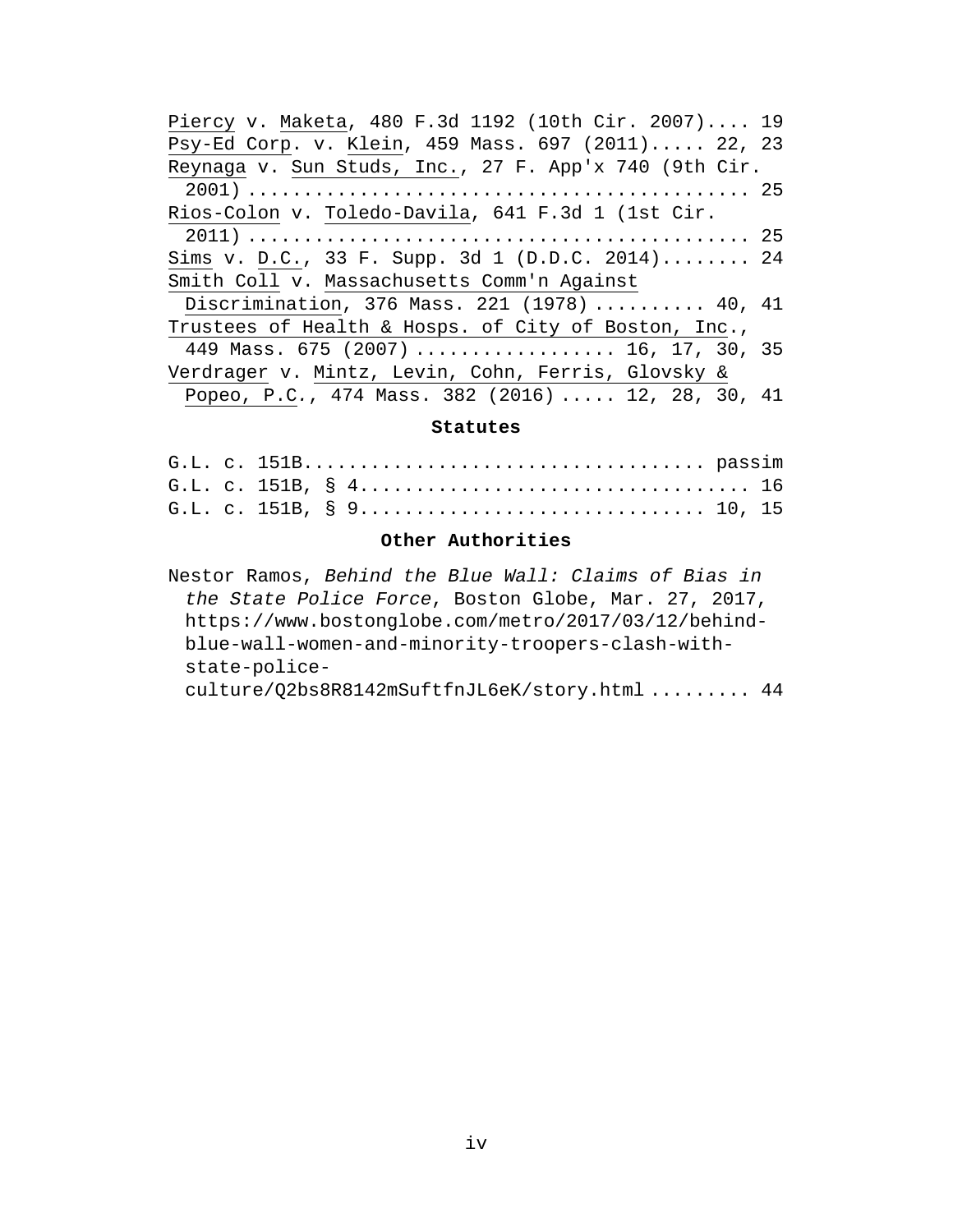### **ISSUES PRESENTED**

- 1. Whether an employer's refusal to transfer an employee to a position with greater opportunities for overtime and detail work, and commensurately overtime and detail pay, can be an adverse action that supports a finding of discrimination under G. L. c. 151B.
- 2. Whether summary judgment for the employer should be reversed where the lower court prematurely dismissed at the prima facie stage by improperly resolving disputed issues of fact against the plaintiff and failed to consider substantial circumstantial evidence of discrimination, including comparator evidence, uncontrolled subjectivity in the transfer decision, and the employer's general practices concerning the hiring and promotions of minority candidates.

### **INTEREST OF AMICI CURIAE**

#### **Fair Employment Project, Inc. ("FEP")**

FEP is a non-profit organization incorporated in 2007. FEP was founded by public-interest attorneys concerned about the lack of legal resources for lowerincome workers whose employment rights have been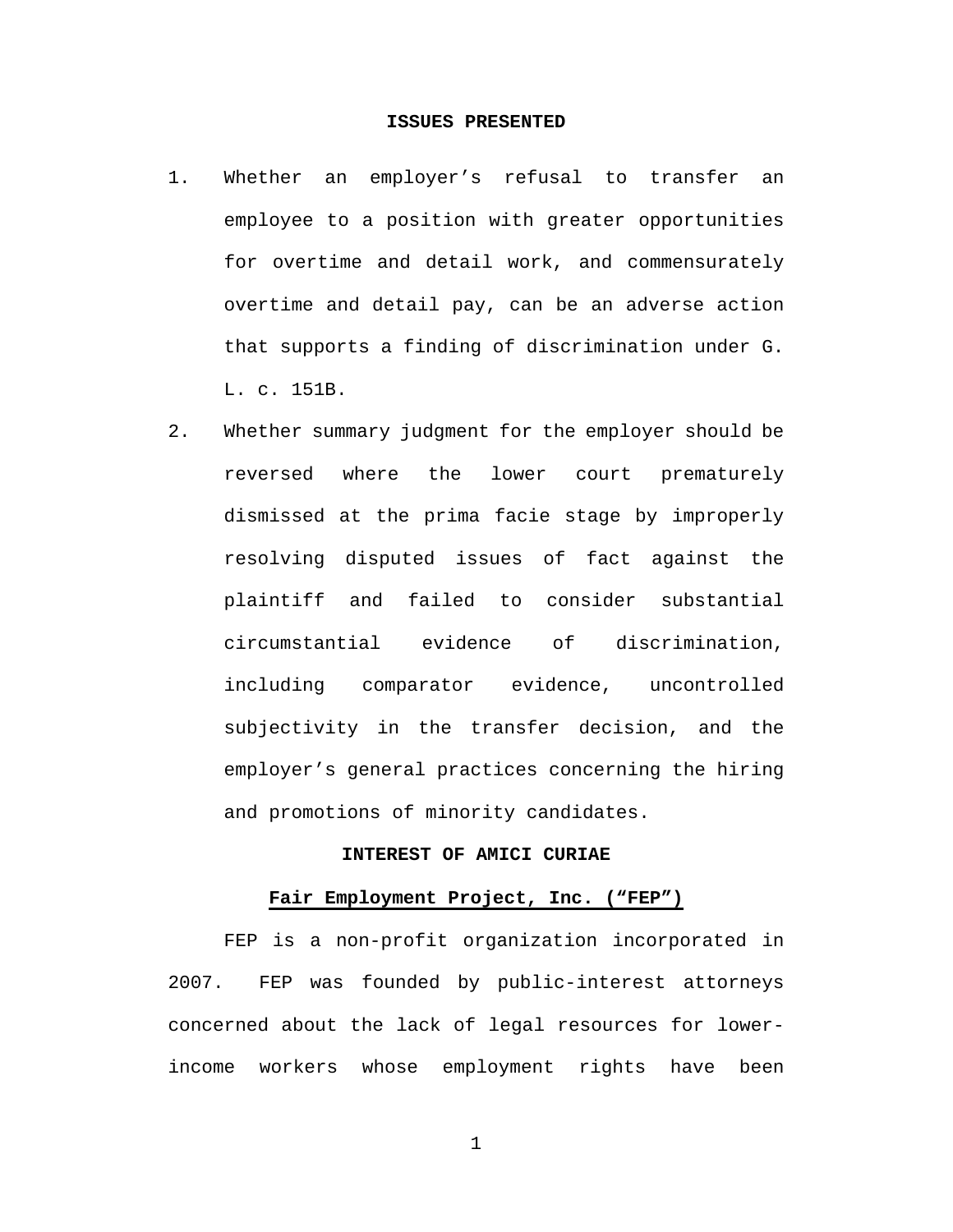violated. FEP's mission is to protect those rights by providing legal assistance and resources to workers.

Over the past ten years, FEP has assisted more than 7,000 Massachusetts workers. About half of those workers report unlawful discrimination in the terms and conditions of employment.

FEP joins this brief, as the outcome of this case will have a significant impact on the ability of employees to redress unlawful discrimination. For this reason, FEP respectfully requests that its views be considered by this Court.

### **GLBTQ Legal Advocates & Defenders ("GLAD")**

Through strategic litigation, public policy advocacy, and education, GLAD works in New England and nationally to create a just society free of discrimination based on gender identity and expression, HIV status, and sexual orientation. Since 1978, GLAD has litigated widely in New England in both state and federal courts in all areas of the law in order to protect and advance the rights of lesbians, gay men, bisexuals, transgender individuals and people living with HIV and AIDS.

 GLAD's history includes litigating and providing amicus support in a wide range of anti-discrimination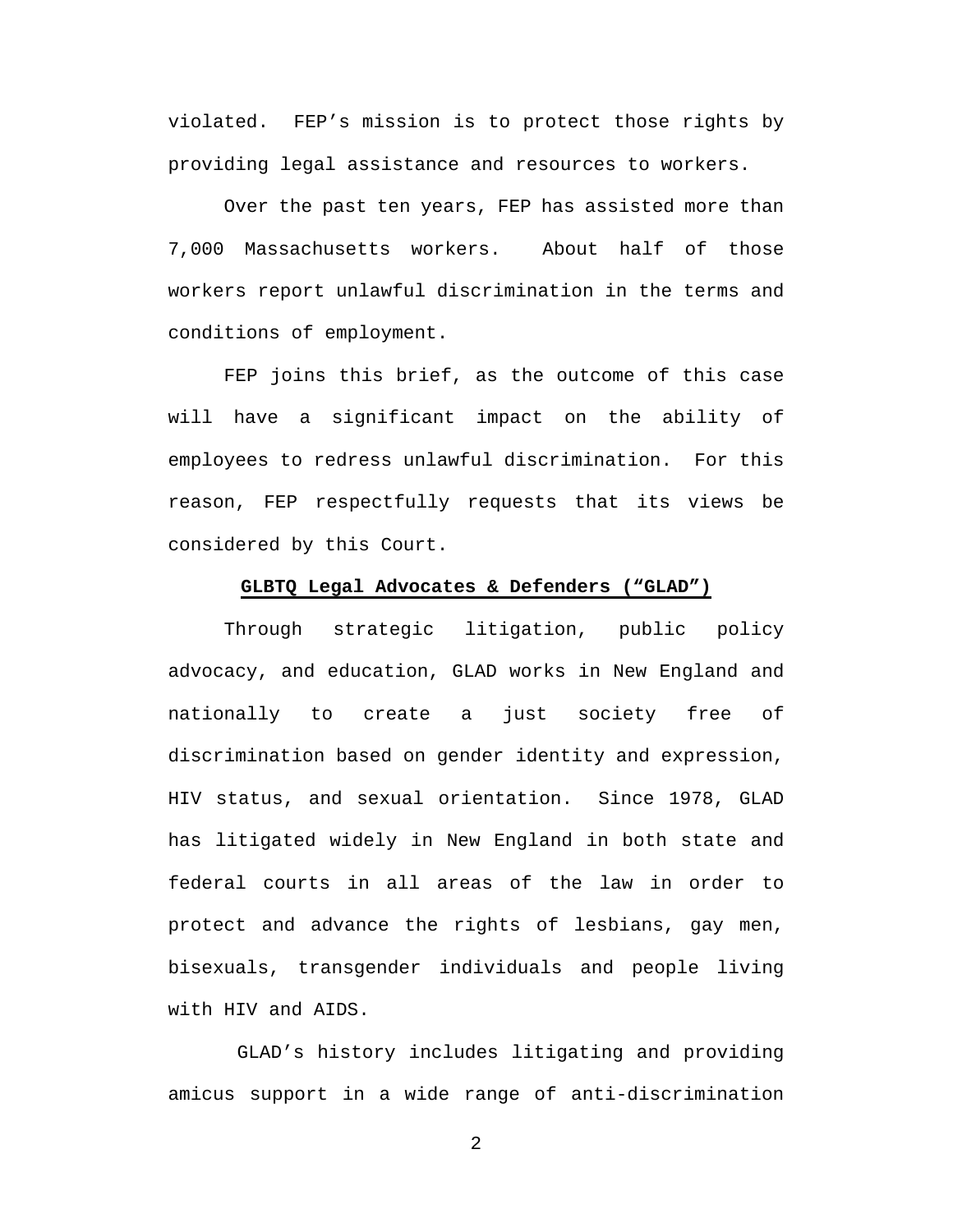and employment matters. See, e.g., Muzzy v. Cahillane Motors, 434 Mass. 409 (Mass. 2001) (amicus brief addressing appropriate level of specificity of jury instruction on "reasonable person" standard in same-sex sexual harassment case); Melnychenko v. 84 Lumber Co., 424 Mass. 285 (1997) (amicus brief arguing that samesex sexual harassment is prohibited by Chapter 151B regardless of the sexual orientation of the parties); Bragdon v. Abbott, 524 U.S. 624 (1998) (establishing that people with HIV are protected under the Americans with Disabilities Act); Rosa v. Park West Bank & Trust Co., 214 F.3d 213 (1st Cir. 2000) (holding that transgender person denied opportunity to apply for loan may state sex discrimination claim under Equal Credit Opportunity Act). GLAD has an enduring interest in ensuring that employees receive full and complete redress for the violation of their civil rights in the workplace.

#### **Greater Boston Legal Services ("GBLS")**

Greater Boston Legal Services ("GBLS") is one of the largest providers of civil legal aid in New England. GBLS's mission is to provide free legal assistance to as many low-income families as possible to help them secure some of the most basic necessities of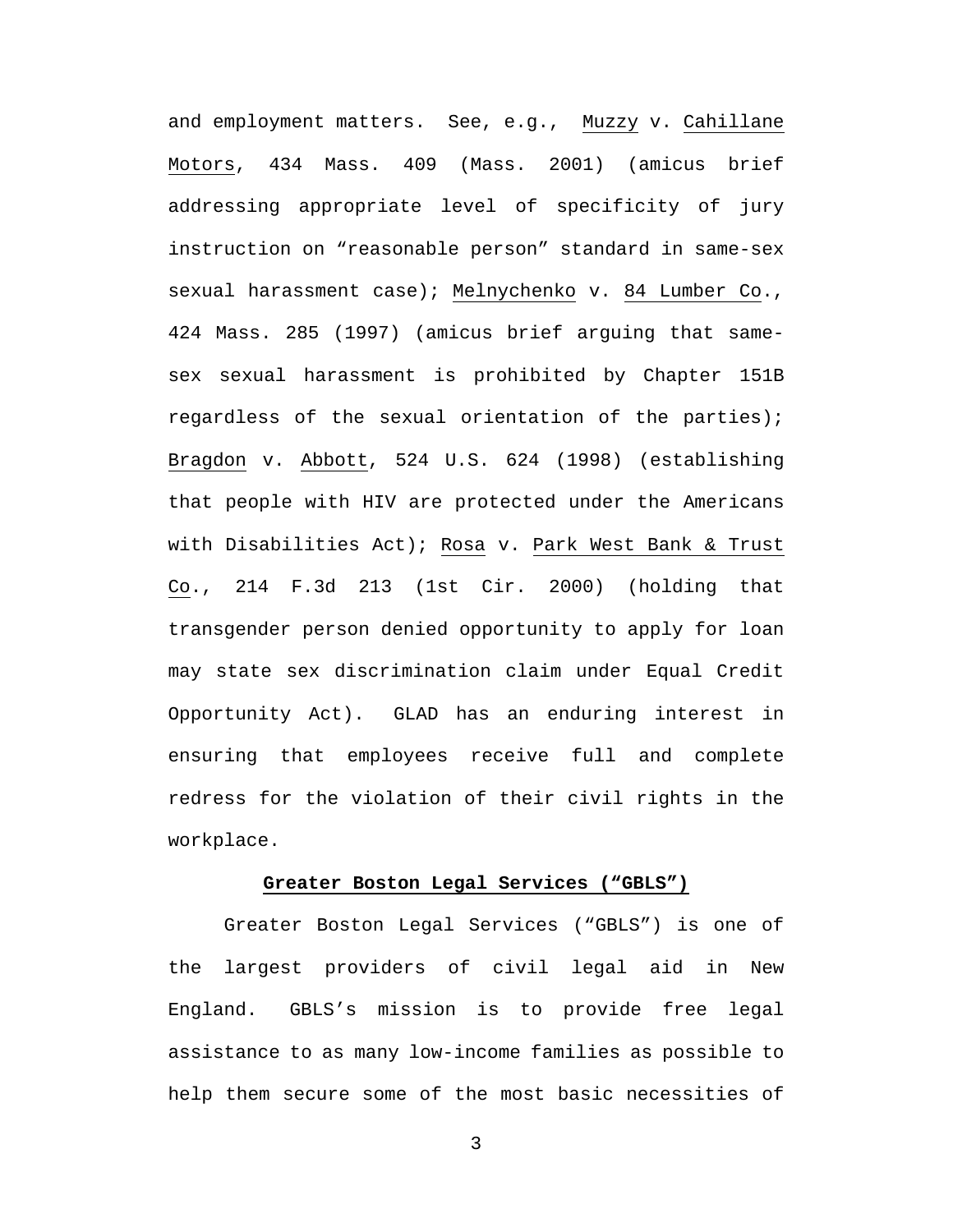life. In the employment arena, GBLS strives to help low-wage workers maximize their income and overcome obstacles that limit their employment opportunities and income levels, such as discrimination on the job. Therefore, GBLS has a strong interest in the broad interpretation of adverse employment action pursuant to G.L. c. 151B discrimination claims.

#### **Jewish Alliance for Law and Social Action ("JALSA")**

JALSA is a membership civil rights organization which draws upon an institutional history reaching back to 1918. JALSA members have worked for many years in the struggle for civil rights for all Americans drafting and encouraging passage of anti-discrimination laws for all members of the community and participating as amici in federal and state cases where essential civil rights protections are at risk. Our members, working earlier as New England Region of American Jewish Congress, were significantly involved in the establishment of the Massachusetts Commission Against Discrimination ("MCAD") and have worked to support the full breadth of the duties and responsibilities assigned to that agency. JALSA views it to be of critical importance that the courts interpret and apply G. L. c. 151B broadly in order to effectuate its core purpose of eradicating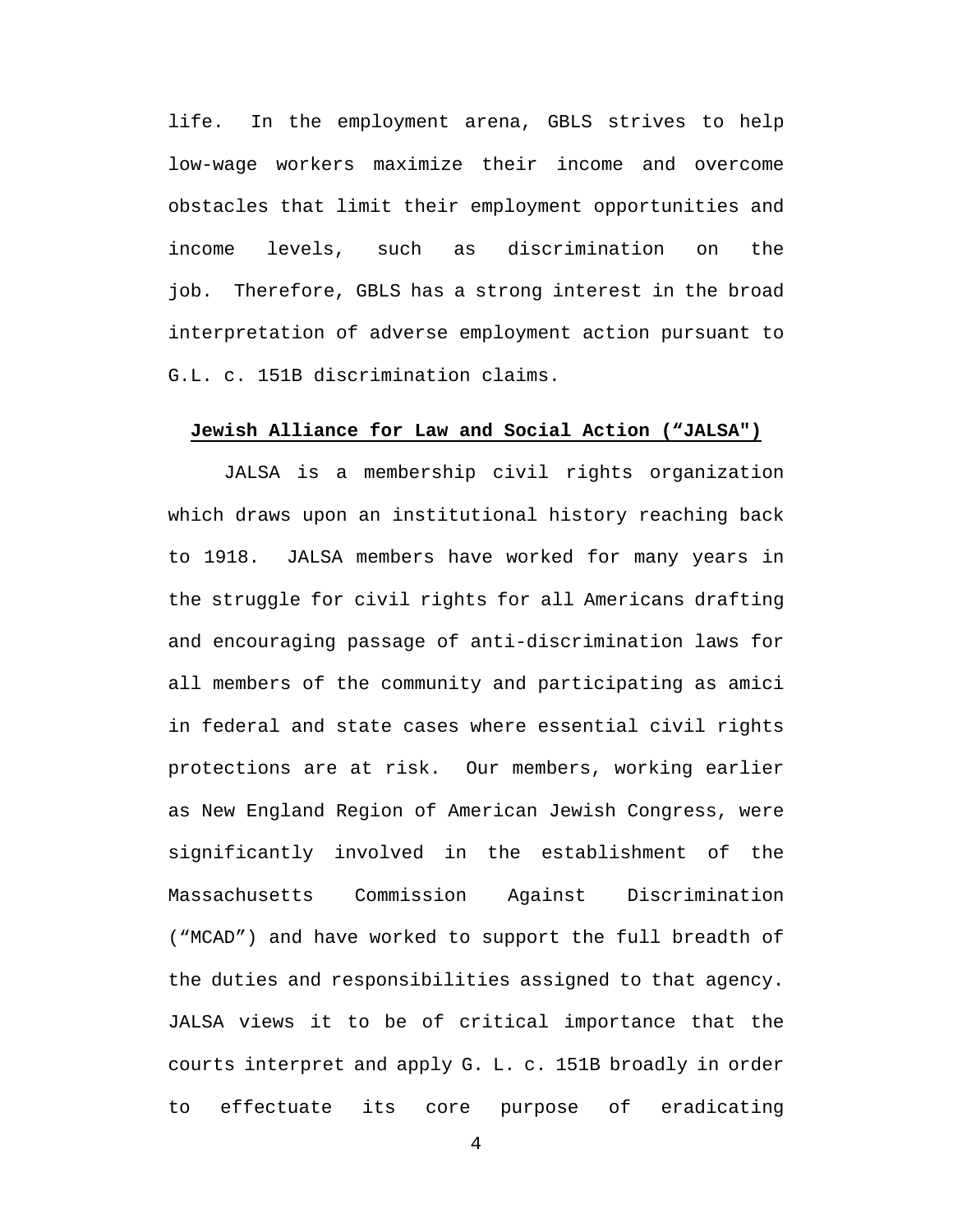discrimination in the Commonwealth. This can only be accomplished, in JALSA's view, by taking a broad view of what constitutes "terms, conditions, and privileges of employment," so that the statute may be used as intended to eliminate discriminatory barriers to full participation in the workplace.

## **Lawyers' Committee for Civil Rights and Economic Justice ("LCCR")**

LCCR fosters equal opportunity and fights discrimination on behalf of people of color and immigrants. LCCR engages in creative and courageous legal action, education, and advocacy, in collaboration with law firms and community partners. As part of this work, LCCR has long sought to root out discrimination in the workplace. This has included challenges to policies and practices that are facially neutral but that have an unjustified disparate impact on communities of color. LCCR thus has a strong interest in ensuring that courts broadly interpret an adverse employment action for the purposes of discrimination claims under 151B.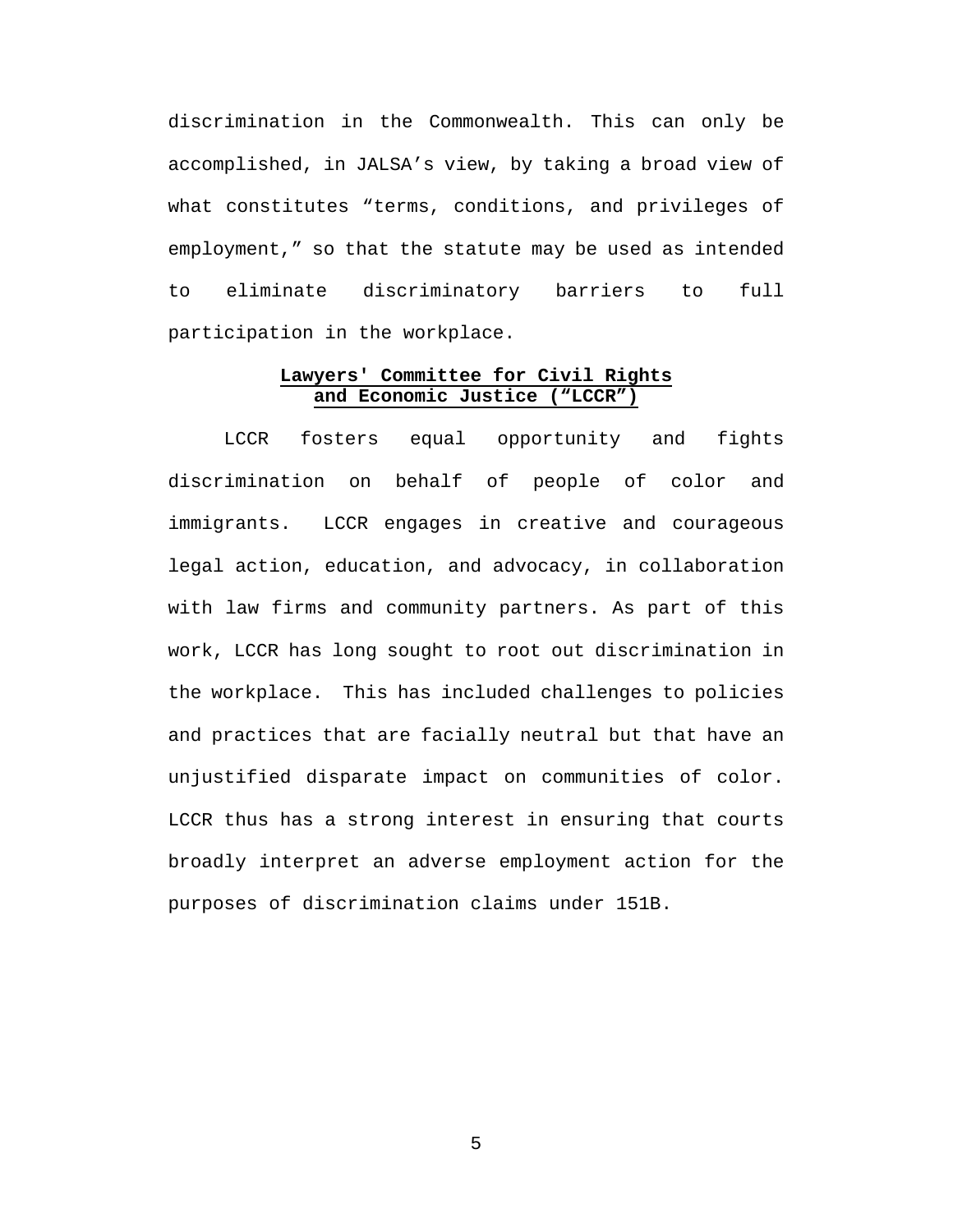**Massachusetts Employment Lawyers Association ("MELA")**[1](#page-11-0)

MELA is a voluntary membership organization of more than 175 lawyers who regularly represent employees in labor, employment, and civil rights cases in Massachusetts. MELA is an affiliate of the National Employment Lawyers Association (NELA), the country's largest organization of lawyers who represent employees and applicants with workplace-related claims (approximately 3,000 attorneys).

MELA's members actively advocate for the rights of employees before the executive, legislative and judicial branches. MELA has filed numerous amicus curiae briefs in cases before the appellate courts of Massachusetts, including: Oxford Global Resources, LLC v. Jeremy Hernandez, SJC-12439 (2018); Barbuto v. Advantage Sales and Marketing, et al., 477 Mass. 456 (2017); Gyulakian v. Lexus of Watertown, Inc., 475 Mass. 290 (2016); Verdrager v. Mintz, Levin, Cohn, Ferris, Glovsky and Popeo, P.C., 474 Mass. 382 (2016); Bulwer v. Mount Auburn Hosp., 473 Mass. 672 (2016); Psy-Ed. v. Klein, 459 Mass.

 $1$ Plaintiff's counsel Jonathan J. Margolis and Beth R. Myers are current members, and Ms. Myers is the current president, of MELA. Plaintiff's counsel were not included in any of MELA's discussions concerning whether MELA would seek to file a brief as amicus curiae nor have they had input on the brief.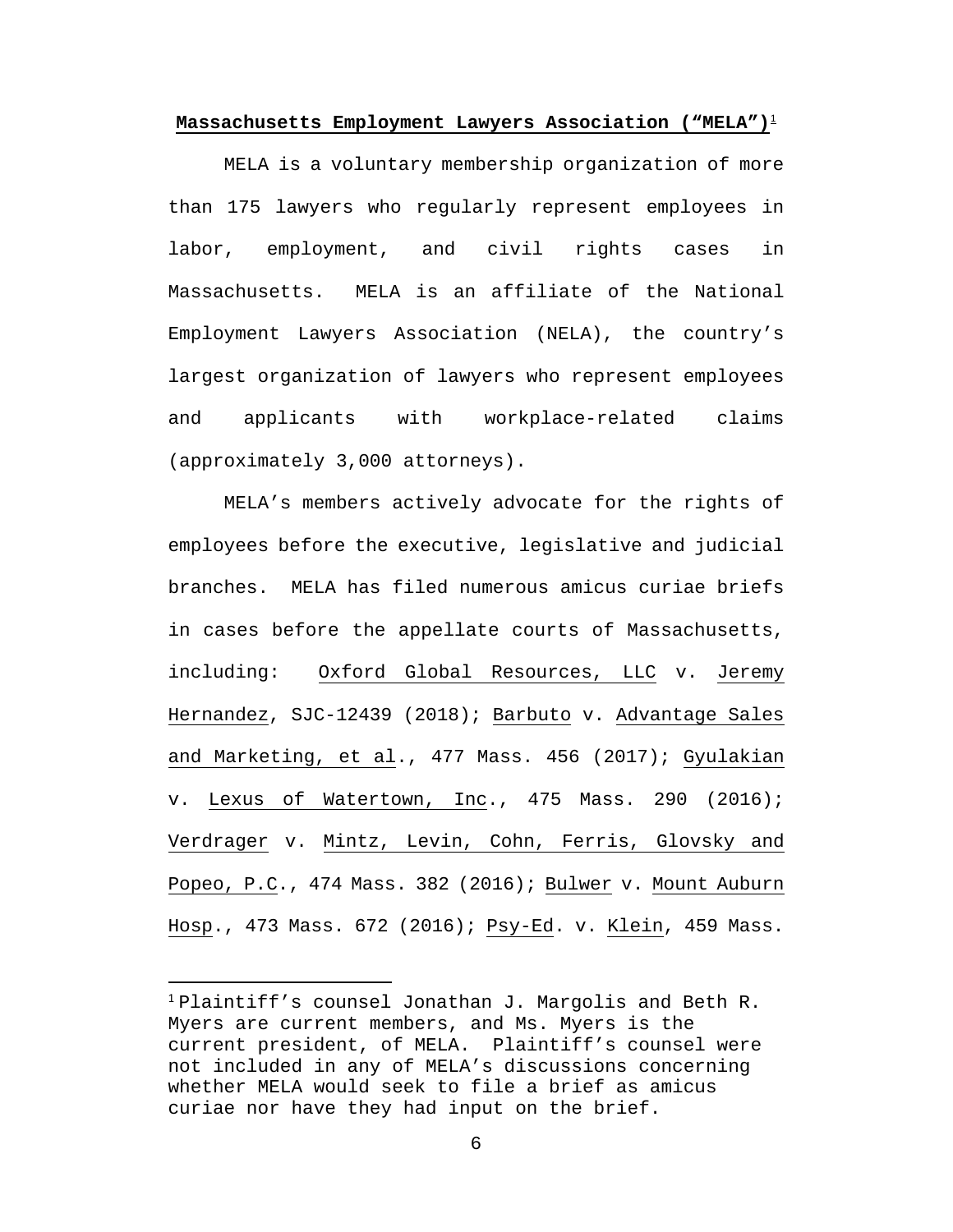697 (2011); Gasior v. Mass. Gen. Hosp., 446 Mass. 645 (2006); and Ayash v. Dana-Farber Cancer Inst., 443 Mass. 367 (2005).

MELA's members represent employees who experience discrimination in myriad ways in the modern workplace, including but not limited to discriminatory compensation, hiring and promotion practices, working conditions, education and training, and flexibility and remote work options. MELA is deeply committed to ensuring that G. L. c. 151B continues to broadly protect employees from all discriminatory barriers to career progression and advancement in the workplace, including those that do not necessarily impact traditional factors related to title, grade, or compensation. The interest of MELA in this case is also to protect the rights of its members' clients by ensuring that Massachusetts courts properly apply the summary judgment standard in employment cases and that juries, not judges, retain their fact-finding role where, as here, there are material disputed issues of fact to be resolved at trial.

### **Union of Minority Neighborhoods ("UMN")**

<span id="page-11-0"></span>UMN is a Boston-based community organization founded in 2002 to increase activism, empowerment, and opportunity in communities of color. UMN provides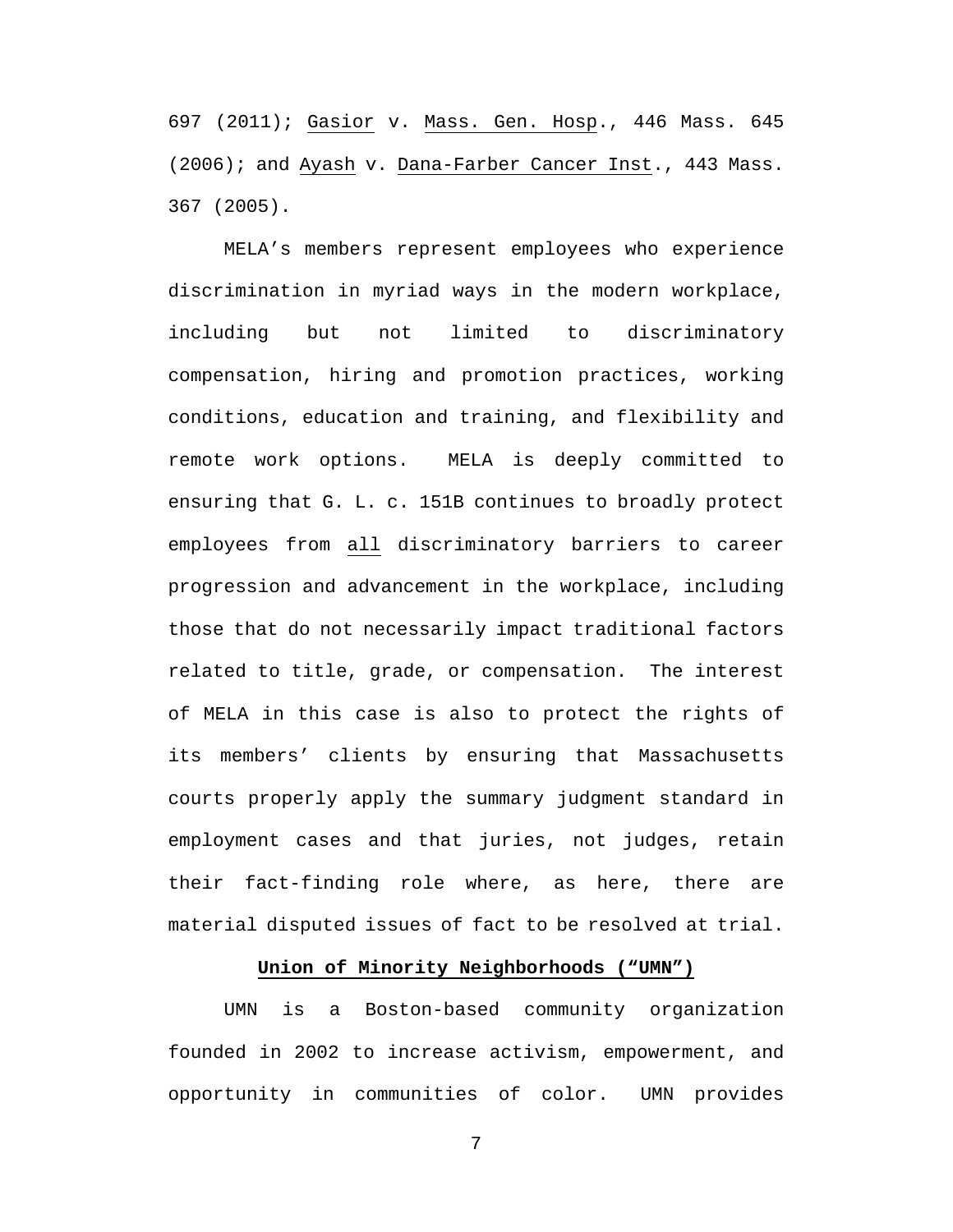skills training to community activists and technical assistance to community-based organizations in a number of areas, including housing, employment, CORI reform, economic development and voting rights. UMN has organized and led successful coalitions that include labor organizations, non-profits, government agencies, and businesses to address issues that directly affect communities of color, including, in particular, the problems of discrimination in employment and housing.

UMN's efforts are designed to strengthen democracy and re-build communities of color, in which the pernicious effects of discrimination continue to exist as barriers to equal opportunity. In these efforts, it is of critical importance to UMN that the laws enacted to secure equal rights, including G. L. c 151B, remain meaningful tools in the eradication of employment discrimination in this Commonwealth. To that end, and recognizing the core remedial purpose of G. L. c. 151B, UMN has a strong interest in ensuring that the statute is interpreted broadly, to prohibit any and all employment actions that work to impose barriers on the basis of an individual's membership in a protected class to his or her full participation in the workforce.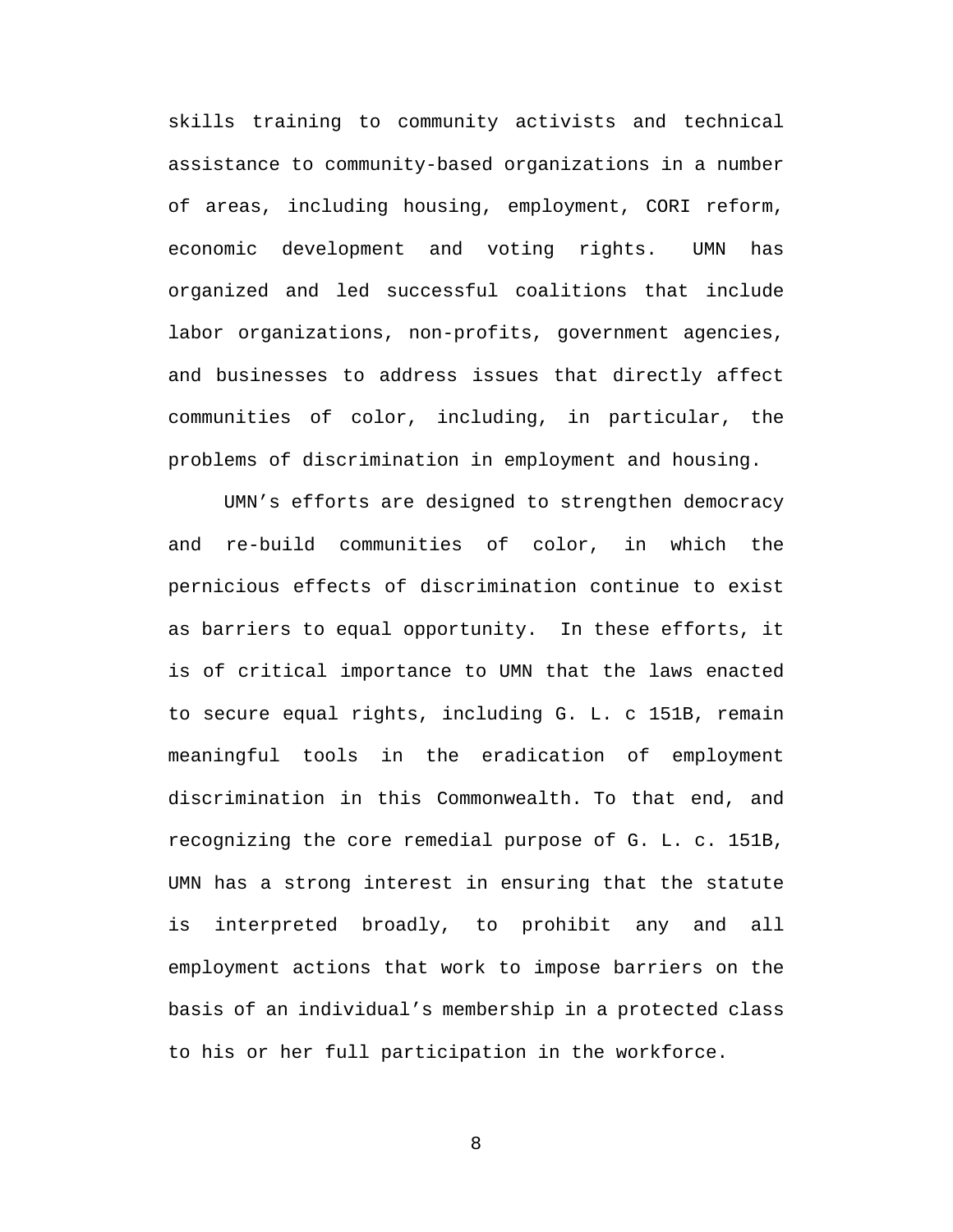### **STATEMENT OF THE CASE**

Amici adopt the Statement of the Case as set forth in the Appellant's opening brief.

### **STATEMENT OF FACTS**

Amici adopt the Statement of the Facts as set forth in the Appellant's opening brief.

### **SUMMARY OF ARGUMENT**

The goal of G. L. c. 151B, to "eliminate discrimination at root level" in the workplace, is achieved by liberally construing the law to protect employees. Cuddyer v. Stop & Shop Supermarket Co., 434 Mass. 521, 536 (2001). Liberal construction is a statutory mandate, which the courts must follow. G. L. c. 151B § 9. (Infra pp. 12-13.) This Court and the Appeals Court have repeatedly held that employers' actions can constitute impermissible discrimination even where those actions do not affect an employee's existing compensation or job title. Rather, as the plain language of chapter 151B sets forth, actions that affect "the terms, conditions, and privileges of employment" can constitute discrimination. Massachusetts courts and the Massachusetts Commission Against Discrimination ("MCAD") have broadly interpreted this language to make clear that any action that creates barriers to an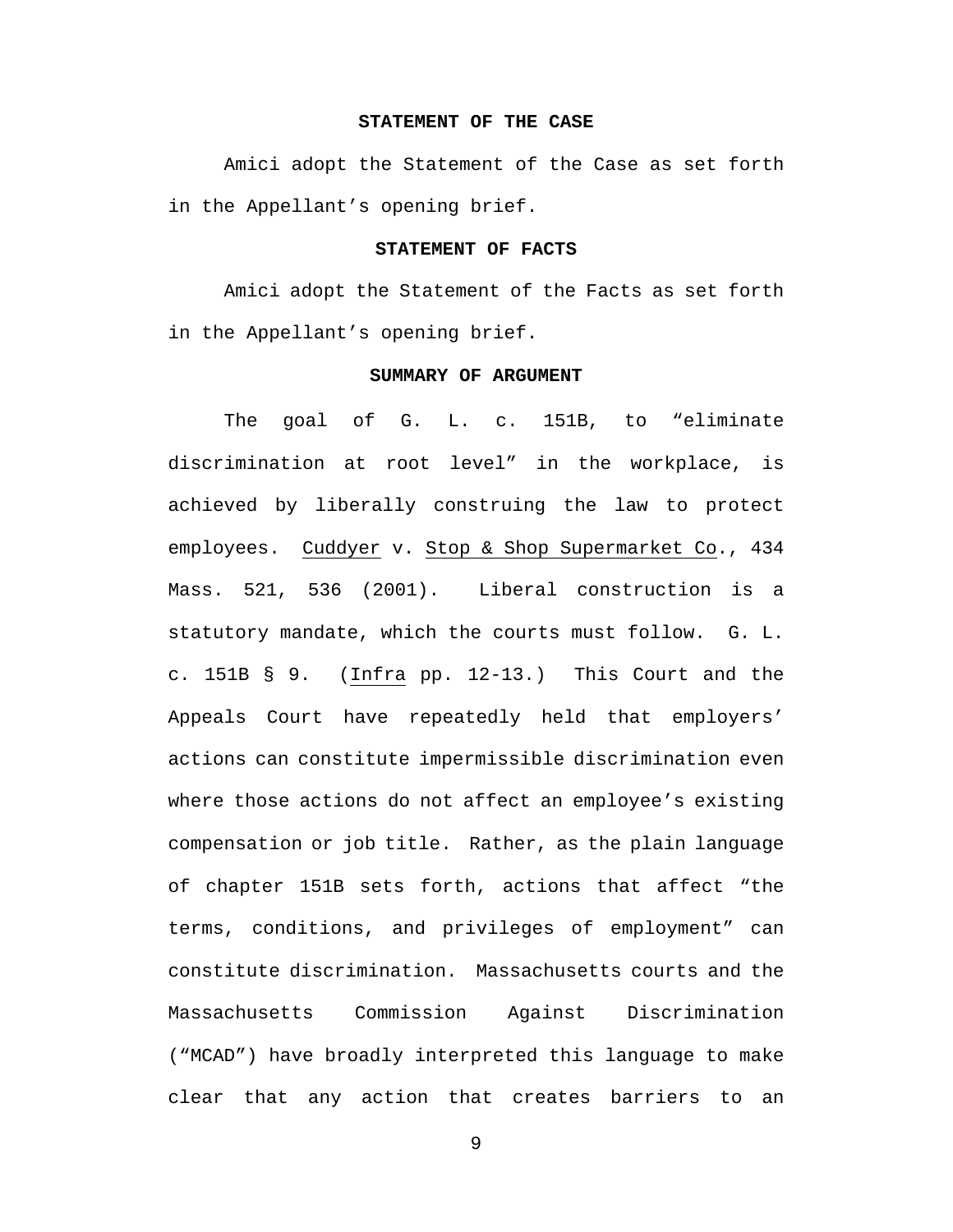individual's full and equal participation in the workplace may constitute actionable discrimination. Such a deprivation may occur under various circumstances: prior to employment in the job posting, screening, and hiring process; during employment with respect to job titles and duties, compensation and other benefits, and career opportunities; or in differential treatment following the termination of the employment relationship (e.g., termination and lay-off procedures, severance terms, references).

An employee's equal access to a job transfer opportunity falls well within the broad ambit of "the terms, conditions, and privileges of employment" contemplated by chapter 151B. An employee may seek out such an opportunity for any range of reasons, including but not limited to the opportunity for higher pay and benefits, different job duties and skills, better working conditions, opportunities for career advancement, more flexibility, and shorter commute time. In the instant case, there is specific record evidence, supported by the plaintiff's and a witness's personal knowledge, of greater opportunities for overtime and paid detail work in the position at issue. Denial of a transfer to a position with the opportunity for higher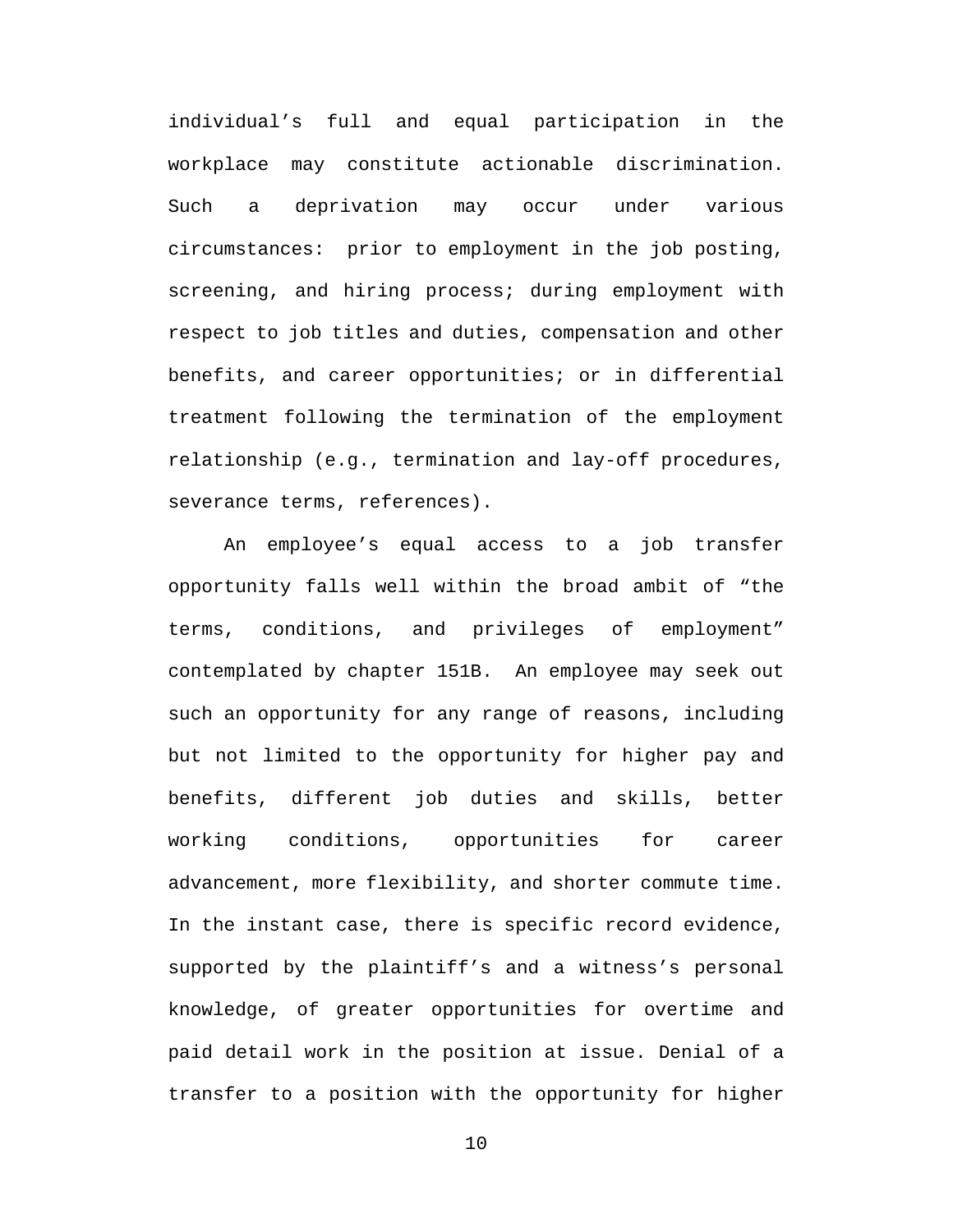compensation indisputably satisfies a plaintiff's minimal burden at the prima facie stage of establishing an "adverse action." However, the terms, conditions, and privileges of employment may broadly encompass both monetary and non-monetary considerations. Therefore, Amici urge the Court to hold that denial of a job transfer can be an adverse employment action for a discrimination claim under G. L. c. 151B where it may deprive an employee of beneficial terms, conditions, or privileges of employment, thereby creating a barrier to full and equal access to such terms, conditions, or privileges. Authority from this Court and lower Massachusetts courts, as well as other jurisdictions construing analogous federal law, supports this conclusion. (Infra pp. 14-28.)

The Court should further recognize that determination of an adverse action is a fact-specific inquiry that should be determined on a case-by-case basis with any material disputed facts resolved by a jury at trial, not a judge on summary judgment. In the instant case, the plaintiff met his burden at the summary judgment stage to produce evidence supporting his claim of discrimination. The lower court erroneously disregarded plaintiff's evidence of the benefits of the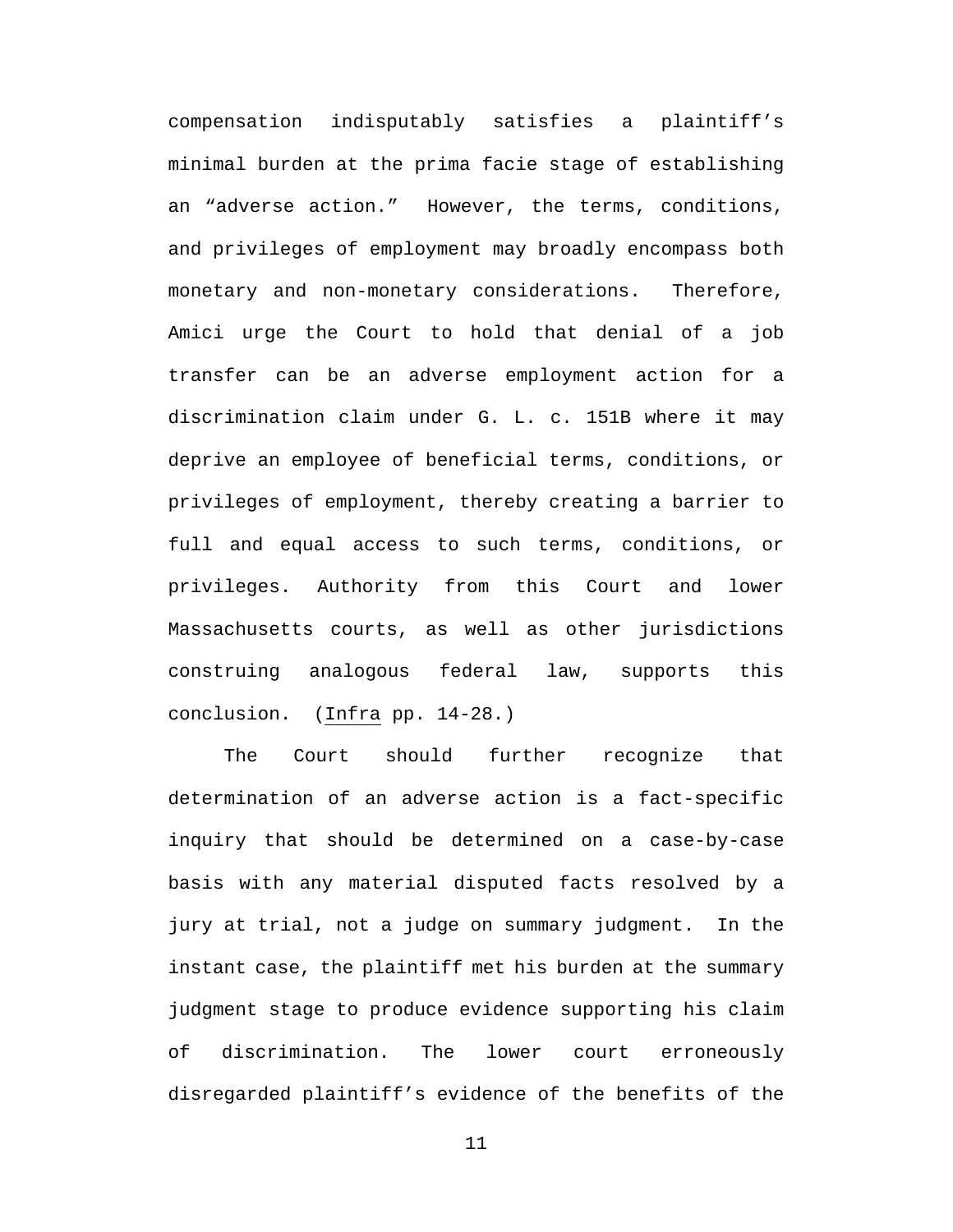lateral position, thereby rejecting evidence of the adverse action and prematurely dismissing the case at the prima facie stage, which is not meant to be onerous. In doing so, the court improperly resolved material disputed facts against the plaintiff and failed to consider substantial evidence of pretext in violation of the summary judgment standard clarified by Bulwer v. Mount Auburn Hosp., 473 Mass. 672 (2016) and Verdrager v. Mintz, Levin, Cohn, Ferris, Glovsky & Popeo, P.C*.*, 474 Mass. 382 (2016). (Infra pp. 28-41.) The Court should reverse the improper finding of summary judgment for the defendant.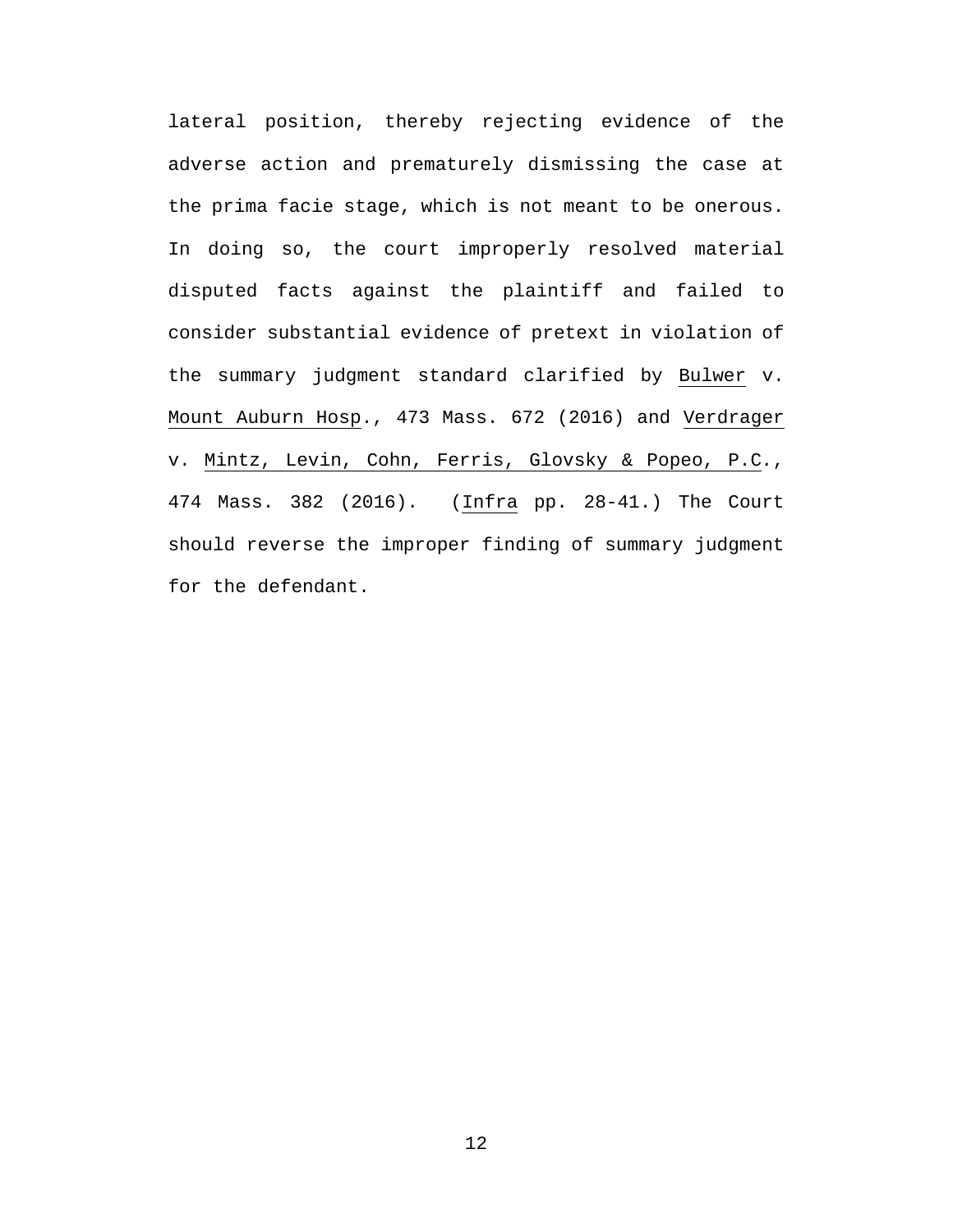#### **ARGUMENT**

**I. BECAUSE CHAPTER 151B IS A BROAD REMEDIAL STATUTE THAT AIMS TO ELIMINATE ALL DISCRIMINATORY BARRIERS TO FULL PARTICIPATION IN THE WORKPLACE, ANY ACTION THAT DISADVANTAGES AN EMPLOYEE WITH RESPECT TO TERMS, CONDITIONS, OR PRIVILEGES OF THEIR EMPLOYMENT IS AN "ADVERSE EMPLOYMENT ACTION"**

Chapter 151B embodies the Commonwealth's commitment to eradicating discrimination and retaliation in the workplace. As this Court has stated:

Chapter 151B was enacted in 1946 to provide remedies for employment discrimination, a practice viewed as harmful to "our democratic institutions" and a "hideous evil" that needs to be "extirpated." The Legislature recognized that employment discrimination is often subtle and indirect, and that it may manifest itself "by so many devious and various means that no single corrective rule can be applied to prevent the injustices committed." And the<br>Legislature determined that workplace Legislature determined that workplace discrimination harmed not only the targeted individuals but the entire social fabric.

Flagg v. AliMed, Inc., 466 Mass. 23, 28–29 (2013) (citations omitted). Responding to the harms the Legislature identified as resulting from employment discrimination, chapter 151B "seeks the removal of artificial, arbitrary, and unnecessary barriers to full participation in the workplace." Coll.-Town, Div. of Interco, Inc. v. Massachusetts Comm'n Against Discrimination, 400 Mass. 156, 162 (1987). As these cases highlight, our Legislature and this Court have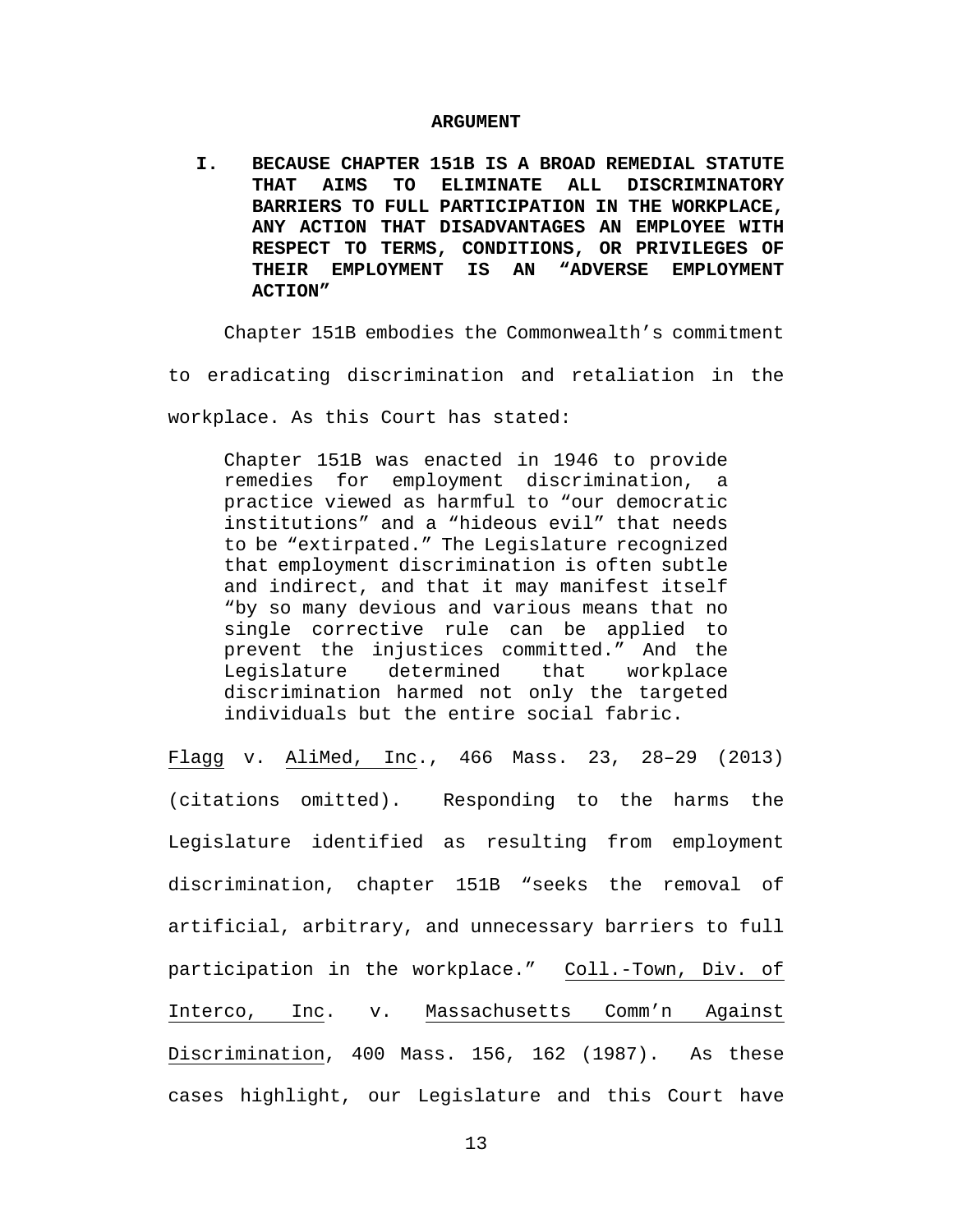long recognized that employment discrimination can be "subtle and indirect" and that only the removal of all "artificial, arbitrary" barriers to participation in the workplace will fulfill the statute's promise of eradicating employment discrimination.

The language of the statute itself requires that it be construed liberally to achieve these purposes. G. L. c. 151B, § 9. See also Depianti v. Jan-Pro Franchising Int'l, Inc., 465 Mass. 607, 620 (2013) ("Employment statutes in particular are to be liberally construed, 'with some imagination of the purposes which lie behind them.'") (citations omitted). In engaging in the liberal construction of 151B this Court has noted that in many respects it provides broader protection than its federal cognates. See Cuddyer, 434 Mass. at 536. Consistent with the plain language of the statute, the concept of "adverse actions" must be liberally construed to capture the myriad ways employers can discriminate against employees and erect arbitrary, artificial barriers to their full participation in the workplace.

# **II. "ADVERSE ACTIONS" IN EMPLOYMENT DISCRIMINATION CASES EXTEND WELL BEYOND COMPENSATION, HIRING, FIRING, AND PROMOTION DECISIONS**

Chapter 151B, by its language, makes it unlawful for an employer to, inter alia, "discriminate against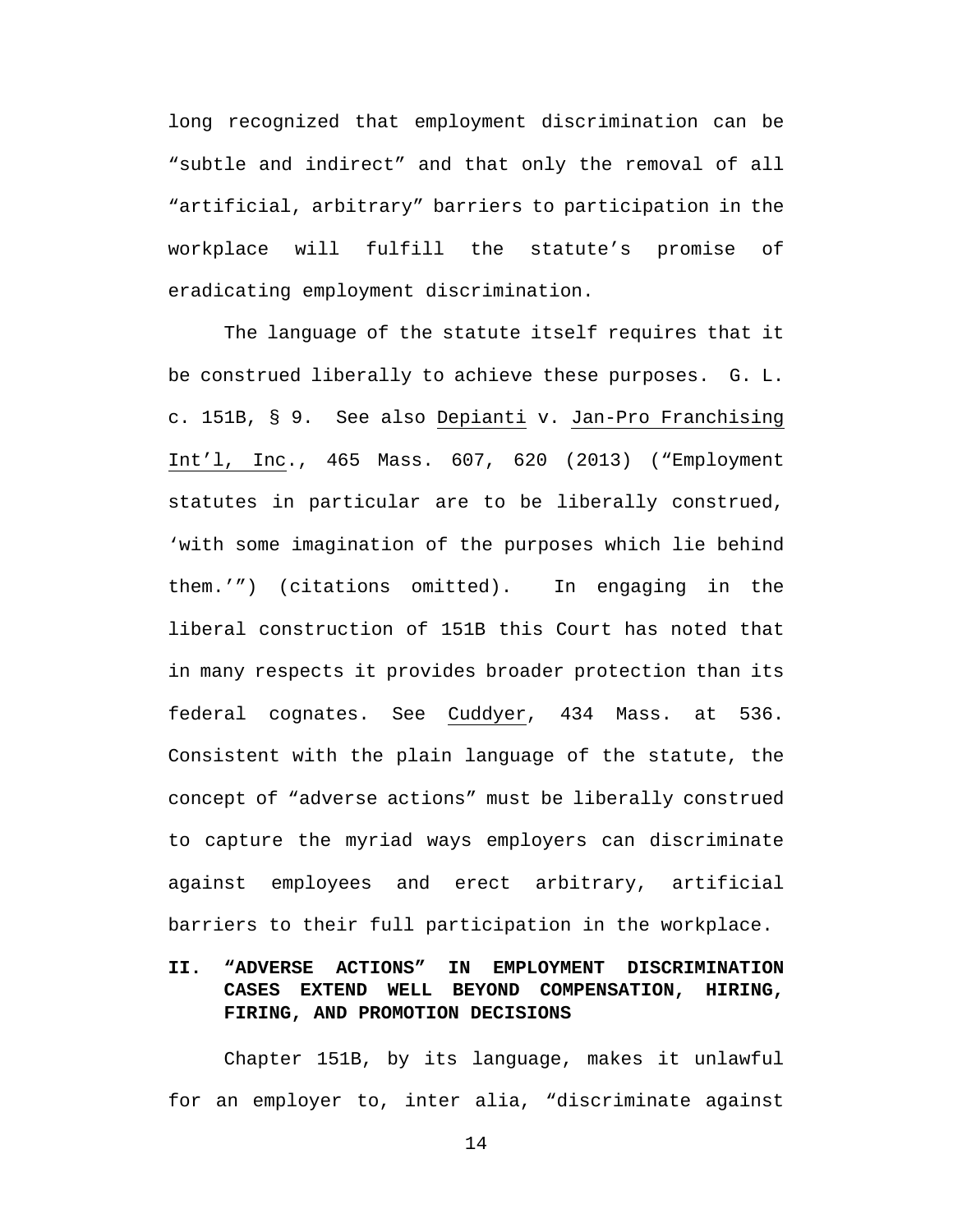such individual in compensation or in terms, conditions or privileges of employment." G. L. c. 151B, § 4(1). The phrase "terms, conditions or privileges of employment" is broad, consistent with broad remedial purpose of the statute to eliminate all forms of employment discrimination. As the Appeals Court has noted, the term "adverse employment actions" has come to refer to those decisions that materially affect an employee's working terms, conditions, or privileges and thus violate the law. King v. City of Boston, 71 Mass. App. Ct. 460, 468 (2008). "Material disadvantage for this purpose arises when objective aspects of the work environment are affected." Id. The phrase "working terms, conditions, or privileges of employment" is broad and inclusive: an adverse change in the terms, conditions, or privileges of employment may include "slights or indignities that seem evanescent." Id. at 469 (quoting Trustees of Health & Hosps. of City of Boston, Inc. v. Massachusetts Comm'n Against Discrimination, 65 Mass. App. Ct. 329, 334 n.5 (2005), aff'd 449 Mass. 675 (2007)). A narrower view of these statutory terms would defeat the statute's broad remedial purposes.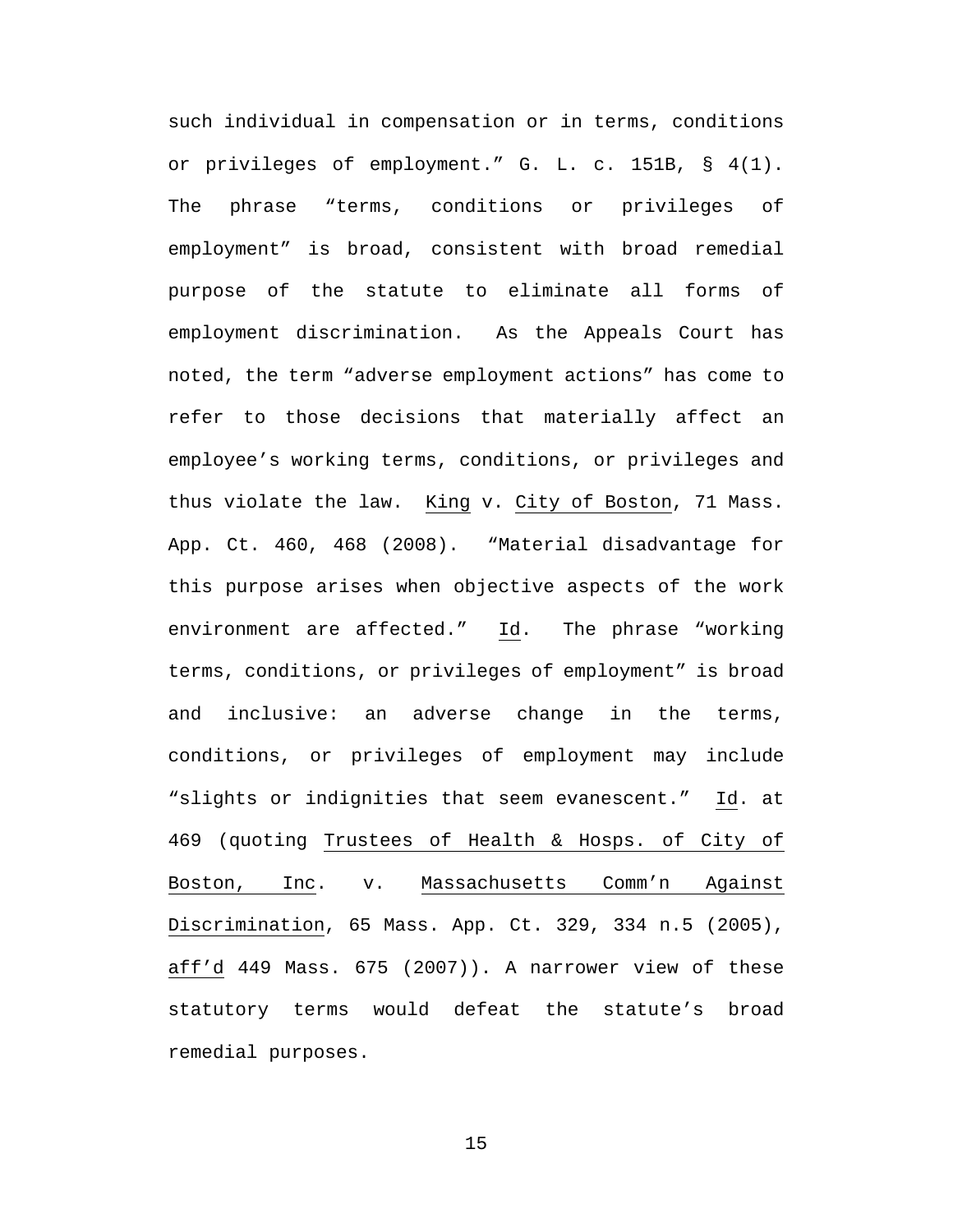# **A. Massachusetts and Federal Cases Illustrate the Breadth of Actions that Can Impact Terms, Conditions, and Privileges of Employment**

Terms, conditions, and privileges of the work environment consist of more than simply the title one is given or the salary one earns. An employee's experience of his or her job depends on numerous factors that may make a job materially more or less desirable. These factors might include the location of the workplace, the duties and responsibilities of the position, the flexibility of the job, opportunities for advancement, opportunities for on-the-job education and training, or the ability to work from home. Even considerations of basic dignity, respect, and reputational integrity constitute terms and conditions of employment that are subject to scrutiny under G. L. c. 151B. Trustees of Health & Hosps. of City of Boston, Inc. v. Massachusetts Comm'n Against Discrimination, 449 Mass. 675, 687 (2007) (holding that humiliating manner of lay off of black female employees compared to white male employee was adverse action for discrimination claim under c. 151B). All these factors, in addition to the job title and salary accorded the employee, constitute terms, conditions, or privileges of employment that must be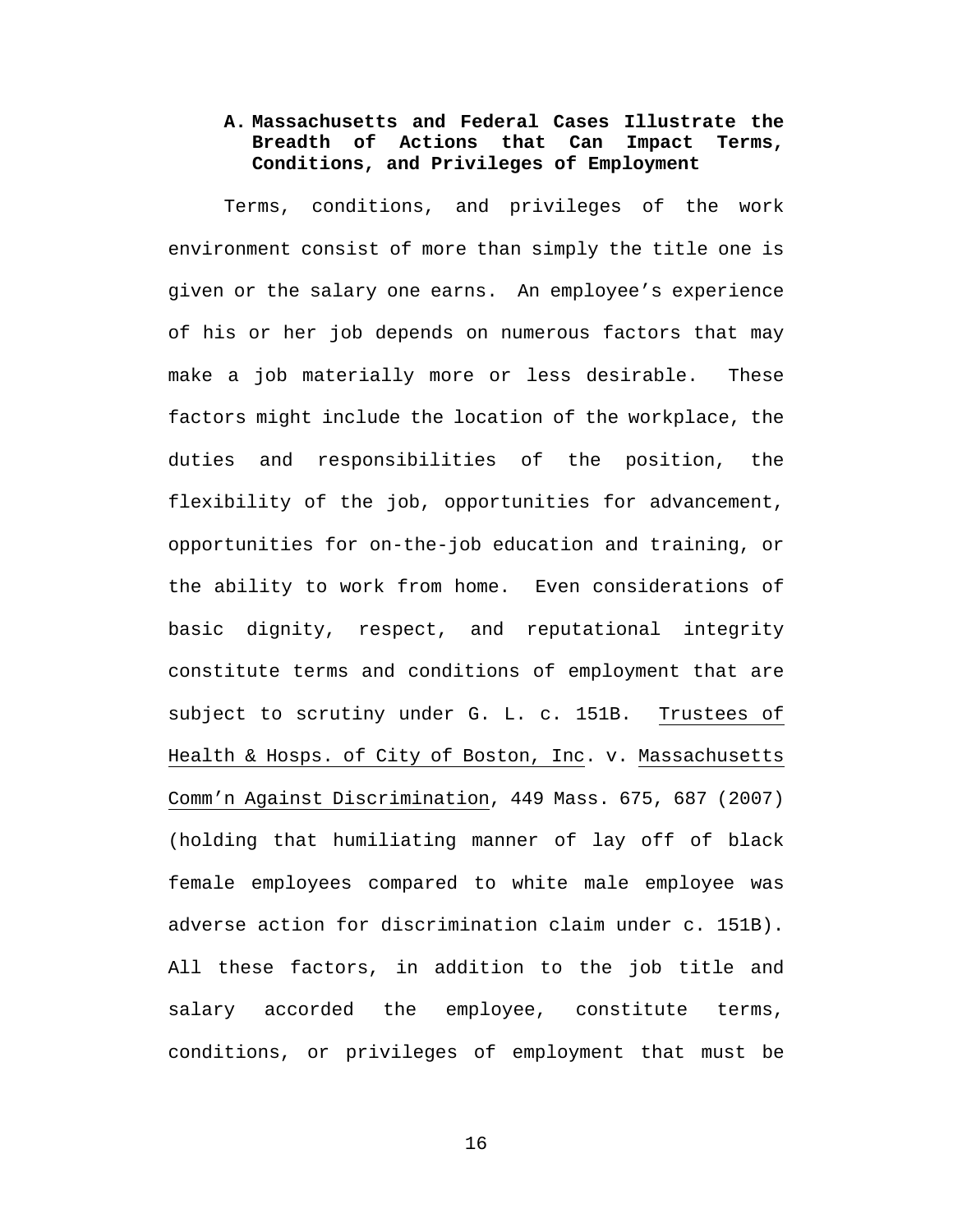provided in a manner free from discrimination based on an employee's membership in a protected class.

So, for example, in Trustees of Health & Hosps. of City of Boston, Inc., 449 Mass. at 687, this Court determined that black, female employees suffered a discriminatory adverse action when they were monitored and escorted out of the building while being laid off while a white, male employee was not during his layoff. The manner of the layoff alone – unfairly casting suspicion on minority female employees while treating their white male counterpart with professionalism and respect – was a sufficiently material condition of employment to support a discrimination claim.

In King, the Appeals Court held that a jury could find that the Boston Police's failure to provide female officers with rank-specific locker rooms (so that female superior officers had a separate locker room from female patrol officers), while providing such benefits to male officers, constituted an adverse employment action that "deprive[d] them of a material feature of their employment." 71 Mass. App. Ct. at 470. See also Bray v. Cmty. Newspaper Co., 67 Mass. App. Ct. 42, 44-45 (2006) (holding that frequent changing of sales territory, baseless criticism, and delayed issuance of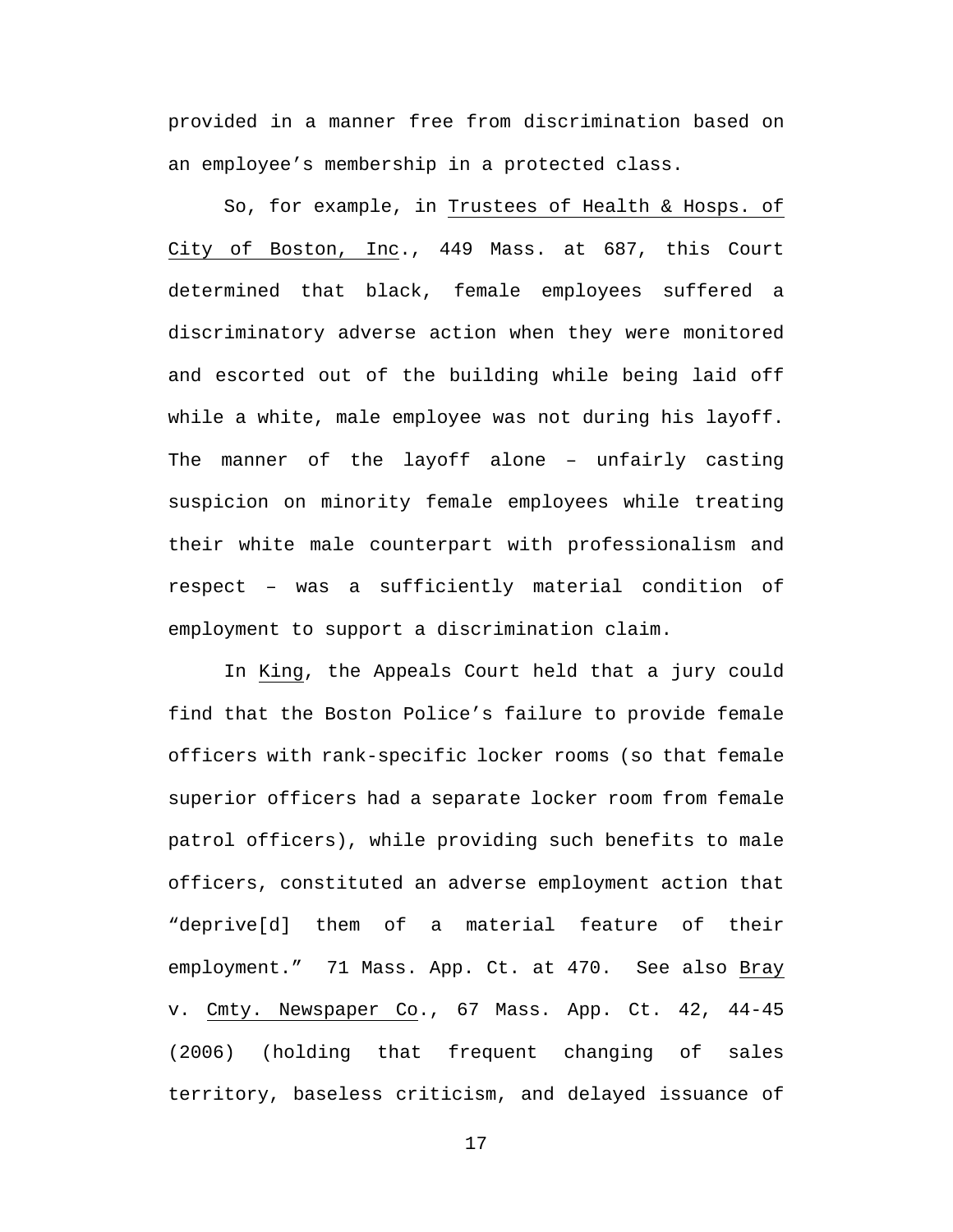credits to advertisers whom plaintiff solicited could constitute adverse actions).

The MCAD has similarly interpreted the terms, conditions, and privileges of employment as broadly reaching both pecuniary and non-pecuniary matters. Massachusetts Comm'n Against Discrimination & Annette Whitehead-Pleaux, v. Shriners Hosp. for Children, Nos. 04-BEM-01593, 06-BEM-01307, 2014 WL 4165630, at \*3 (MCAD Aug. 7, 2014)(finding that temporary denial of insurance coverage to complainant's spouse, even where complainant and spouse incurred no medical costs during the denial, constituted adverse action); Massachusetts Comm'n Against Discrimination & Ismael Ramirez-Soto v. Univ. of Massachusetts Boston, No. 04-BEM-01916, 2009 WL 2208512, at \*13 (MCAD July 17, 2009) (holding university's failure to come to agreement on terms of professor's contract, including length of contract and whether he would be considered tenured, could be adverse action); Massachusetts Comm'n Against Discrimination & Maureen Kearney v. Massachusetts Dep't of State Police, No. 03- BEM-01040, 2008 WL 5385816, at \*7 (MCAD Dec. 17, 2008)(finding plaintiff suffered adverse action where respondent State Police transferred male officers to positions that female complainant indicated she would be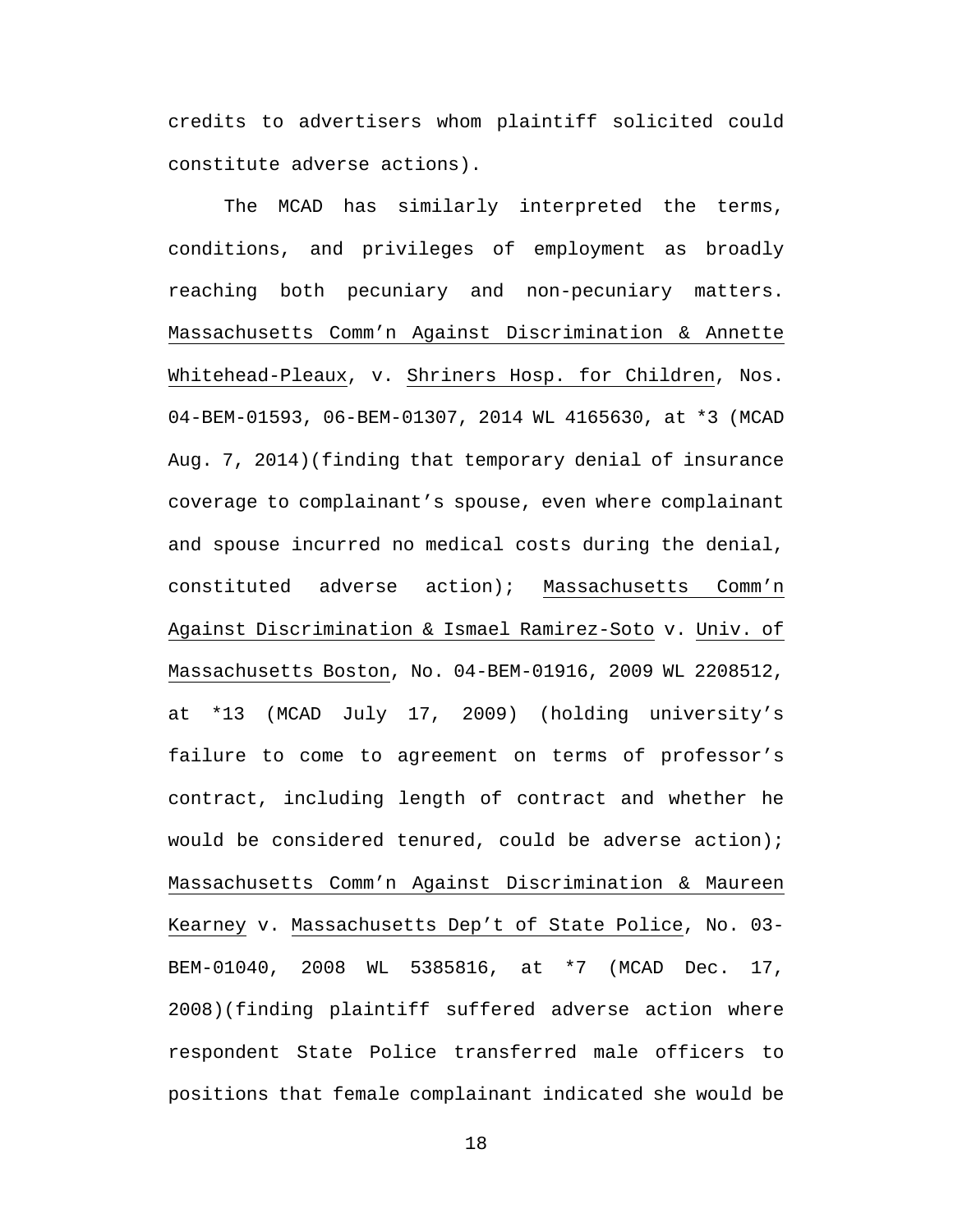agreeable to, but did not transfer complainant, despite settlement agreement requiring the parties to agree on complainant's placement).

Applying the analogous Title VII law, the First Circuit has held that a plaintiff in a gender discrimination suit against the Department of Homeland Security put forth sufficient evidence that she experienced an adverse action when her duties as an international flight scheduler were reduced although the DHS claimed she would be assigned new duties in a few months. Burns v. Johnson, 829 F.3d 1, 10-11 (1st Cir. 2016). The Tenth Circuit has held that a plaintiff made out a case of discrimination that should go to the jury where she asserted that female corrections officers were not permitted to work at a prison where the work "would be less arduous and stressful [] due to the indirect nature of supervision" and where they would have increased "chances of obtaining additional job and leave flexibility." Piercy v. Maketa, 480 F.3d 1192, 1205 (10th Cir. 2007). The Second Circuit determined that a jury could find that one position in a police department was "objectively and materially better" than another where it was more prestigious and provided the officers "opportunities for advanced training in forensic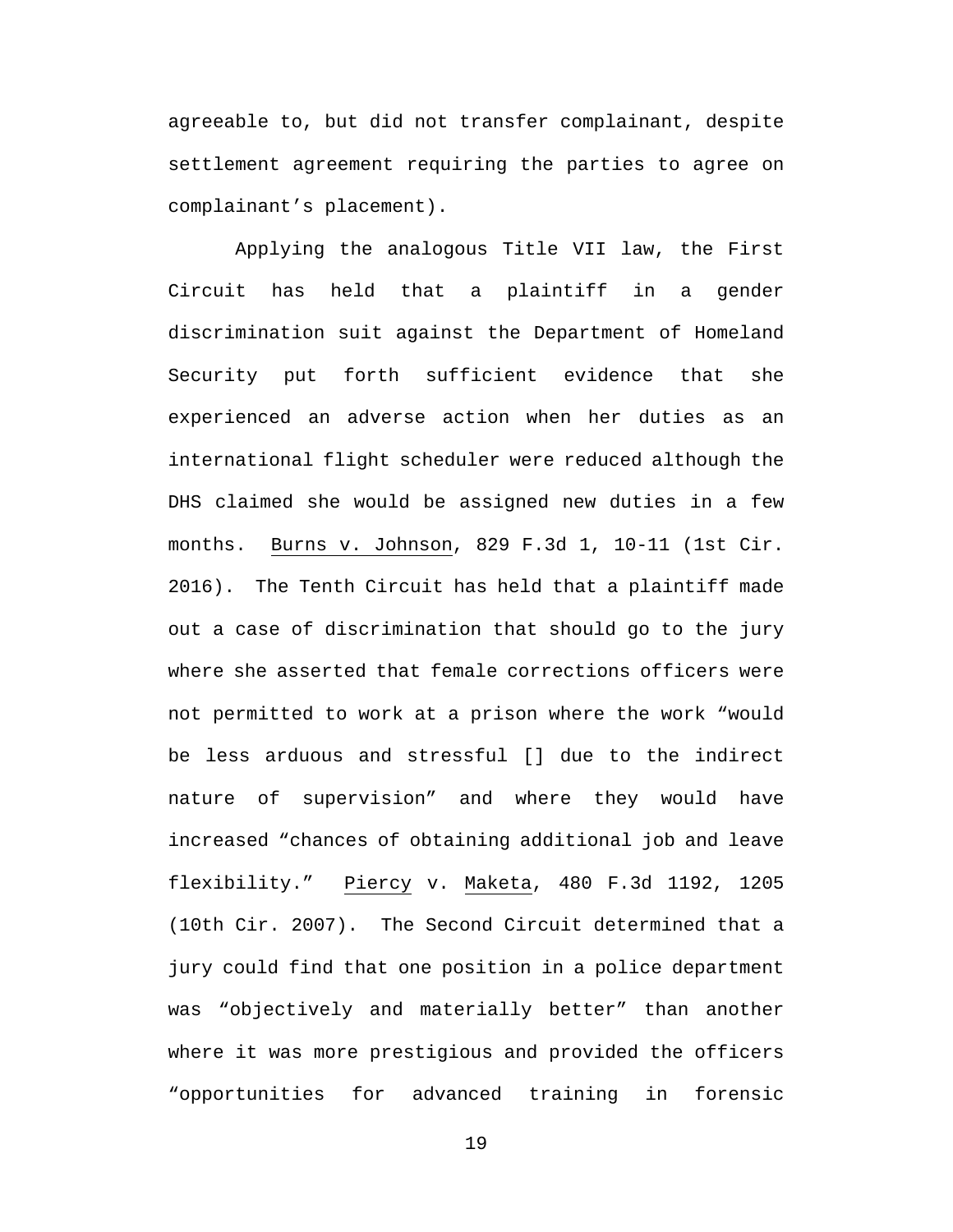science, as well as access to new technology and techniques." Beyer v. Cty. of Nassau, 524 F.3d 160, 162 (2d Cir. 2008).

In all of these cases, courts recognized that there are broad criteria, including those that are not quantifiable by nature, that a jury can consider that may make the terms, conditions, or privileges of one job superior to that of another. Cf. Burlington N. & Santa Fe Ry. Co. v. White, 548 U.S. 53, 69 (2006) ("[A] legal standard that speaks in general terms rather than specific prohibited acts is preferable, for an 'act that would be immaterial in some situations is material in others.'") (citation omitted).

**B. MacCormack, As Relied Upon by the Lower Court, Does Not Represent the Adverse Action Standard Governing Unlawful Discrimination Under G. L. c. 151B.**

In assessing whether plaintiff had stated an adverse action, the lower court relied on this Court's decision in MacCormack v. Boston Edison Co., 423 Mass. 652 (1996) and wrongly suggested that for an adverse action to "materially change[] objective aspects of the plaintiff's employment" for the purposes of a discrimination claim, it must be limited to examples "such as a demotion or a firing or a pay cut." (R. 306-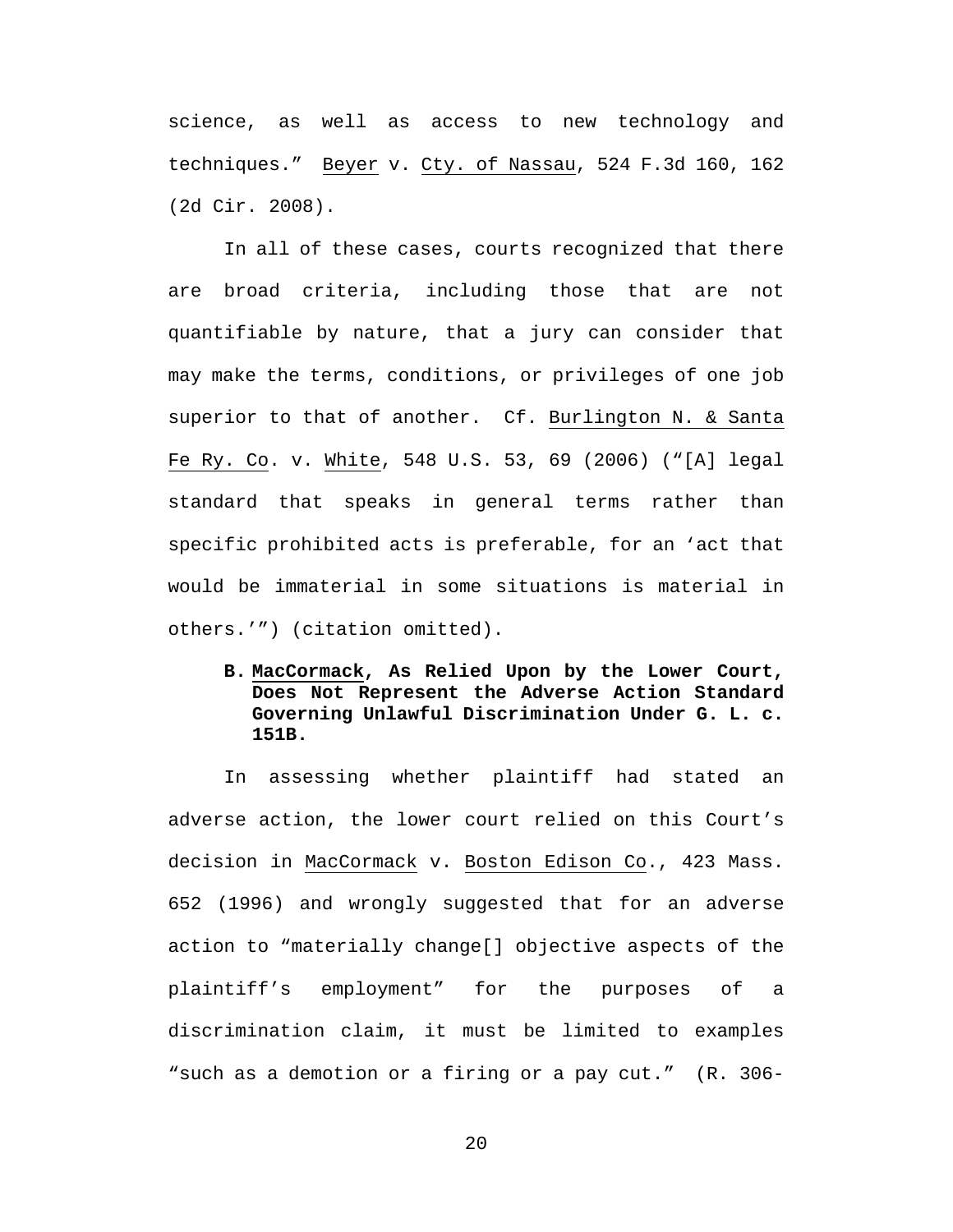308.) MacCormack was a case alleging retaliation, not discrimination, thus its direct applicability to plaintiff's claims is questionable. Moreover, MacCormack does not establish a standalone standard for adverse actions under G. L. c. 151B, even for claims of retaliation. In MacCormack, the plaintiff asserted an adverse action when he felt professionally stigmatized by way of a "public demotion," when the employer imposed an additional layer of hierarchy over him, and redistributed his duties in the context of a corporatewide reorganization. MacCormack, 423 Mass. at 661-663. This Court found no adverse action, because the specific context of the reorganization, which reassigned duties across the department generally, showed no overt stigmatization of the plaintiff beyond his subjective disenchantment.

As support for its finding, the MacCormack court explained that the plaintiff "offered no objective evidence that he had been disadvantaged with respect to salary, grade, or other objective terms and conditions of employment." Id. at 663. This context shows that the court did not intend for its critique of the plaintiff's evidence to reflect the ultimate standard, even for adverse actions in retaliation cases. It was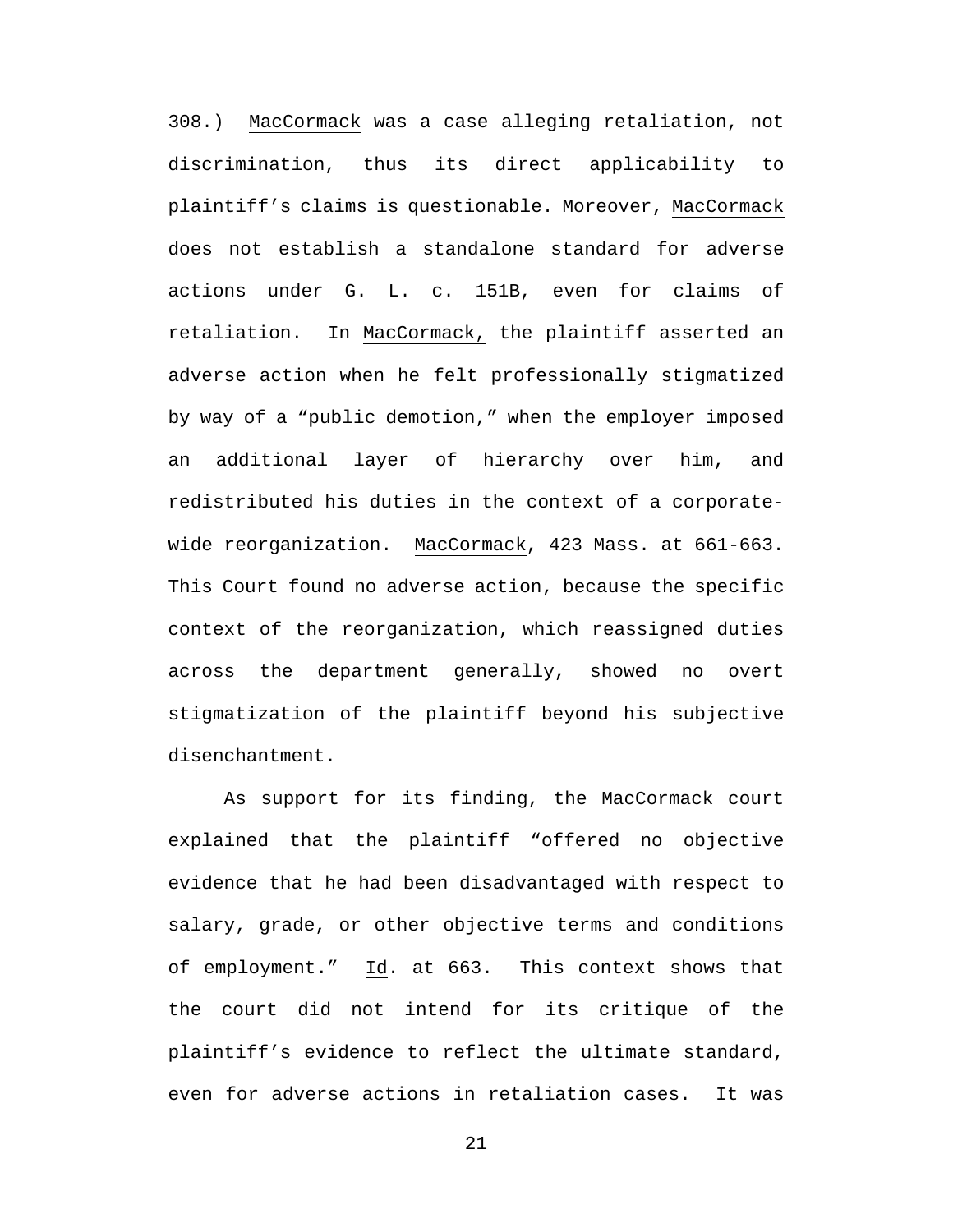simply a list of types of evidence that had not been introduced in that case, addressed to the theory the plaintiff had actually advanced: constructive demotion causing a diminishment of status. Id. The language in MacCormack does not mean, as the lower court here wrongly suggested, that unlawful employment actions under G. L. c. 151B are limited only to monetary or otherwise quantifiable measures. Lower courts, like the one in the instant case, that have incorrectly read MacCormack's language as creating an invariable and toonarrow standard for adverse actions in the discrimination context are mistaken.<sup>[2](#page-29-0)</sup>Amici urge this

<sup>&</sup>lt;sup>2</sup> To the extent lower courts apply MacCormack in the retaliation context, these courts are also mistaken. In the context of retaliation claims, this Court explained in Psy-Ed Corp. v. Klein, 459 Mass. 697, 707 & n.25 (2011), that the term "adverse employment actions," is simply "shorthand" to refer to the panoply of actions that may violate G. L. c. 151B. Thus, while MacCormack purports to require changes in "objective terms and conditions of employment," this Court's case law has recognized as illegal retaliation actions that are much<br>broader than that narrow definition. See id. at 708broader than that narrow definition. 709 (holding that retaliation claims can be based on harmful actions taken against the employee, even when they are taken after the employment relationship has ended, favorably citing to the Supreme Court's decision in Burlington N. & Santa Fe Ry. Co. v. White, 548 U.S. 53, 67 (2006)). Under Burlington Northern, an adverse action is one that would dissuade an employee from the exercise of his or her rights. 548 U.S. at 73. To the extent lower courts continue to apply MacCormack as the adverse action standard in retaliation cases, that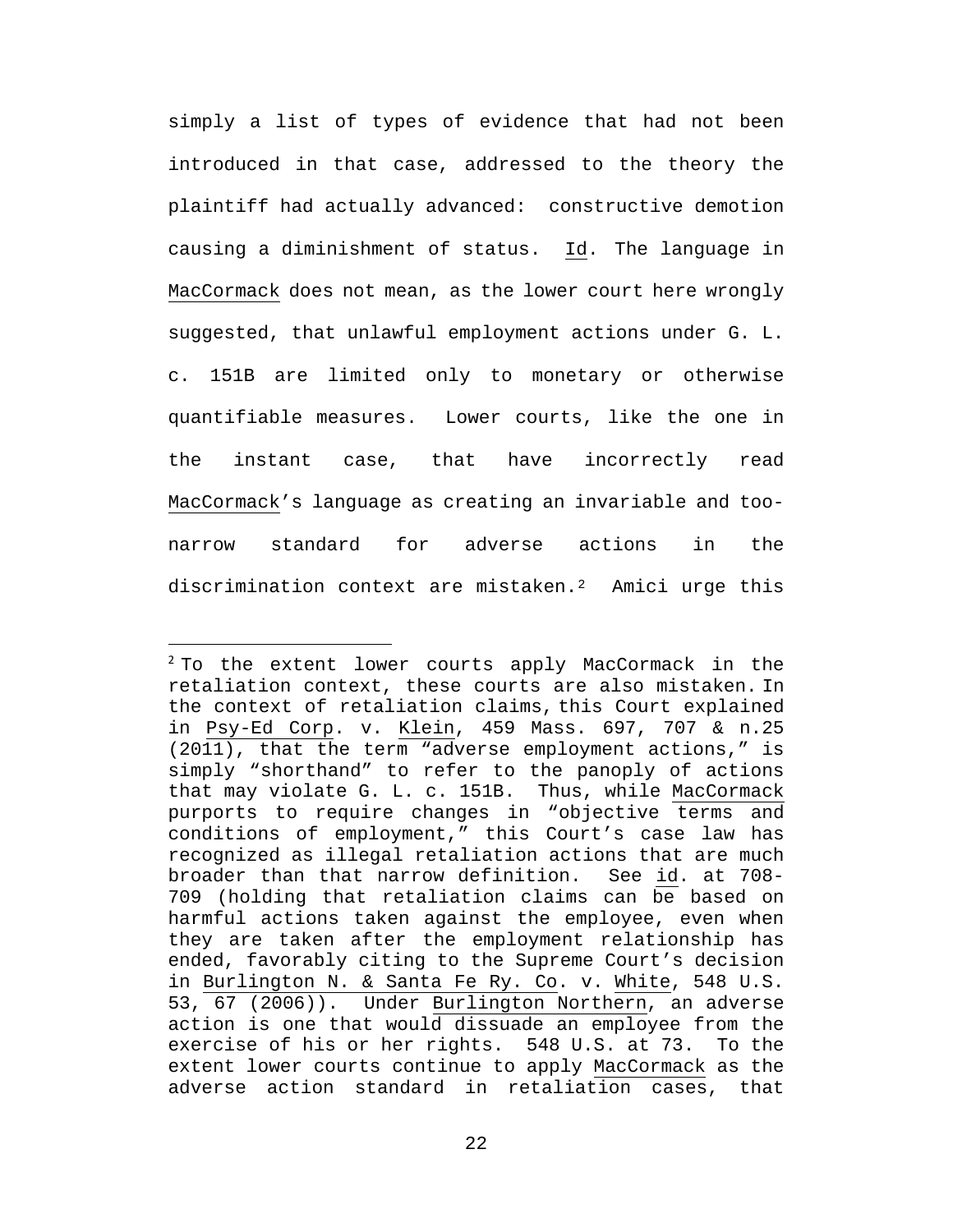Court to reaffirm a broad standard for adverse employment actions that reflect the reality that discrimination in the terms, conditions, and privileges of employment in the workplace takes place in various forms and need to be assessed on a case-by-case basis.

## **III. THE DEPRIVATION OF OPPORTUNITIES TO EARN A HIGHER SALARY THROUGH OVERTIME WORK IS INDISPUTABLY THE TYPE OF DISCRIMINATION CHAPTER 151B IS MEANT TO ERADICATE**

The purpose of chapter 151B is to "eliminate discrimination at root level." Cuddyer, 434 Mass. at 536. As in other areas where this Court has recognized the broad applicability of chapter 151B, an employer's discriminatory decision to bar a minority employee from positions that would provide that employee the opportunity to earn substantially more by way of overtime income or paid detail work than the position the employee holds "causes a direct and specific injury to the employee and represents 'a formidable barrier to the full participation of an individual in the workplace.'" Flagg, 466 Mass. at 27 (citation omitted). The lower court erred in failing to recognize that as a legal matter the denial of a transfer to a job with the

l

standard does not survive Psy-Ed, Burlington Northern, or their progeny.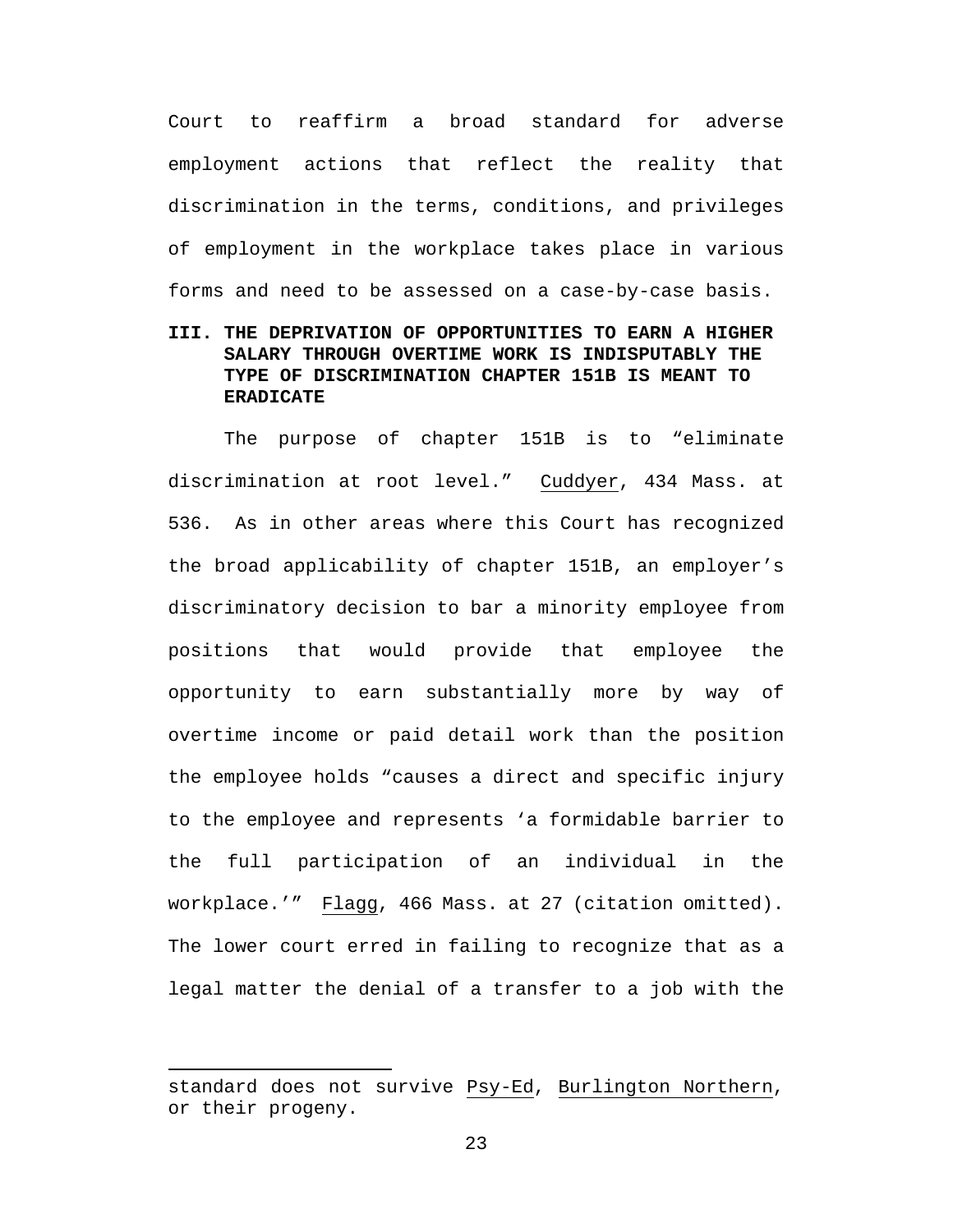opportunity for better terms, conditions, or privileges can constitute a discriminatory adverse action.

# **A. Lost Opportunities for Additional Pay Constitute Adverse Actions**

It is widely recognized that supposedly "lateral" transfers can be adverse actions where there are indicia that the sought-after job "is materially more advantageous than the employee's current position, whether because of prestige, modernity, training opportunity, job security, or some other objective indicator of desirability." Beyer, 524 F.3d at 165.

A lost opportunity for overtime pay is one such indicium that the sought-after job is "materially more advantageous than the employee's current position." Id. Courts interpreting the language of Title VII, which is analogous to 151B, have found that employers engage in adverse actions by failing to transfer employees to jobs that offer a greater opportunity to earn overtime where a plaintiff can demonstrate that the sought-after job provided more opportunity for overtime work and that the plaintiff desired such work. See, e.g., Sims v. D.C., 33 F. Supp. 3d 1, 7 (D.D.C. 2014) (recognizing that the lost opportunity to obtain overtime is "'an adverse employment action where the trier of fact could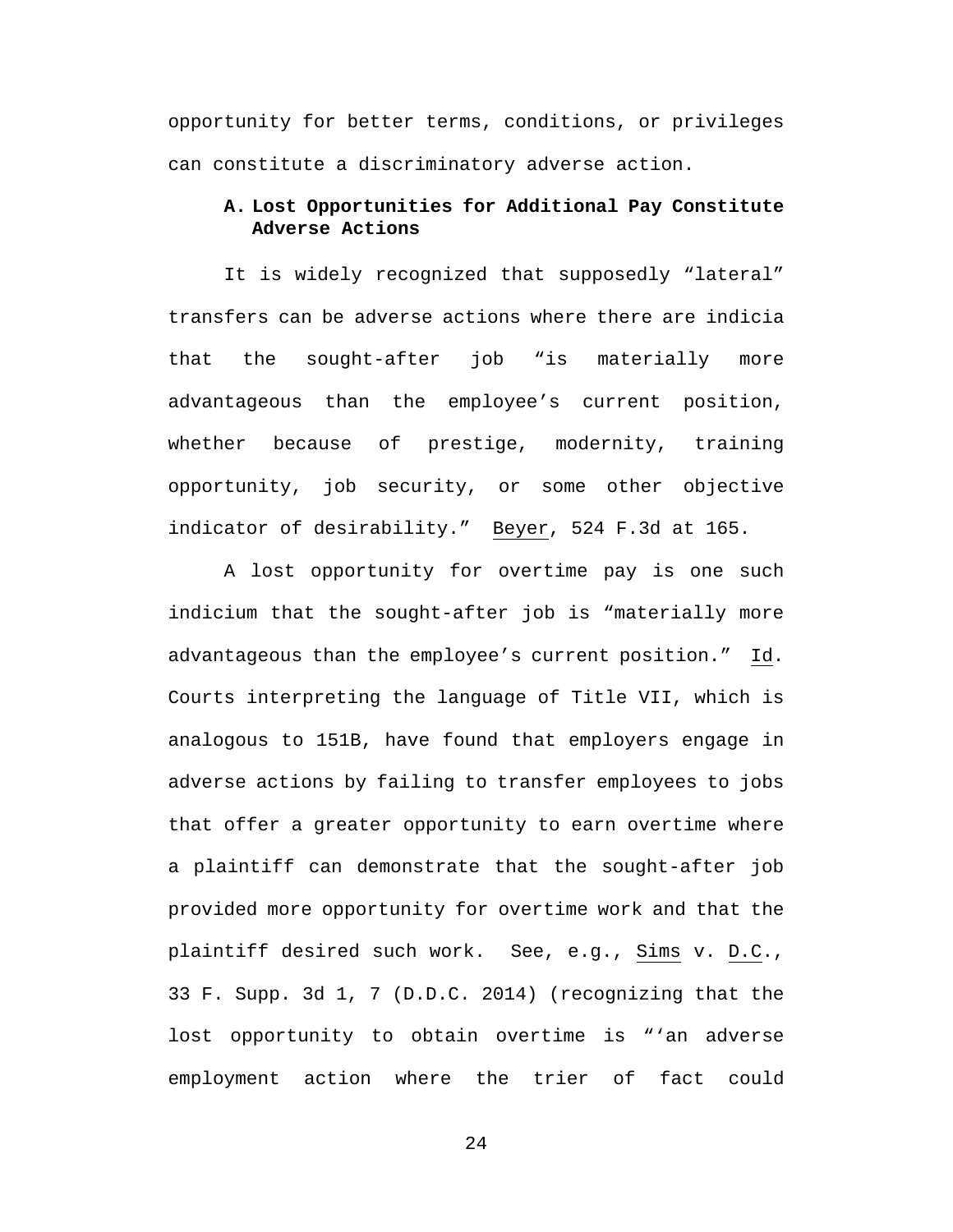<span id="page-29-0"></span>reasonably conclude that plaintiff in the past sought opportunities for overtime pay or it was otherwise known to defendant that plaintiff desired such opportunities.'") (quoting Bell v. Gonzales, 398 F.Supp.2d 78, 97 (D.D.C. 2005)). See also Lewis v. City of Chicago Police Dep't, 590 F.3d 427, 436 (7th Cir. 2009) (holding that it was a question for the jury whether the denial of a female police officer's request to be assigned a detail she claimed would provide her a greater opportunity for overtime work constituted an adverse employment action). Cf. Rios-Colon v. Toledo-Davila, 641 F.3d 1, 4 (1st Cir. 2011) (recognizing that police officer stated a claim for racial discrimination under Title VII and the Equal Protection Clause where he was transferred to a position that provided less opportunity for overtime pay); Reynaga v. Sun Studs, Inc., 27 F. App'x 740, 742–43 (9th Cir. 2001) (unpublished) (holding that plaintiff had raised a question of fact as to whether his transfer from a veneer plant to a lumber mill was discriminatory where "the opportunity to earn overtime and incentive pay at the lumber mill was substantially less than at the veneer plant and by evidence that this fact was widely known.").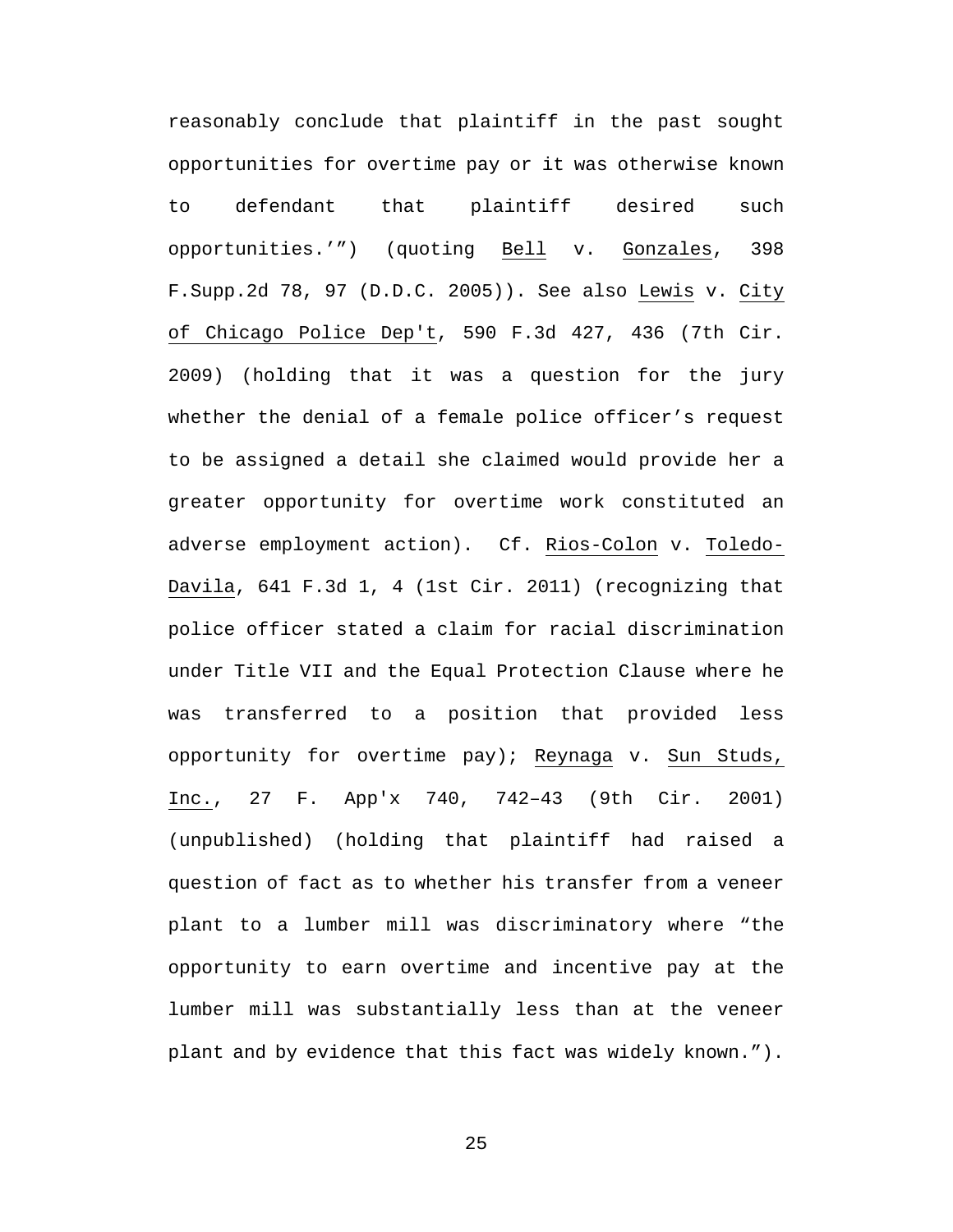In a case analogous to the one at hand, the Seventh Circuit held that the reassignment of white waitresses to areas of a casino that were known to generate higher tips constituted an adverse action to the plaintiffs, black waitresses, who were routinely assigned to lowertipping areas of the casino. Alexander v. Casino Queen, Inc., 739 F.3d 972, 980 (7th Cir. 2014). The court held that because the loss of the potential tips constituted a "significant financial impact" to the plaintiff waitresses, the reassignments were an adverse action under Title VII. Id*.* The Court explicitly rejected the district court's holding that because the tips were speculative, there was no adverse action. Id*.* The Seventh Circuit held that because the plaintiffs' claims were based on their personal knowledge and experience, and because they could quantify their lost tips, they had pled sufficient facts to survive a motion for summary judgment. Id*.* at 980-81.

Historically, when determining the scope of G. L. c. 151B, the instances in which the Supreme Judicial Court has departed from federal Title VII precedent have been those where this Court has determined that similar language in G. L. c. 151B supports a broader, more expansive interpretation than that offered by the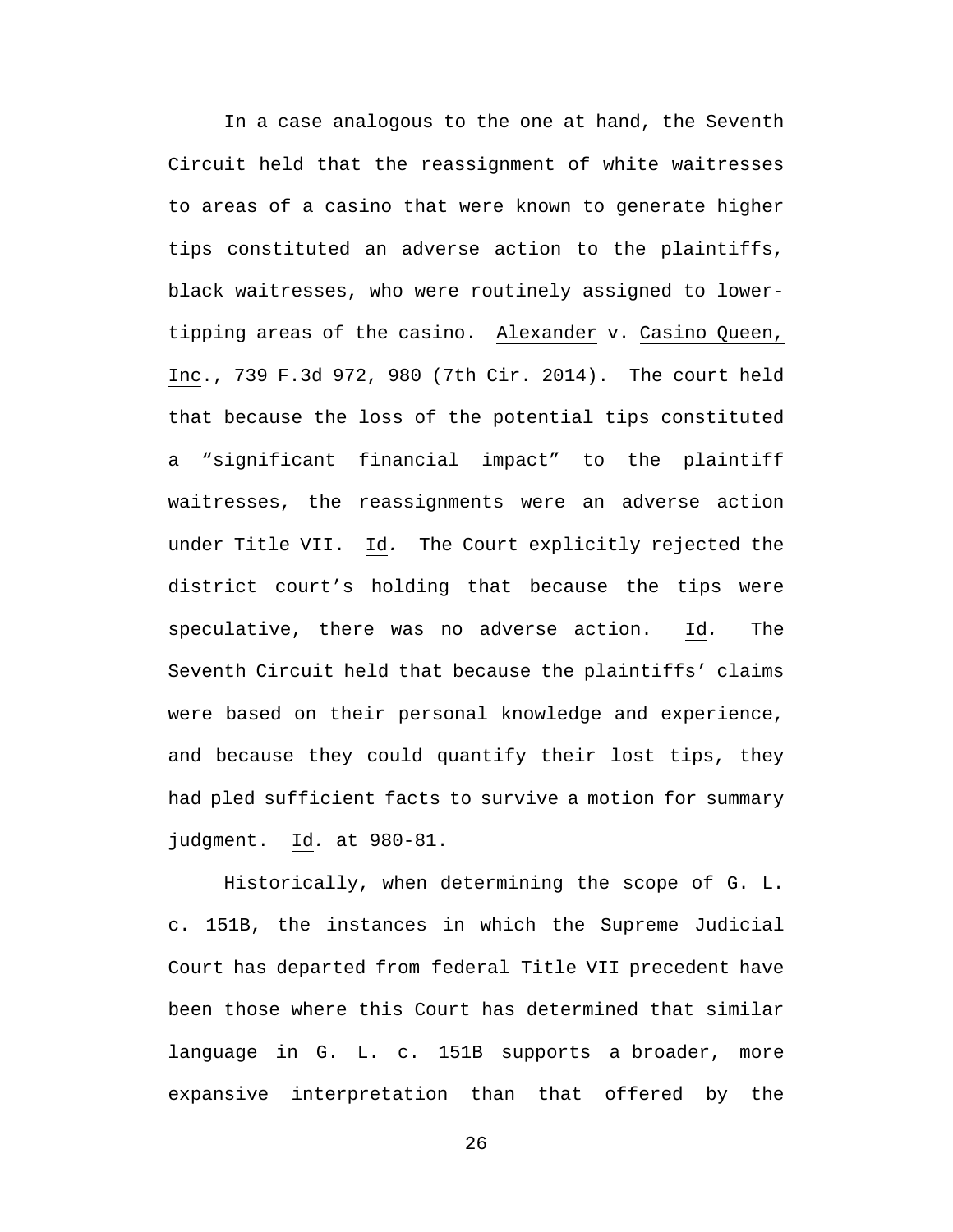federal courts, resulting in greater protections against workplace discrimination for the residents of this Commonwealth. See, e.g., Massachusetts Elec. Co. v. Massachusetts Comm'n Against Discrimination*,* 375 Mass. 160, 167 (1978) (departing from federal precedent when concluding that G. L. c. 151B's protection against sex discrimination included discrimination on the basis of pregnancy); College-Town v. Massachusetts Comm'n Against Discrimination, 400 Mass. 156, 162 (1987)(departing from federal precedent when concluding that, under G.L. c. 151B, employers are vicariously liable for the sexual harassment of their supervisory personnel). The Court should not interpret G. L. c. 151B in a manner that is more restrictive than Title VII where to do so would be in direct contradiction to this Court's mandate to construe chapter 151B liberally to protect the rights of employees.

<span id="page-31-0"></span>Lt. Yee testified that he sought the position in Troop F because of its overtime and detail opportunities. (R. 173.) He further established that the opportunity for overtime and detail work in Troop F is based on his own knowledge and experience, (id.), and on the personal experience of his comparator, Lt. Lyndon. (R. 225.) Lt. Lee further quantified that lost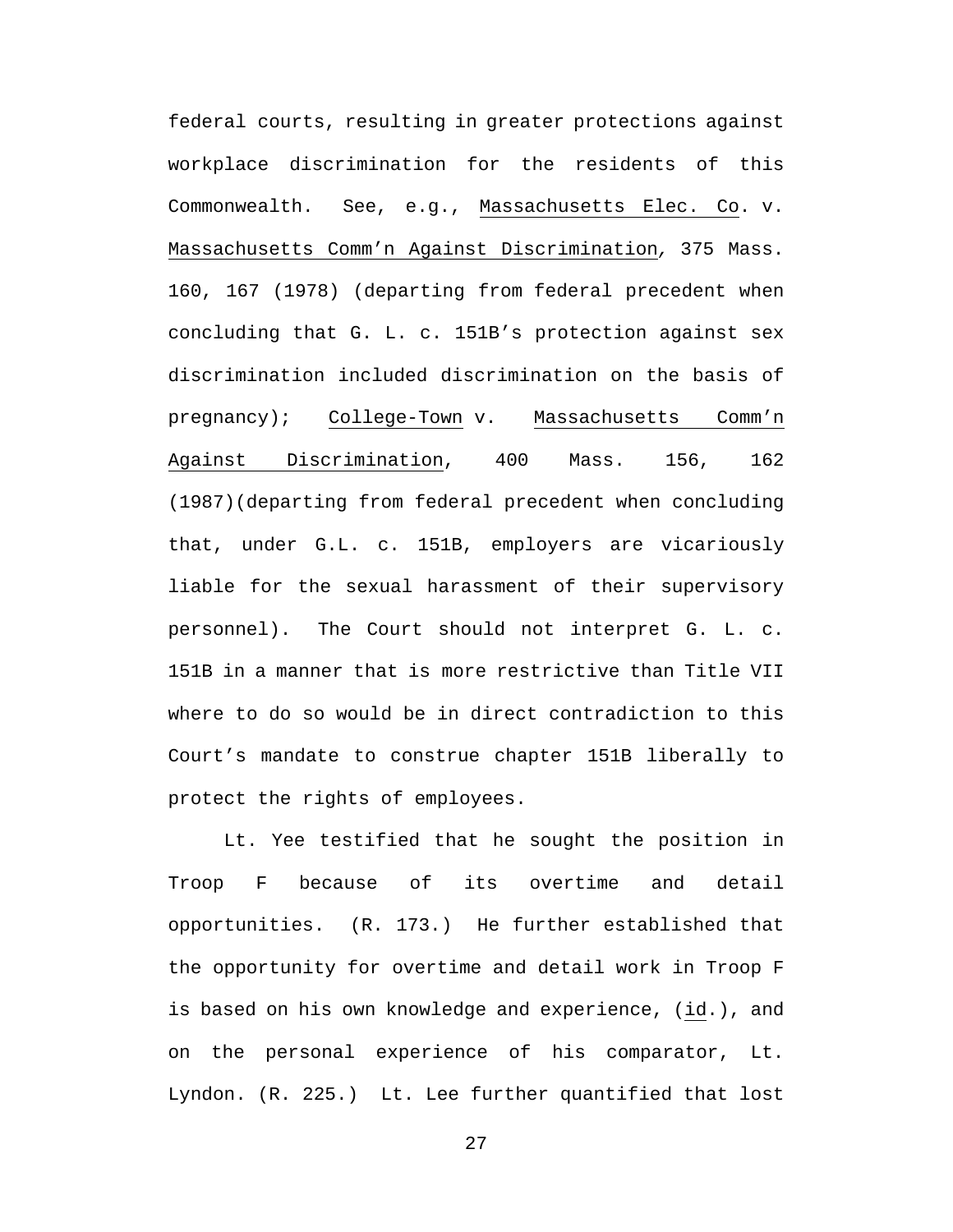overtime by identifying a similarly-situated comparator who was awarded the transfer to Troop F instead of plaintiff (Lt. Lyndon) and who made a significant amount in overtime pay while in Troop F, a fact defendant does do not dispute. (R. 300.) The undisputed facts before the lower court established that Lt. Lyndon's income increased because of increased overtime pay while he was in Troop F and decreased once he left Troop F. (Id.) Simply put, there is no question that denying Lt. Yee the transfer opportunity denied him the opportunity to earn more money--a fundamental term, condition, or privilege of his employment.

### **IV. THE LOWER COURT MISAPPLIED THE SUMMARY JUDGMENT STANDARD TO THE FACTS BEFORE IT**

The lower court erroneously granted the defendant's motion for summary judgment based on its assessment that there was no evidence that would allow a jury to conclude that plaintiff suffered an adverse employment action. In so deciding, the court failed to follow this Court's instructions for how to address evidence of discrimination at the summary judgment stage.

In Bulwer v. Mount Auburn Hosp., 473 Mass. 672 (2016), and Verdrager v. Mintz, Levin, Cohn, Ferris, Glovsky & Popeo, P.C*.*, 474 Mass. 382 (2016), this Court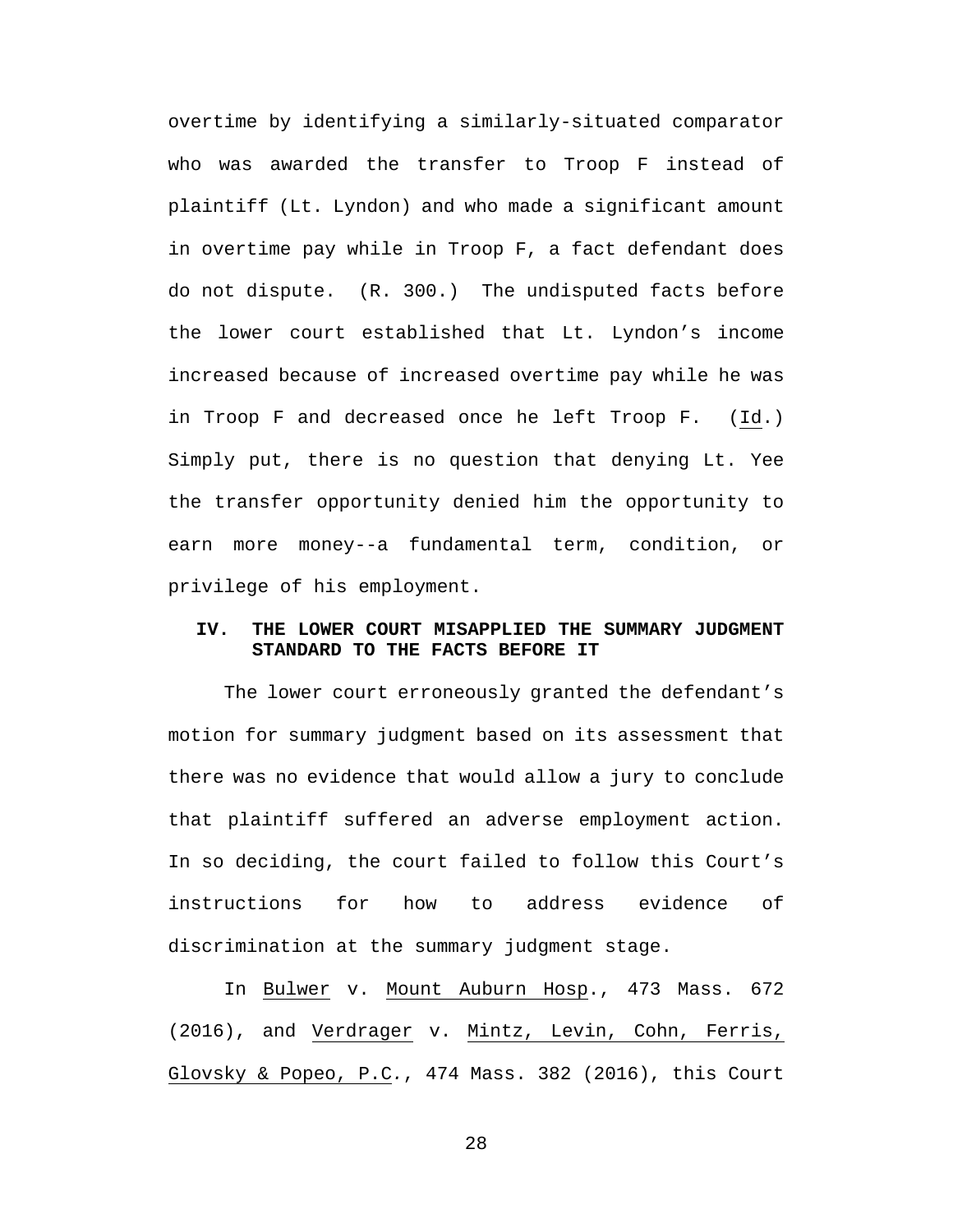clarified the summary judgment standard that applies to discrimination claims under Chapter 151B. In Bulwer, this Court made clear that there is a difference between what a plaintiff must prove to succeed in an employment discrimination claim at trial, and what a plaintiff must show to survive a motion for summary judgment: "In order to prevail at trial, . . . [the plaintiff] must demonstrate four things: that he or she is a member of a protected class; that he or she was subject to an adverse employment action, that the employer bore 'discriminatory animus' in taking that action; and that that animus was the reason for the action (causation)." Bulwer, 473 Mass. at 680 (emphasis added). "In the pretrial context, . . . [a plaintiff] may survive a motion for summary judgment by providing '[d]irect evidence of [the] elements' of discriminatory animus and causation." Id*.* at 680 (citation omitted)(emphasis added). However, because direct evidence of discriminatory animus and causation "'rarely exists,' . . . an employee plaintiff may also survive such a motion by providing 'indirect or circumstantial evidence [of discriminatory animus and causation] using the familiar three-stage, burden shifting paradigm first set out in McDonnell Douglas Corp. v. Green . . .'" Id. at 680-81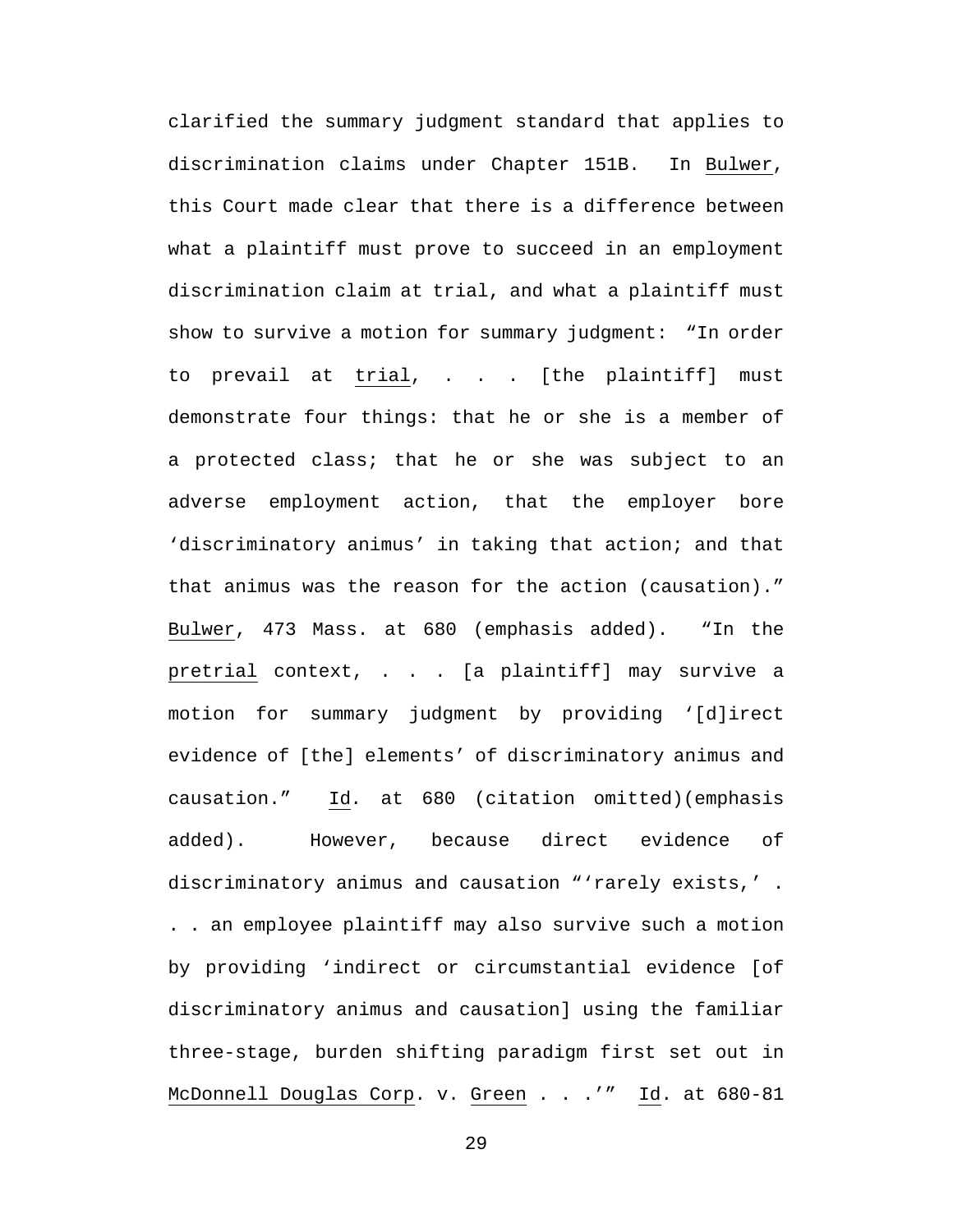(quoting Sullivan v. Liberty Mut. Ins. Co., 444 Mass. 34, 40-41 (2005).

At the first stage, the plaintiff has the burden to show a prima facie case of discrimination by showing that  $(1)$  he is a member of a protected class;  $(2)$  he performed his job at an acceptable level; and (3) he was subject to an adverse employment action. Bulwer, 473 Mass. at 681; see also Verdrager, 474 Mass. at 396. At the prima facie stage, the plaintiff's burden "is not intended to be onerous," but rather is, "a small showing . . . easily made." Trustees of Health & Hosps. of City of Boston, Inc., 449 Mass. at 683 (citations omitted). At the second stage, the defendant can rebut the presumption created by plaintiff's prima face case "by articulating a legitimate, nondiscriminatory reason for the employment decision." Bulwer, 473 Mass. at 681. At the third stage, "the burden of production shifts back to the plaintiff employee, requiring the employee to provide evidence that 'the employer's articulated justification is not true but a pretext.'" Id*.* (citation omitted).

This Court also reminded lower courts that basic summary judgment principles apply to the burden-shifting analysis: (1) Evidence must be viewed "in the light most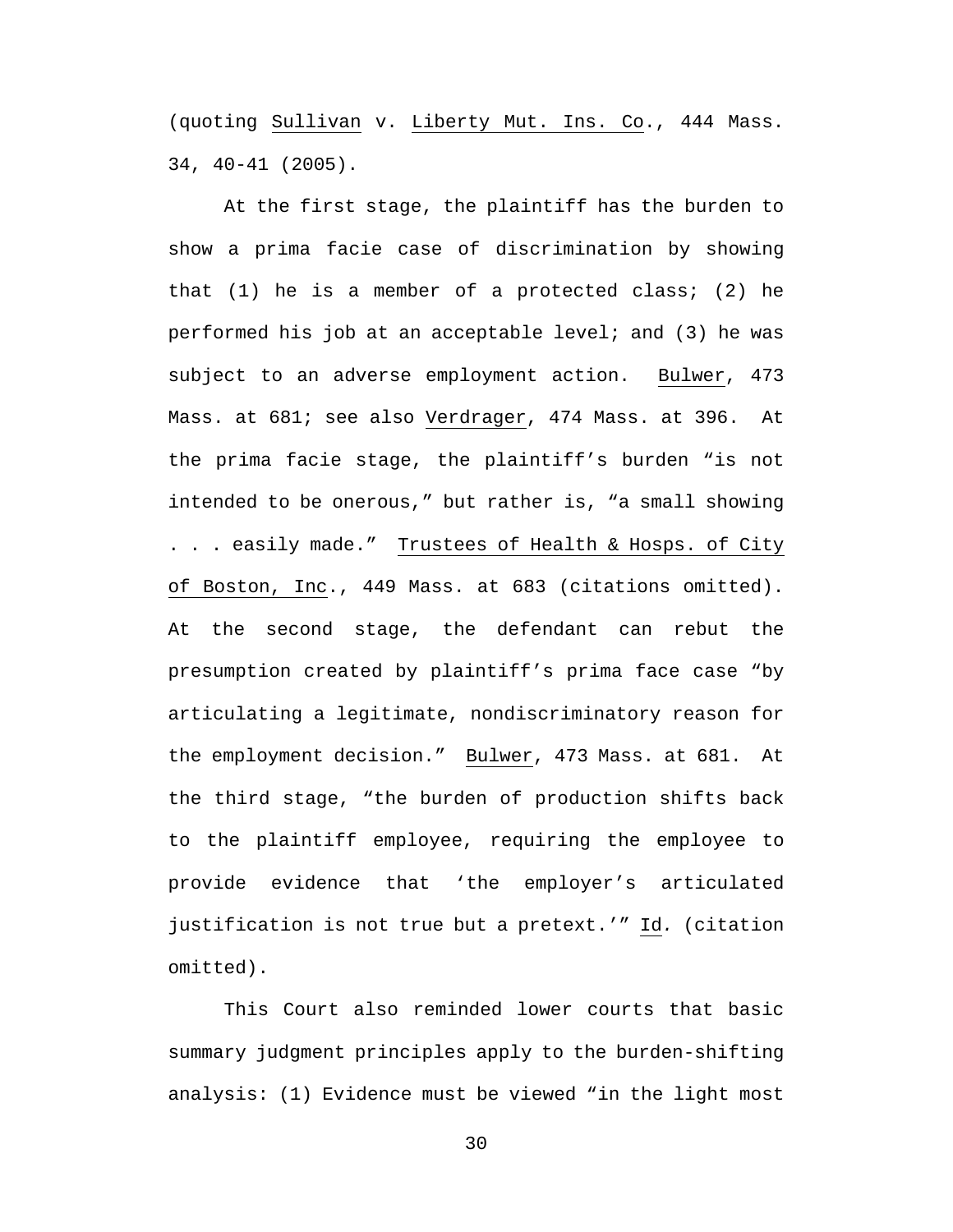favorable to the party opposing summary judgment" while "drawing all reasonable inferences in" that party's favor; (2) the plaintiff has the burden of production, *not* the burden of persuasion, and the burden always remains on the defendant to show the absence of a disputed fact; (3) the motion judge does not weigh evidence; and (4) evidence must be "taken as a whole rather than viewed in isolation." Bulwer, 473 Mass. at 680, 681 & n.7, 684, 689.

# **A. Defendant Took an Employment Action Every Time it Denied Plaintiff's Request for Transfer in Favor of a White Candidate**

In the instant case, the fact that plaintiff is a member of two protected classes and the fact that he was qualified for the position in Troop F have not been disputed. The parties dispute whether the State Police took an adverse action against Lt. Yee.

The lower court rested its decision, in part, on a view that the State Police did not take any "action" with respect to Appellant Yee in this case when it chose to transfer younger, white lieutenants into Troop F instead of Yee. (R. 308-09.) Calling the defendant's actions a failure to act rather than taking an action is a semantic distinction with no practical difference. Our law does not require such a narrow understanding of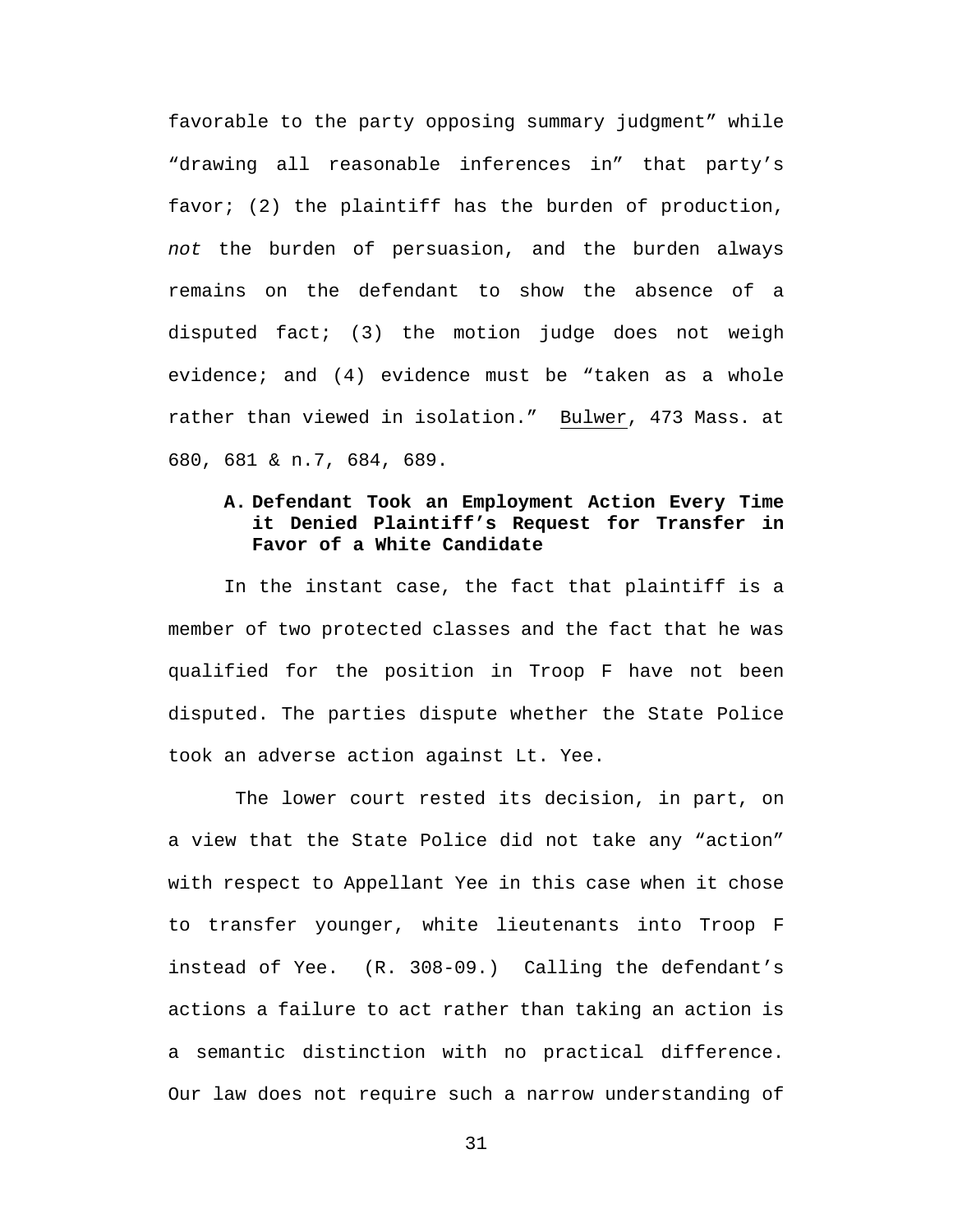the term "adverse employment action." Each time the State Police had a lieutenant position to fill in Troop F it took an employment action. Each time the action it took was to reject Appellant's outstanding request for transfer and place a younger, white lieutenant in the position.

The lower court's interpretation of what constitutes an adverse action would undermine the protections of chapter 151B and allow employers to make decisions that clearly discriminate against members of protected classes, so long as those decisions were not cast as formal employment "actions" taken with respect to a particular employee or group of employees. For example, following the reasoning of the lower court, employers would be allowed to systematically discriminate against groups of employees so long as they did so by hiring all employees into the less desirable positions with the fewest opportunities for advancement or additional compensation, and then transferring the favored class out into the more desirable positions.

Under the lower court's interpretation of the law, had Lt. Yee been originally hired into Troop F, then transferred to Troop H, losing overtime pay he had been earning, he might have been subject to an adverse action.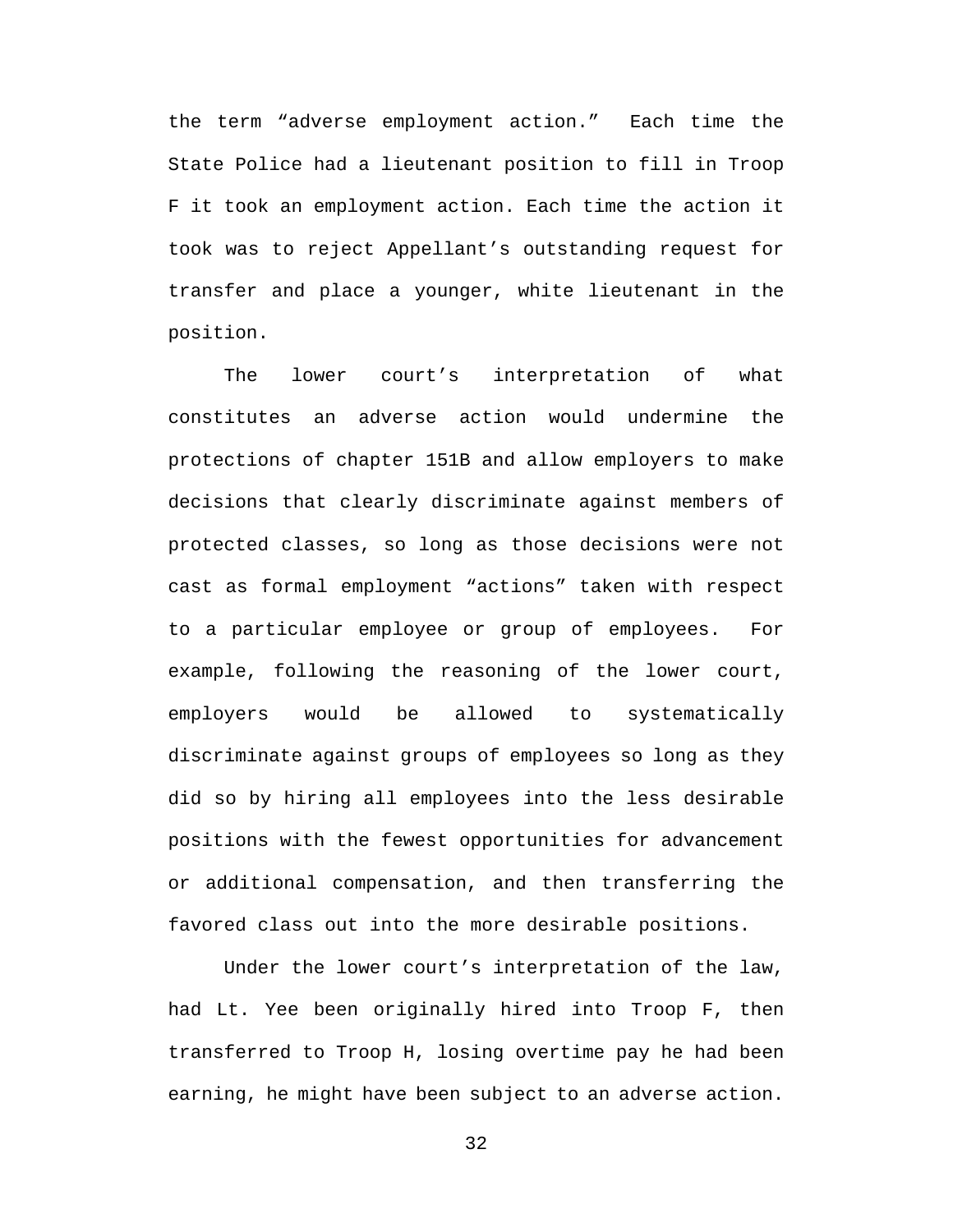However, because the State Police never even gave Lt. Yee the chance to work in Troop F and avail himself of the additional opportunities for overtime there, the lower court found he has no claim. Such a plainly inequitable system, which would permit blatant discrimination so long as employers only transferred members of the favored class into the more desirable positions, does not comport with either the language or purpose of chapter 151B.

# **B. The Lower Court Resolved Disputed Facts Regarding the Materiality of the Adverse Impact on Plaintiff's Employment Against the Plaintiff, in Violation of the Summary Judgment Standard**

As explained above, the opportunity to earn overtime is a term, condition, or privilege of employment. The Appeals Court has noted that often "a finding regarding the materiality of the benefit at issue cannot be made as a matter of law," and that "[d]etermining whether an action is materially adverse necessarily requires a case-by-case inquiry." King v. City of Boston, 71 Mass. App. Ct. at 470 (citation omitted). For this reason, deciding questions of the materiality of the adverse action is not well-suited to summary judgment, but instead should be made by the jury at trial.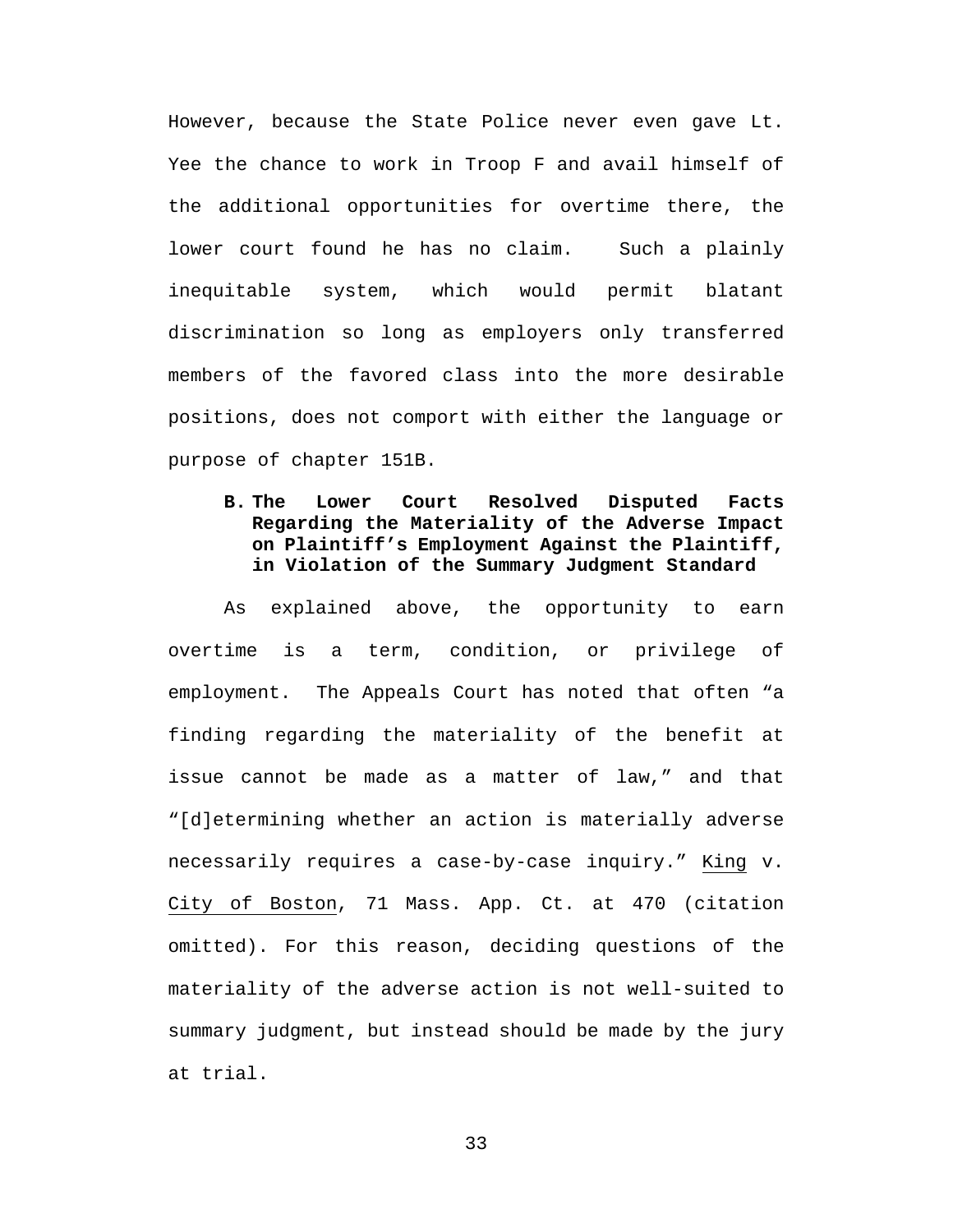There can be no dispute that Lt. Yee is a member of a protected class and performed his job at an acceptable level. With respect to the adverse action, the plaintiff proffered undisputed evidence that he sought the transfer to Troop F in part because of the opportunity for more details and more overtime work. (R. 173, 288- 289.) He further proffered undisputed evidence that his comparator, Lt. Lyndon, earned at least \$30,000 more each year in overtime compensation during the time he worked in Troop F. (R. 225-226, 300.) By setting forth facts that showed that a transfer to Troop F was likely to result in increased overtime compensation and that he sought that increased overtime compensation, the plaintiff more than amply made out his "non-onerous" burden at the prima facie stage.

# **C. The Lower Court Erroneously Disregarded Comparator Evidence And, Even Then, Failed to Recognize Such Evidence Is Not Required**

The lower court took issue with the fact that plaintiff identified a single comparator to support his claim of disparate treatment, insinuating that plaintiff should have analyzed the earnings of other lieutenants in Troop F. (R.A. 310-311.) This suggestion misunderstands the requirements to prove discrimination by circumstantial evidence. Comparator evidence is not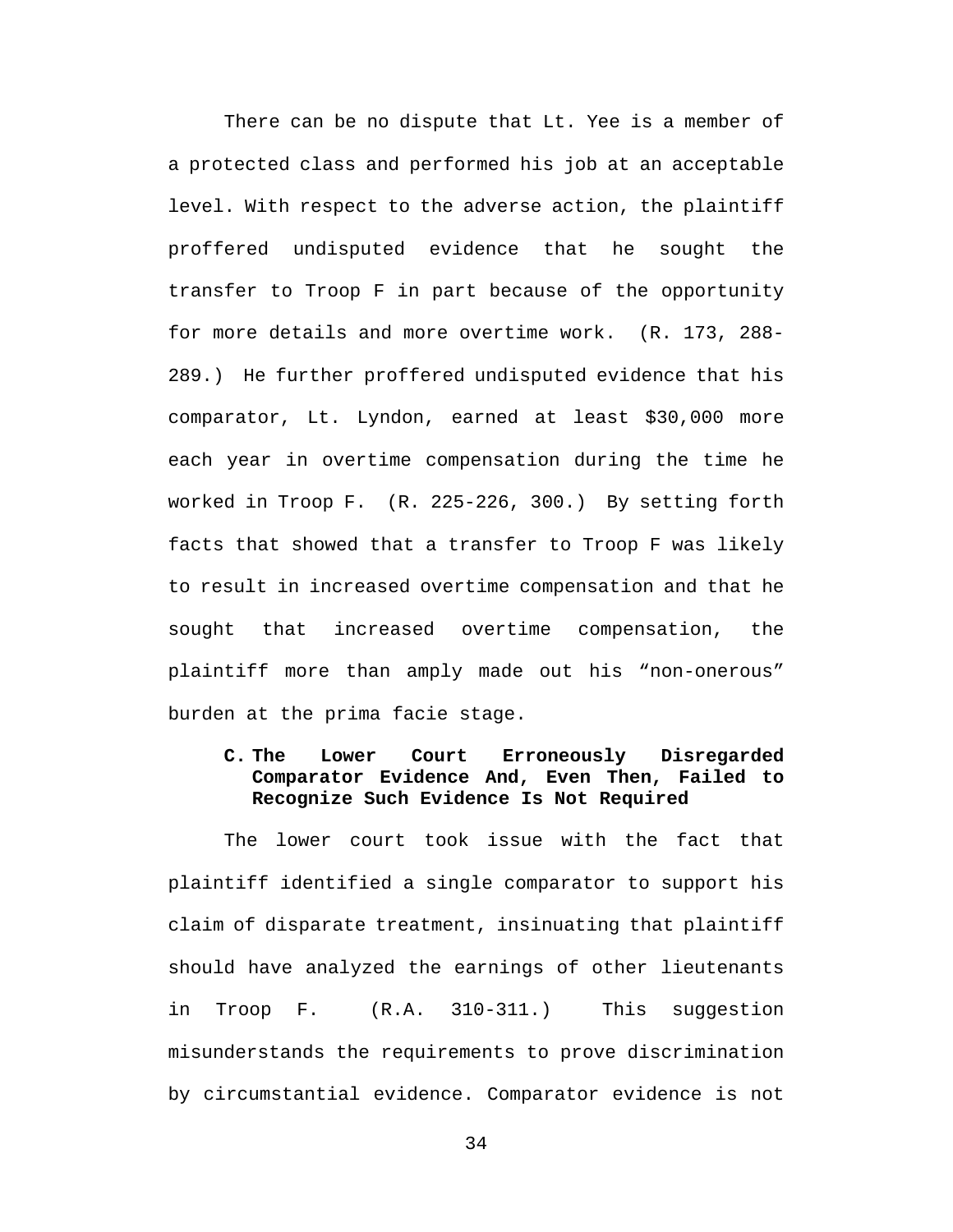necessary to make out a case of discrimination. Trustees of Health & Hosps. of City of Boston, Inc., 449 Mass. at 683. This Court has held, for example, that in reduction of force cases a plaintiff must simply produce "some evidence that her layoff occurred in circumstances that would raise a reasonable inference of unlawful discrimination." Sullivan v. Liberty Mut. Ins. Co., 444 Mass. 34, 45 (2005). In age discrimination cases with relatively small age disparities, plaintiffs can still make out a prima facie case where they produce "evidence that the termination occurred in circumstances that would raise a reasonable inference of unlawful age discrimination." Knight v. Avon Prod., Inc., 438 Mass. 413, 425 (2003).

When a comparator is used, a single comparator will suffice to demonstrate disparate treatment. Trustees of Health & Hosps. of City of Boston, Inc., 449 Mass. at 682 ("Under that evidentiary paradigm, a complainant must show in the first stage that, inter alia, she was treated differently from another person . . . . ) (emphasis added).

Nor is Lt. Lyndon's pay increase in Troop F "completely unconnected to Plaintiff's own circumstances," as the lower court suggested. (R. 311.)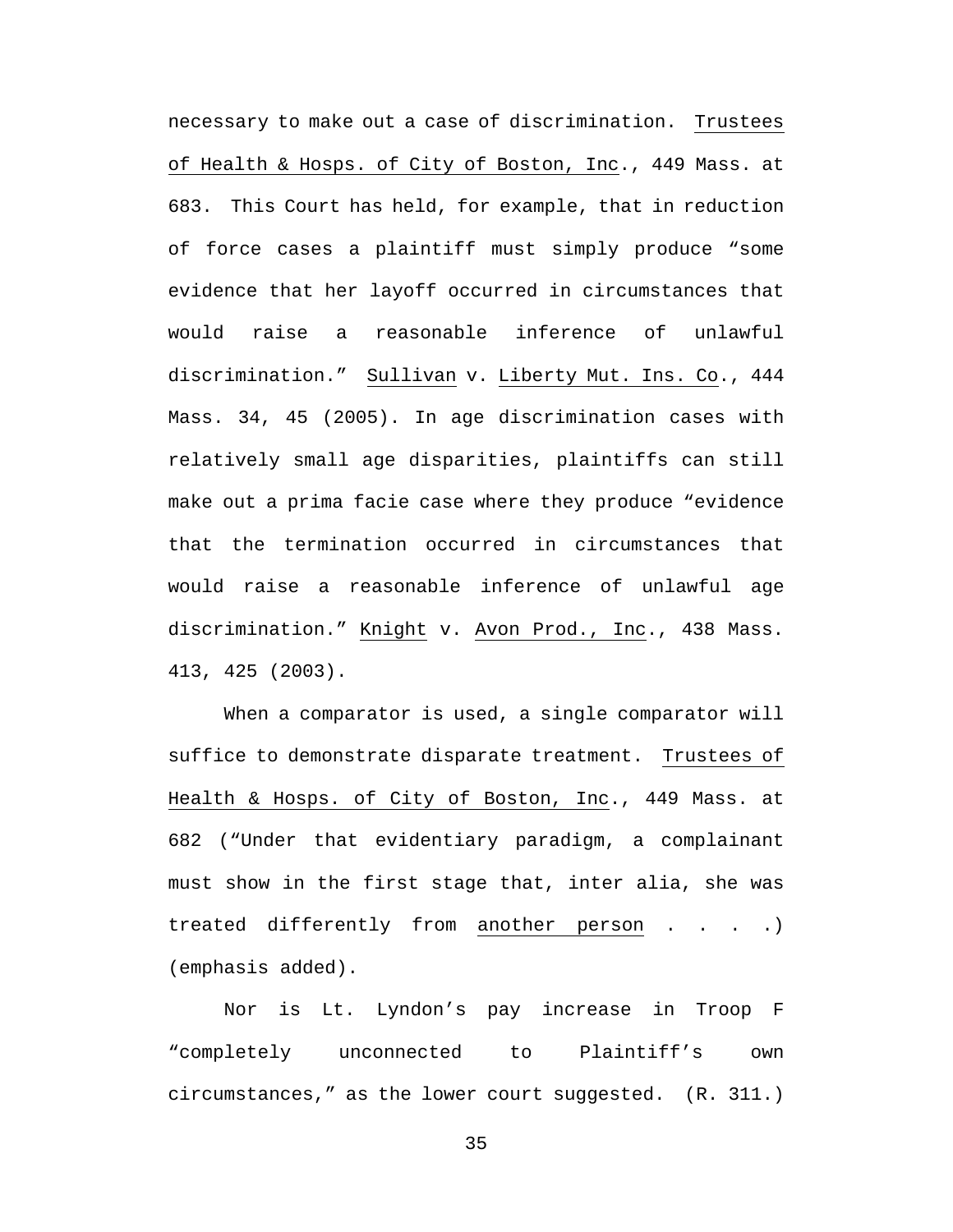Lt. Lyndon is an appropriate comparator for plaintiff because he held the same title in the same troop as plaintiff, was transferred to Troop F instead of plaintiff, and he (as plaintiff would have) took advantage of the increased opportunity for overtime to earn substantially more money than he had before the transfer. The two lieutenants are similarly situated in every way other than their membership in protected classes (and plaintiff's superior experience and credentials) and thus Lt. Lyndon is a natural comparator in this case.

If, as the lower court insinuates, comparison with the other lieutenants serving in Troop F might show less disparity in overtime compensation between Troop H and Troop F, that is evidence the defendant was free to put forth at summary judgment in support of its case. The defendant put forward no such evidence.

## **D. Plaintiff Presented Evidence Demonstrating Defendant's Justification for Refusing to Transfer Him was Pretextual**

Because the lower court erroneously determined that the loss of potential income could not be an adverse action, and that the plaintiff had not produced sufficient evidence of the loss of that potential income, he did not engage in the McDonnell Douglas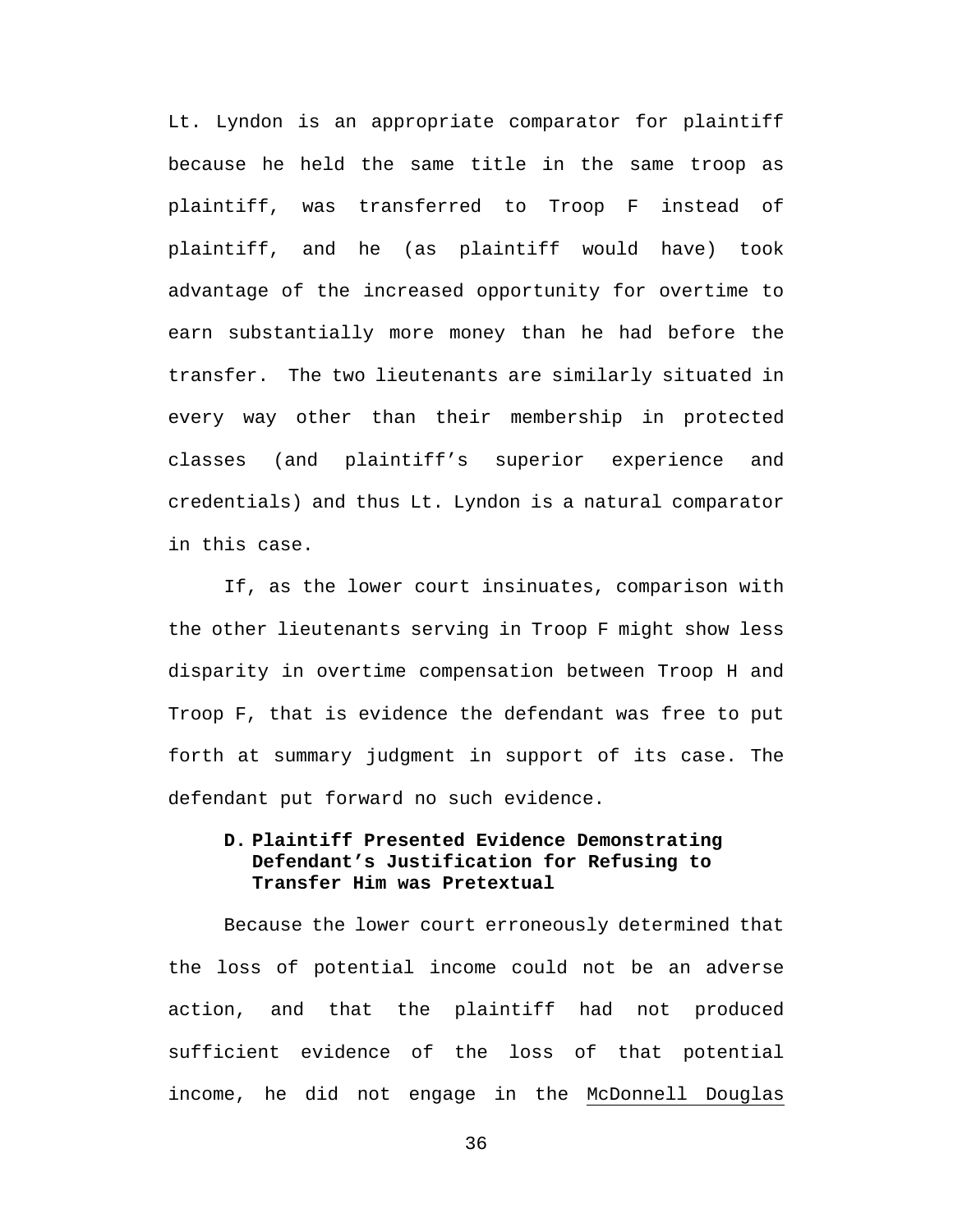burden-shifting analysis required in the second stage of the analysis for deciding motions for summary judgment in employment discrimination actions. Here too, defendant failed to meet its burden to show there were no disputed issues of material fact as to the legitimacy of its alleged reasons for rejecting plaintiff's transfer request in favor of white, primarily younger, officers.

Crediting, as the Court must, the evidence put forth that supports the plaintiff's position, he met his burden of production such that a reasonable juror could find that the defendant's proffered reason for refusing to transfer plaintiff is pretextual. Defendant's proffered reason was that it chose Lt. Lyndon, a younger, white man, to transfer to Troop F instead of plaintiff because Lt. Lyndon had previously served on a Community Action Team (CAT). (R. 200, 238). Lt. Yee has produced evidence from which a jury could infer that defendant's explanations are false and under Bulwer, this is all that is required at the third stage. 473 Mass. at 682.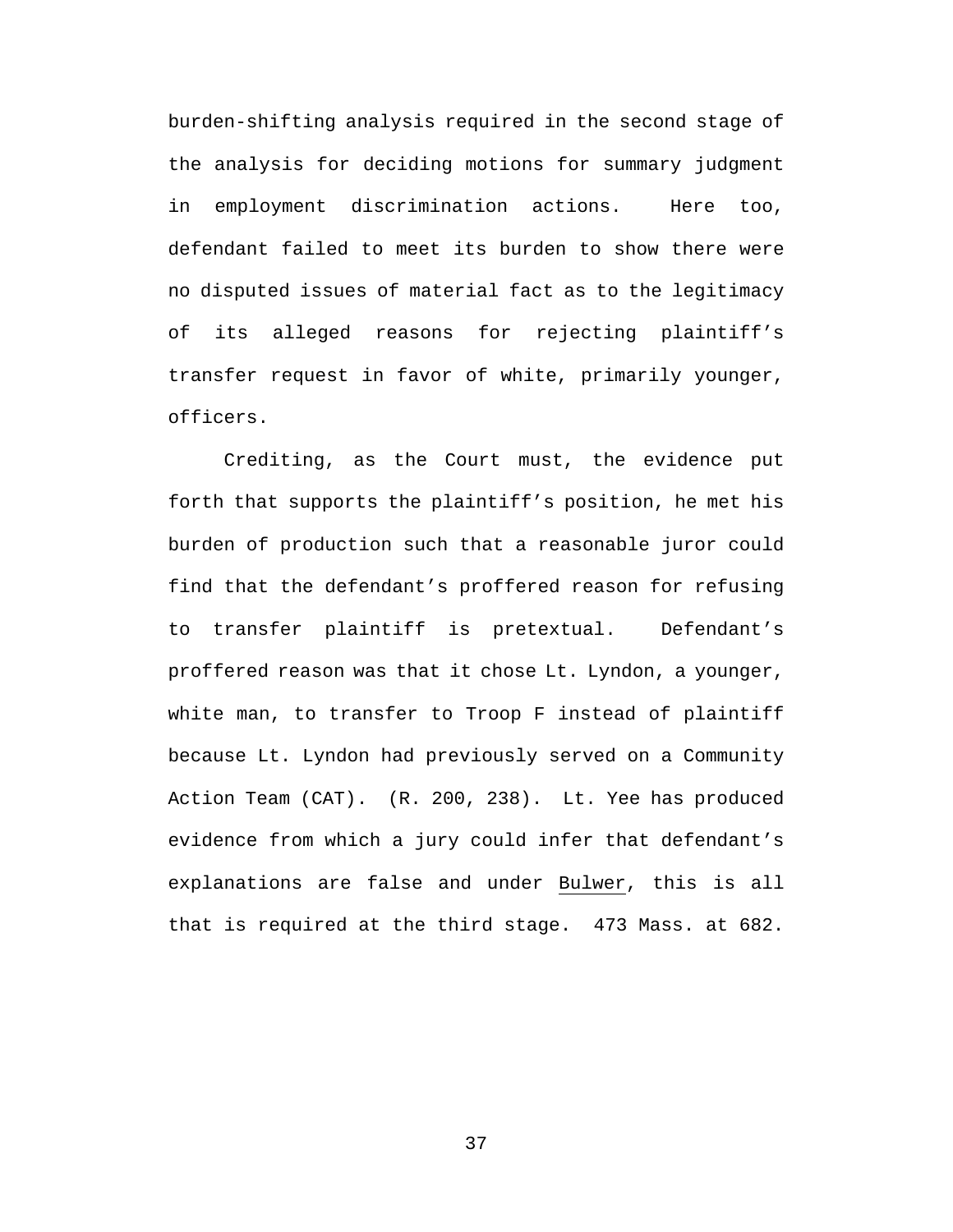**1. The Evidence Put Forth at Summary Judgment Demonstrated that Plaintiff was More Qualified for the Position than the Younger White Man the State Police Chose**

Defendant put forward no evidence that it had ever relied on service on a CAT to determine transfers to shift commander roles prior to transferring Lt. Lyndon, and the evidence demonstrates that there was little to no correlation between the experience Lt. Lyndon had on the CAT and the tasks he was required to do as a shift commander in Troop F. (R. 213-214.) Moreover, the undisputed evidence demonstrates that while Lt. Lyndon had no prior experience as a shift commander before he was promoted to lieutenant and assigned as shift commander in Troop F, plaintiff had prior experience serving as a shift commander. (R. 299.) Plaintiff set forth additional evidence, including his educational background and ability to speak multiple languages, that a jury could determine made him a more qualified candidate for the Troop F position than Lt. Lyndon. (Id.) The undisputed evidence also showed that the supervisors making the decision as to who to transfer to Troop F had never worked with either Lt. Lyndon or plaintiff, yet they did not seek to interview either candidate or read their performance reviews. (R. 241.)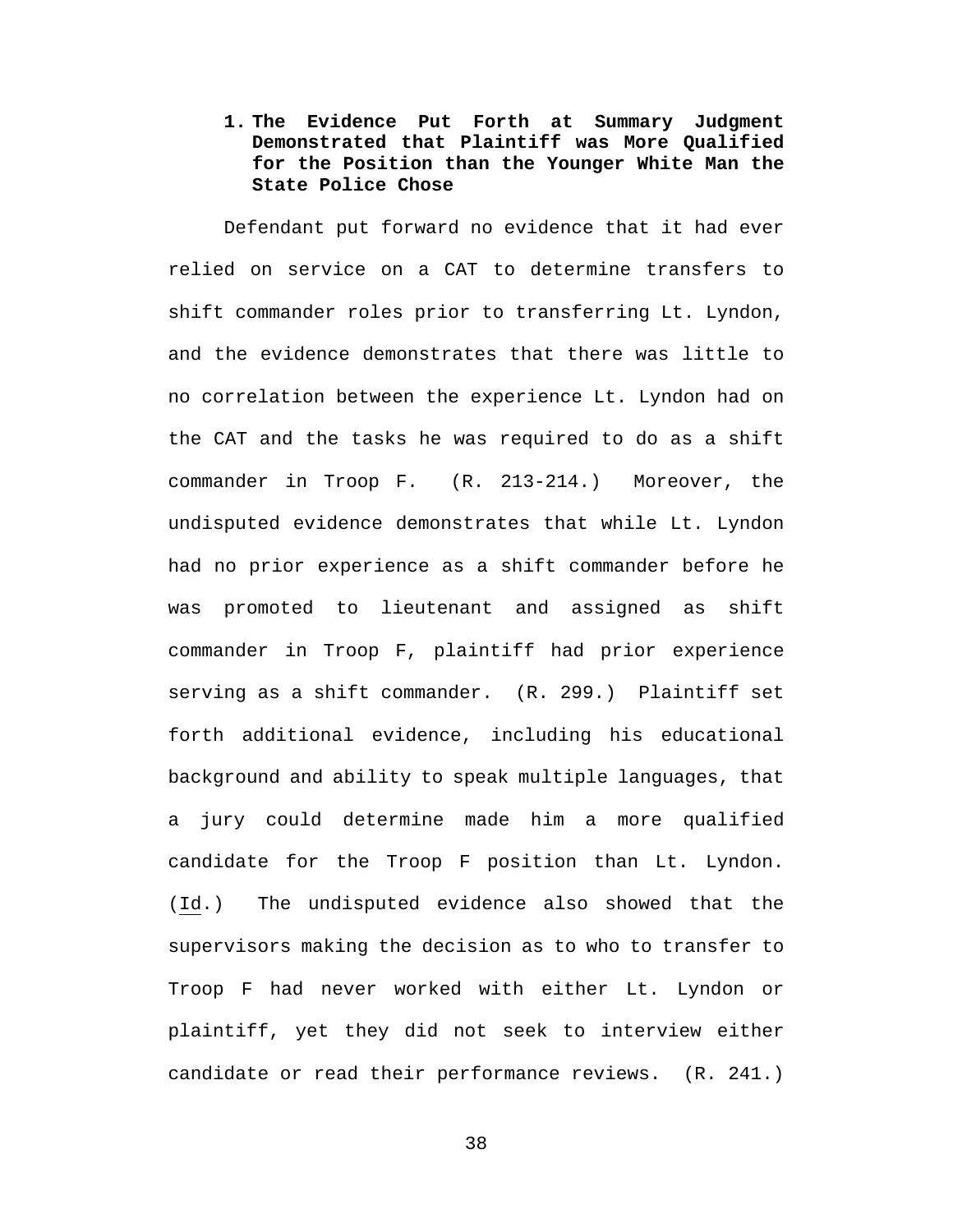A reasonable juror could determine that the evidence, taken together, casts significant doubt on the truthfulness of the defendant's witnesses who testified that the decision to transfer Lt. Lyndon was based on his experience in the CAT; where the people making the hiring decisions took no steps to assess either candidate and where, in fact, plaintiff's credentials showed him to be a more appropriate choice for the position. Ash v. Tyson Foods, Inc., 546 U.S. 454, 457 (2006) (recognizing that evidence of plaintiff's superior qualifications may be sufficient to prove discrimination).

## **2. The Complete Subjectivity of the Hiring Process Supports an Inference of Discrimination**

A jury could find that the uncontrolled, subjective nature of the selection process supports that the criteria cited for choosing Lt. Lyndon over Lt. Yee were pretext for discrimination. See City of Salem v. Massachusetts Comm'n Against Discrimination, 44 Mass. App. Ct. 627, 643 (1998), overruled on other grounds, DeRoche v. Massachusetts Comm'n Against Discrimination, 447 Mass. 1, 10 (2006) (holding that "employer's use of uncontrolled subjectivity in the hiring process" was factor to consider in determining if plaintiff met his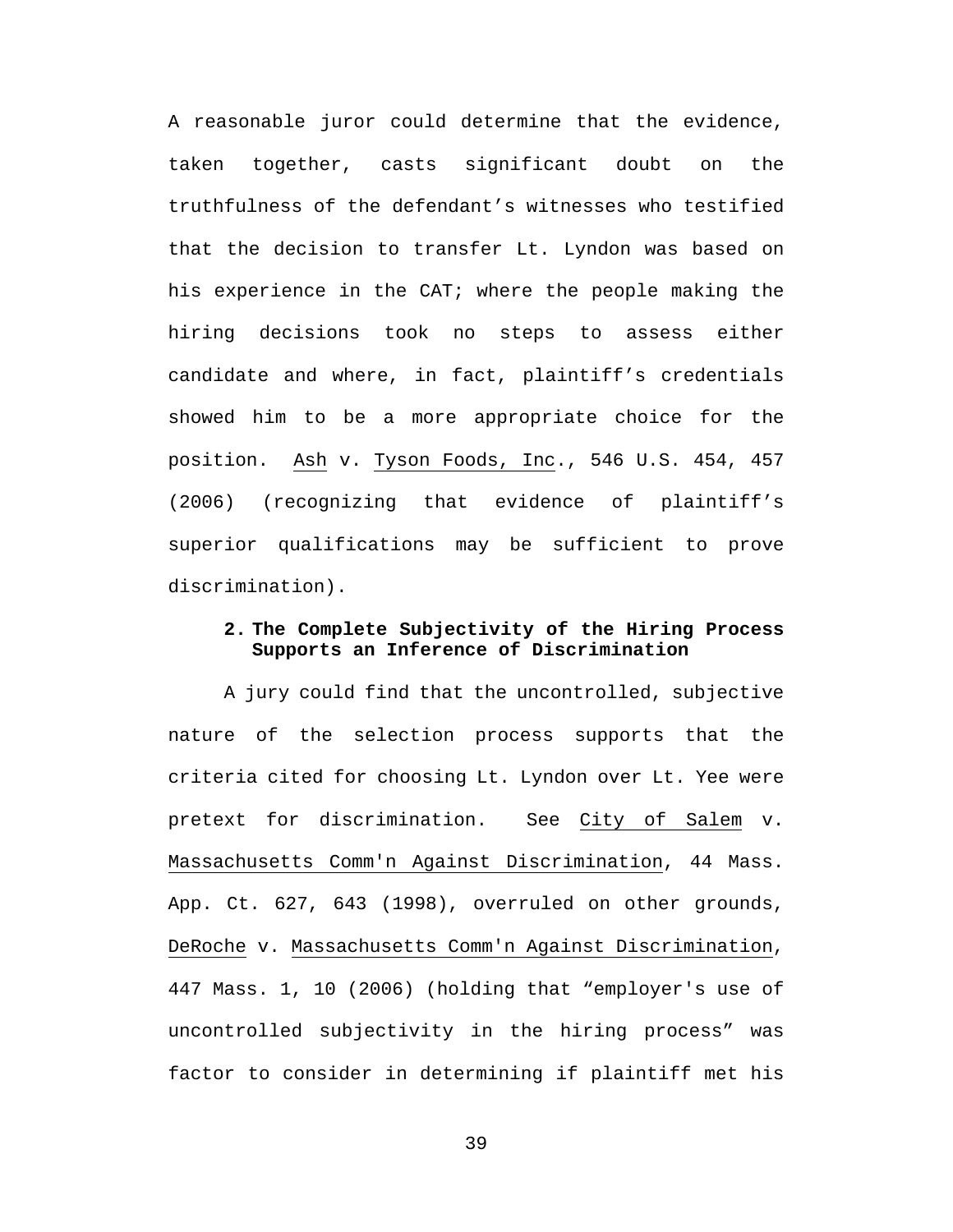burden to show pretext); Riffelmacher v. Bd. of Police Comm'rs of Springfield, 27 Mass. App. Ct. 159, 164-165 (1989), quoting Rowe v. General Motors Corp., 457 F.2d 348, 358-359 (5th Cir.1972) (holding that police department's "unbounded procedure" for choosing candidates was "a 'ready mechanism for discrimination'"). Cf. Smith Coll. v. Massachusetts Comm'n Against Discrimination, 376 Mass. 221, 231 (1978) (noting that where employment decisions are made based on subjective factors "the opportunity for unlawful bias is particularly great").

**3. The State Police's General Practices Concerning Employment of Minorities and Disproportionate Employment of White Men over Other Demographics, Gives Rise to an Inference of Discrimination** 

A jury could also review the State Police's history of differential treatment of minority employees generally and infer that defendant's reasons for denying Yee's job transfer were false.<sup>[4](#page--1-0)</sup> See Appellant Br. at 3-

- state-police-
- culture/Q2bs8R8142mSuftfnJL6eK/story.html. As the Globe study shows, as one climbs the ranks of the

<sup>&</sup>lt;sup>4</sup> The fact that the State Police is disproportionately white and male, and has widespread discrimination problems is well known. See Ramos, Nestor, Behind the Blue Wall: Claims of Bias in the State Police Force, Boston Globe (March 12, 2017), https://www.bostonglobe.com/metro/2017/03/12/behindblue-wall-women-and-minority-troopers-clash-with-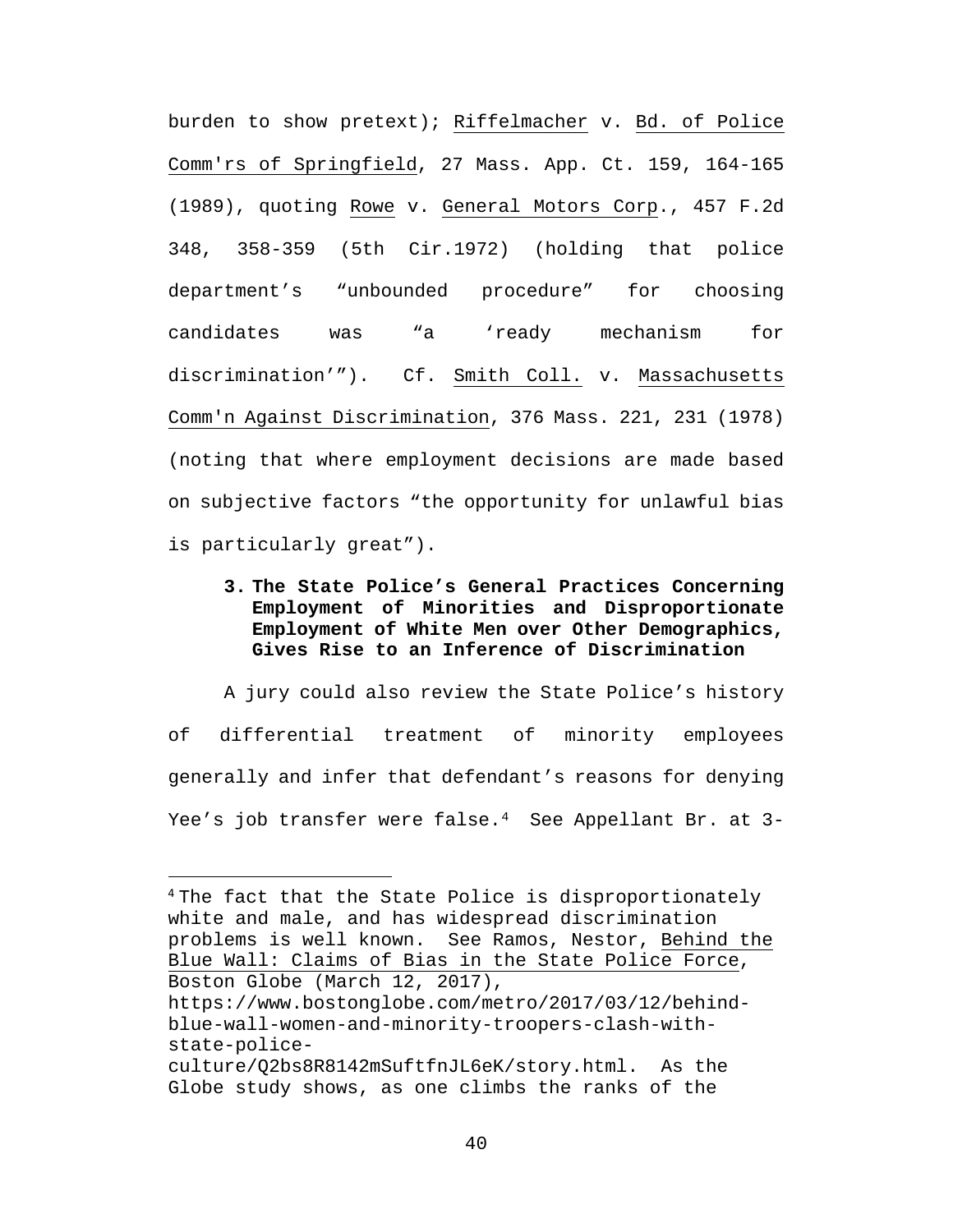4; Verdrager, 474 Mass. at 400 ("Finally, there is evidence that women at the firm, and in the ELB section in particular, were subject to discriminatory treatment."); McKenzie v. Brigham & Women's Hosp., 405 Mass. 432, 437 (1989) ("[E]vidence which may be relevant to the plaintiff's showing of pretext may include . . . the employer's general practice and policies concerning employment of racial minorities.") (citation omitted); Smith Coll., 376 Mass. at 228 n.9 ("In a proper case, gross statistical disparities alone may constitute prima facie proof of a practice of discrimination.").

Viewed as a whole, the foregoing evidence of pretext suffices to raise material issues of fact regarding defendant's motive and a reasonable jury could infer that at least one of defendant's explanations was pretext. Even if defendants have articulated nondiscriminatory reasons, "[t]he question of whose interpretation of the evidence is more believable 'raised by the [parties'] conflicting evidence as to the defendant[s'] motive, is not for a court to decide on

 $\overline{\phantom{a}}$ 

State Police the number of women and minorities shrinks, such that as of 2016 only 8.6% of lieutenants (like the plaintiff) were minorities, and there was not a single minority officer in any of the top five ranks of the force.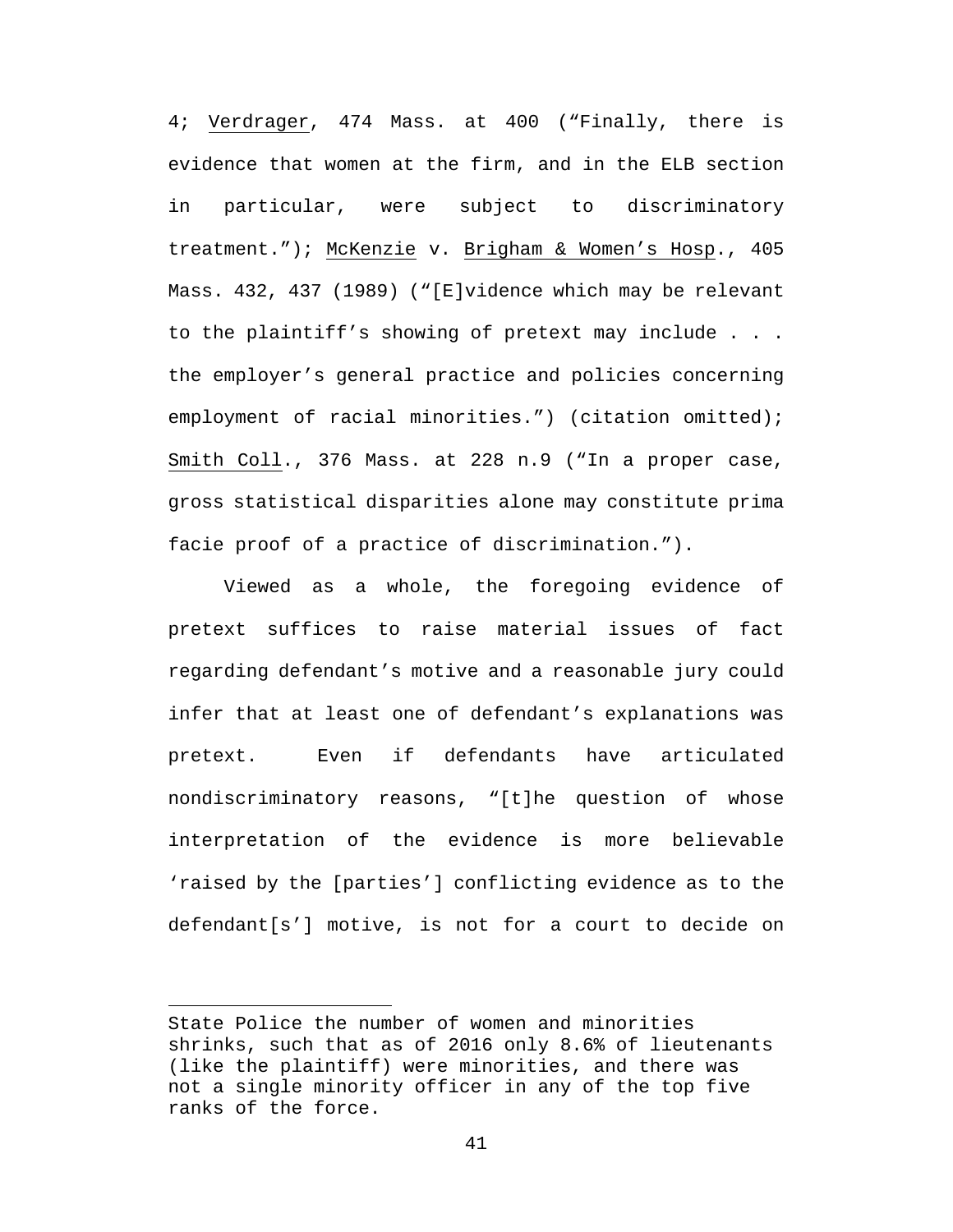the basis of [briefs and transcripts], but is for the fact finder after weighing the circumstantial evidence and assessing the credibility of witnesses.'" Bulwer, 473 Mass. at 689 (citations omitted).

#### **CONCLUSION**

To achieve chapter 151B's goal of eradicating workplace discrimination, the phrase "terms, conditions, or privileges of employment" has been interpreted broadly, and must continue to be interpreted broadly in order to effectuate the remedial purpose of the statute. The loss of an opportunity for overtime or detail work falls squarely into that category of employment decisions that impact those terms, conditions, or privilege. Where, as here, Lt. Yee produced evidence that he sought a transfer to take advantage of those opportunities, and evidence that his comparator who was granted the transfer did enjoy a material improvement to the terms, conditions, and privileges of his employment, Lt. Yee has met his burden of production at the summary judgment stage. For the foregoing reasons, Amici urge this Honorable Court to reverse the judgment of the lower court, hold that a lateral transfer can constitute an adverse action that is actionable under G. L. c. 151B where the transfer may provide improved terms,